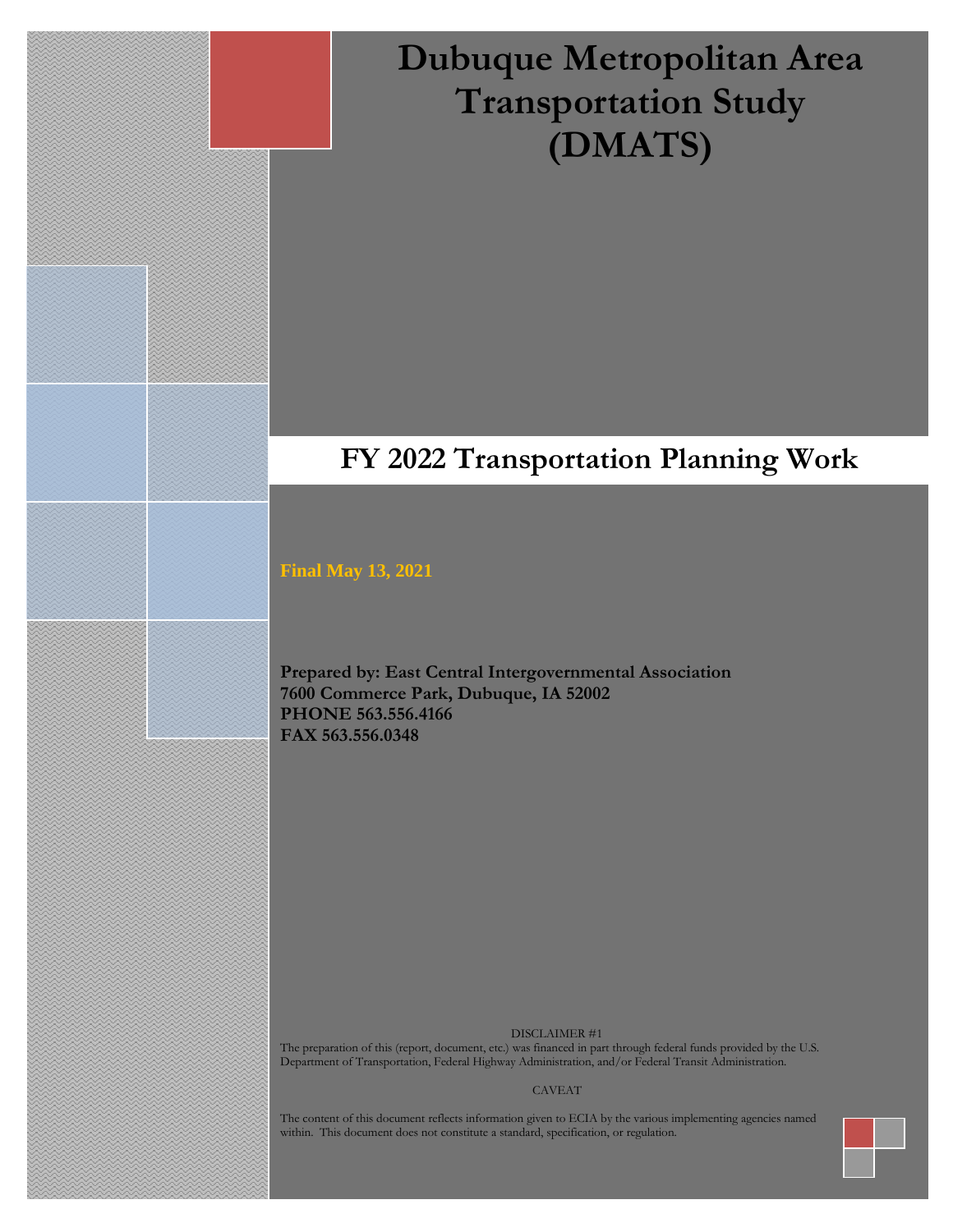# **Table of Contents**

| Project #35370- Smart Traffic Routing with Efficient and Effective Traffic Signals 25 |
|---------------------------------------------------------------------------------------|
|                                                                                       |
|                                                                                       |
|                                                                                       |
|                                                                                       |
|                                                                                       |
|                                                                                       |
|                                                                                       |
| FEDERAL TRANSIT ADMINISTRATION CIVIL RIGHTS ASSURANCE  41                             |
|                                                                                       |
| ECIA CERTIFICATE OF INDIRECT COST PROPOSAL/INDIRECT COSTS 43                          |
| ECIA SELF-CERTIFICATION OF PROCUREMENT AND CONSULTANT 44                              |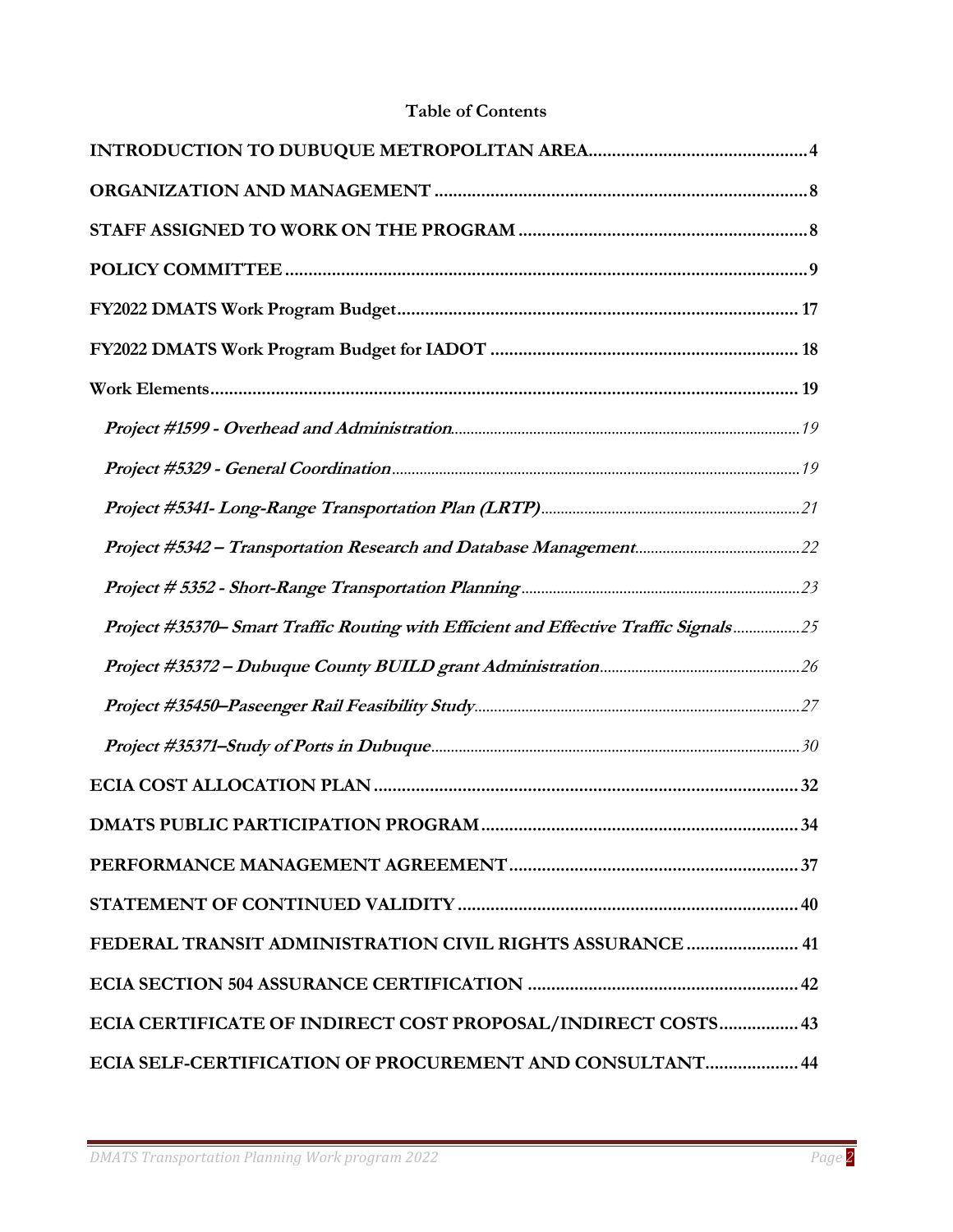#### **Resolution for Approval of the DMATS FY2022**

#### **Transportation Planning Work Program And Authorization to Execute Planning Contracts with Iowa, Illinois and Wisconsin Departments of Transportation**

- WHEREAS, the Dubuque Iowa-Illinois-Wisconsin Urbanized Area has been established by the U.S. Department of Commerce, Bureau of Census, to have a population in excess of 50,000, and the East Central Intergovernmental Association (ECIA) has been officially designated as the Metropolitan Planning Organization (MPO) for the Dubuque area and has delegated this function to DMATS; and
- WHEREAS, in accordance with the FAST ACT, the MPO has an adopted Long-Range Transportation Plan which: 1) Identifies transportation facilities that function as an integrated transportation system; 2) Includes a financial plan; 3) Assesses capital investment and other measures necessary to preserve the existing transportation system; and 4) Will indicate appropriate transportation alternative activities; and
- WHEREAS, the FY2020 Transportation Planning Work Program (TPWP) has been developed with input from the Iowa, Illinois and Wisconsin Departments of Transportation, the Federal Highway Administration and the Federal Transit Administration; and
- WHEREAS, contracts will become available from the Iowa, Illinois and Wisconsin Departments of Transportation providing planning funds to DMATS with \$143,513 in PL and \$36,943 in FTA Section 5305(d) being provided by Iowa; \$12,441 in PL and \$3,110 in State funds being provided by Illinois; \$4,209 in PL and \$243 being provided by Wisconsin respectively for the continuing, comprehensive, and cooperative transportation planning process for the Dubuque Metropolitan Area.
- NOW, THEREFORE, BE IT RESOLVED that the DMATS Policy Committee of the East Central Intergovernmental Association approves the FY 2022 TPWP and authorizes the ECIA Executive Director to execute the contracts with the Iowa, Illinois and Wisconsin Departments of Transportation for FY2022.

Adopted on the 13<sup>th</sup> day of May 2021 Attest:

Roy D. Bund

Roy D. Buol Chair Kelley Deutmeyer DMATS Policy Committee Executive Director

Kelley H. Deutmeyer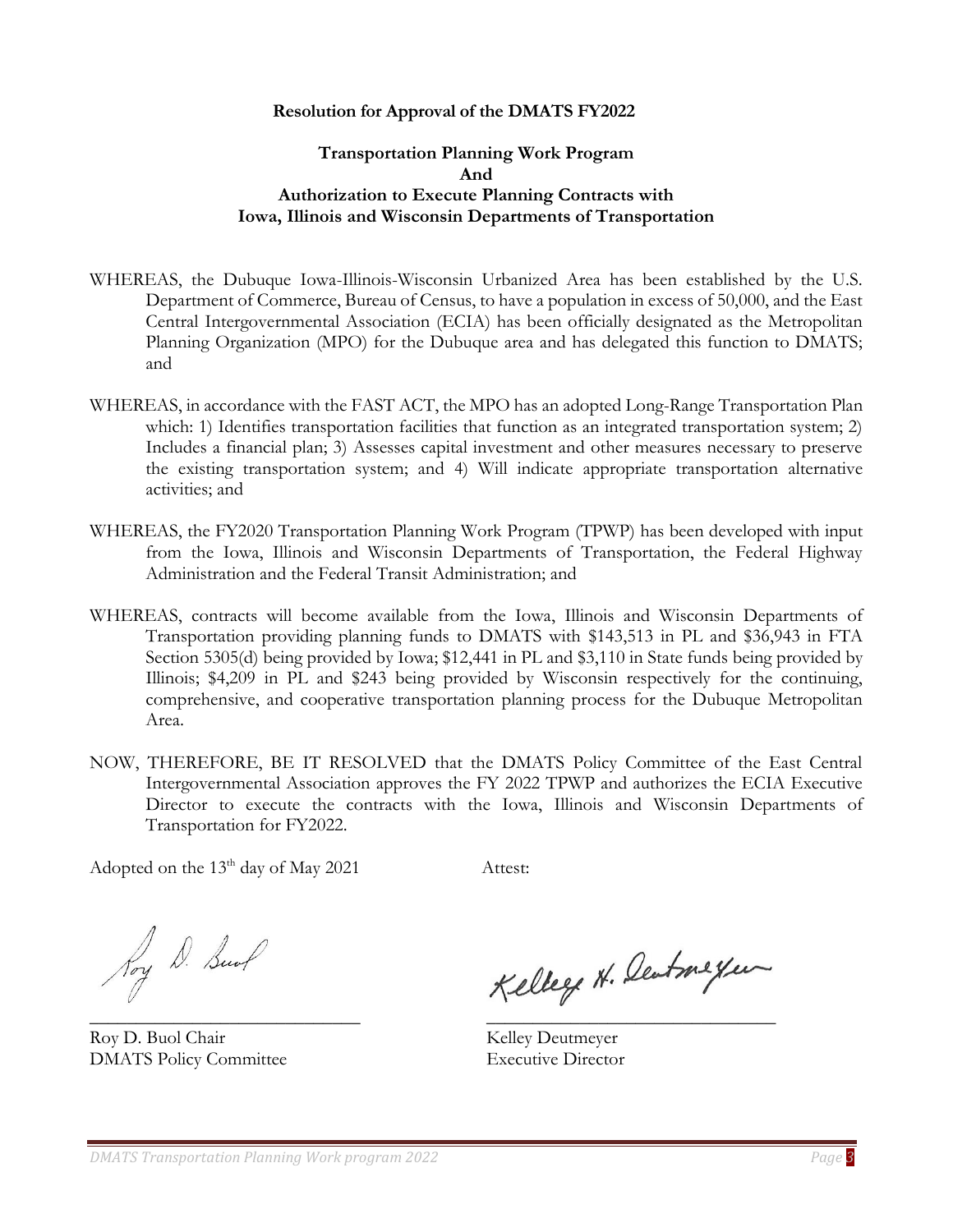#### **Introduction to Dubuque Metropolitan Area**

#### <span id="page-3-0"></span>**The Dubuque Metropolitan Area**

The Dubuque Metropolitan Area is a tri-state Metropolitan Planning Organization (MPO) located at the boundary intersections of the states of Iowa, Illinois and Wisconsin. The 2010 population for the Dubuque area was 81,073 with approximately 92.7% of the total population living in the Iowa portion of the region. The major transportation routes in, around and through this area include US Highways 20, 52, 61, and 151; all coming to a junction at the base of the Julien Dubuque Bridge over the Mississippi River.

Dubuque is Iowa's oldest city and is among the oldest settlements west of the Mississippi River. Dubuque's early economy developed around lead mining, trading, and river transportation. Over time, the area added a rail transportation center where major railroad companies converged on the Mississippi River banks for easier distribution of product. Highway transportation followed and developed into the major form of transportation in the area. Today the area continues improve quality of life by expanding the region's bicycle and pedestrian network, improving access to public transit, and creating a modern and efficient freight transportation system. Figure 1 maps the DMATS planning area.

Figure1: DMATS Planning Area

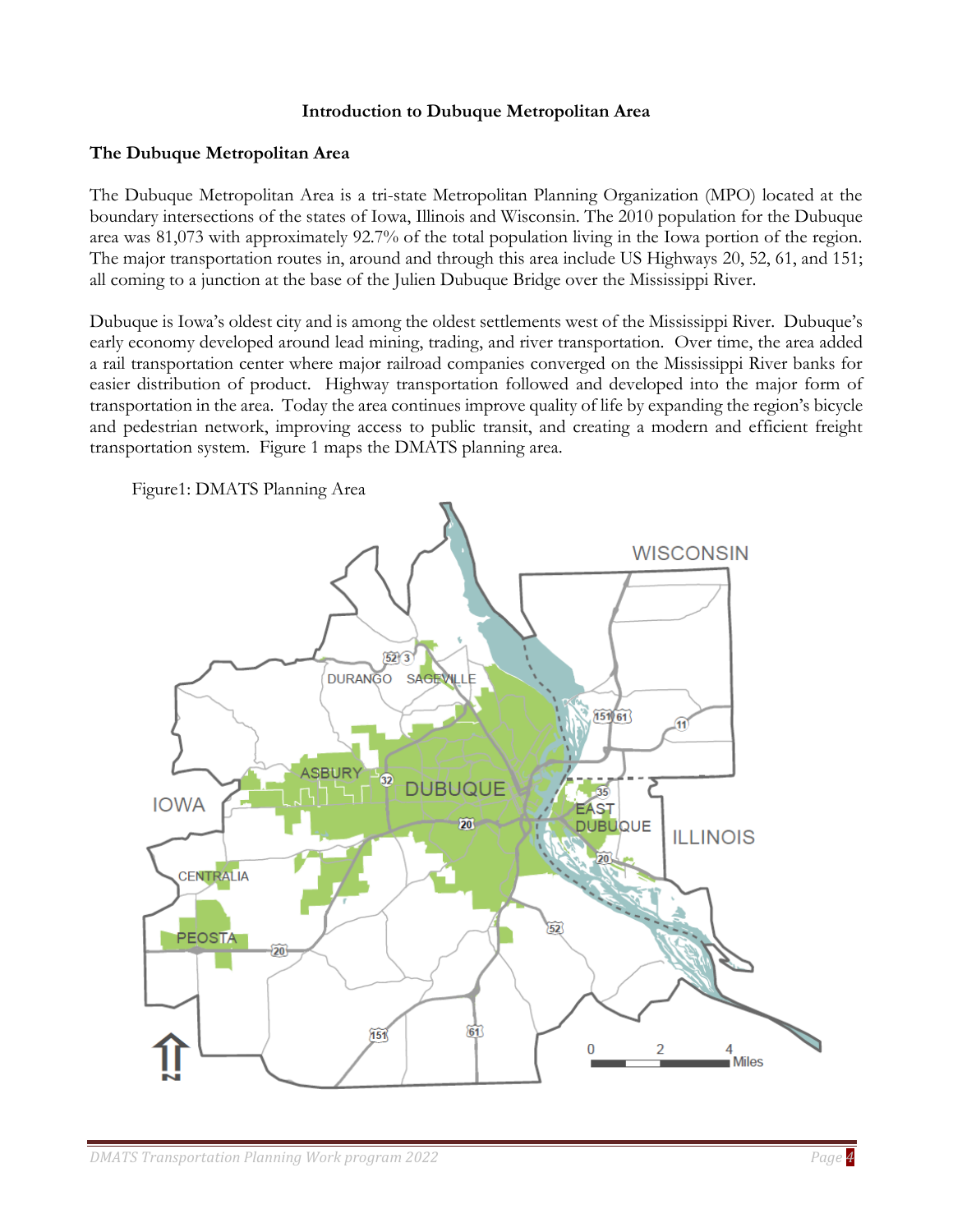# **The Dubuque Metropolitan Area Transportation Study (DMATS)**

The Dubuque Metropolitan Area Transportation Study (DMATS,) composed of both a Technical Committee and Policy Committee, guides the Metropolitan Planning Organization (MPO) for the Dubuque Metropolitan Area. As the guiding entity of the MPO for the three-state (Illinois, Iowa & Wisconsin) Dubuque Metropolitan Area, DMATS is responsible for maintaining a continuous, comprehensive and coordinated ("3-C") transportation planning process.

DMATS is composed of a broad mixture of local, regional, state and federal officials from all three states; each representing their individual agencies within the region. Local governments represented on the DMATS committees are the cities of Asbury, Centralia, Durango, Dubuque, Peosta, Sageville and Dubuque County in Iowa; East Dubuque and Jo Daviess County in Illinois; and Jamestown Township, the unincorporated town of Kieler and Grant County in Wisconsin. In addition, DMATS has representation from each of the three state Departments of Transportation (Iowa, Illinois and Wisconsin,) the regional councils of government in Iowa (East Central Intergovernmental Association - ECIA,) and Wisconsin (Southwest Wisconsin Regional Planning Commission - SWRPC,) Jule Transit, the Regional Planning Affiliation 8 (RPA 8) Regional Transit Authority, Federal Transit Administration (FTA) and the Federal Highway Administration (FHWA).

#### **DMATS Boundary**

The DMATS boundary encompasses surrounding areas most likely to be urbanized within the next 20 years. The DMATS boundary encompasses 207.27 square miles.

#### **Introduction to the Transportation Planning Work Program (TPWP)**

The Transportation Planning Work Program (TPWP) outlines the various transportation planning activities to be conducted by the East Central Intergovernmental Association (ECIA) for the Dubuque Metropolitan Area Transportation Study (DMATS) during FY 2022 (July 1, 2021 through June 30, 2022).

This TPWP was developed with input from the following governing agencies:

- **DMATS Policy Committee**
- **DMATS Technical Advisory Committee**
- Jule Transit System
- $\blacksquare$  City of Asbury
- City of Centralia
- City of Dubuque
- City of Peosta
- Dubuque County
- **•** Jo Daviess County
- **Grant County**
- Region 8 RTA
- **Executed Transit Administration** Region VII
- Transit Advisory Board
- City of East Dubuque
- Iowa Department of Transportation
- Illinois Department of Transportation
- Wisconsin Department of Transportation
- **Federal Highway Administration** Illinois Division
- **Executed Highway Administration** Iowa Division
- **Federal Highway Administration** Wisconsin Division
- Southwest Wisconsin Regional Planning Commission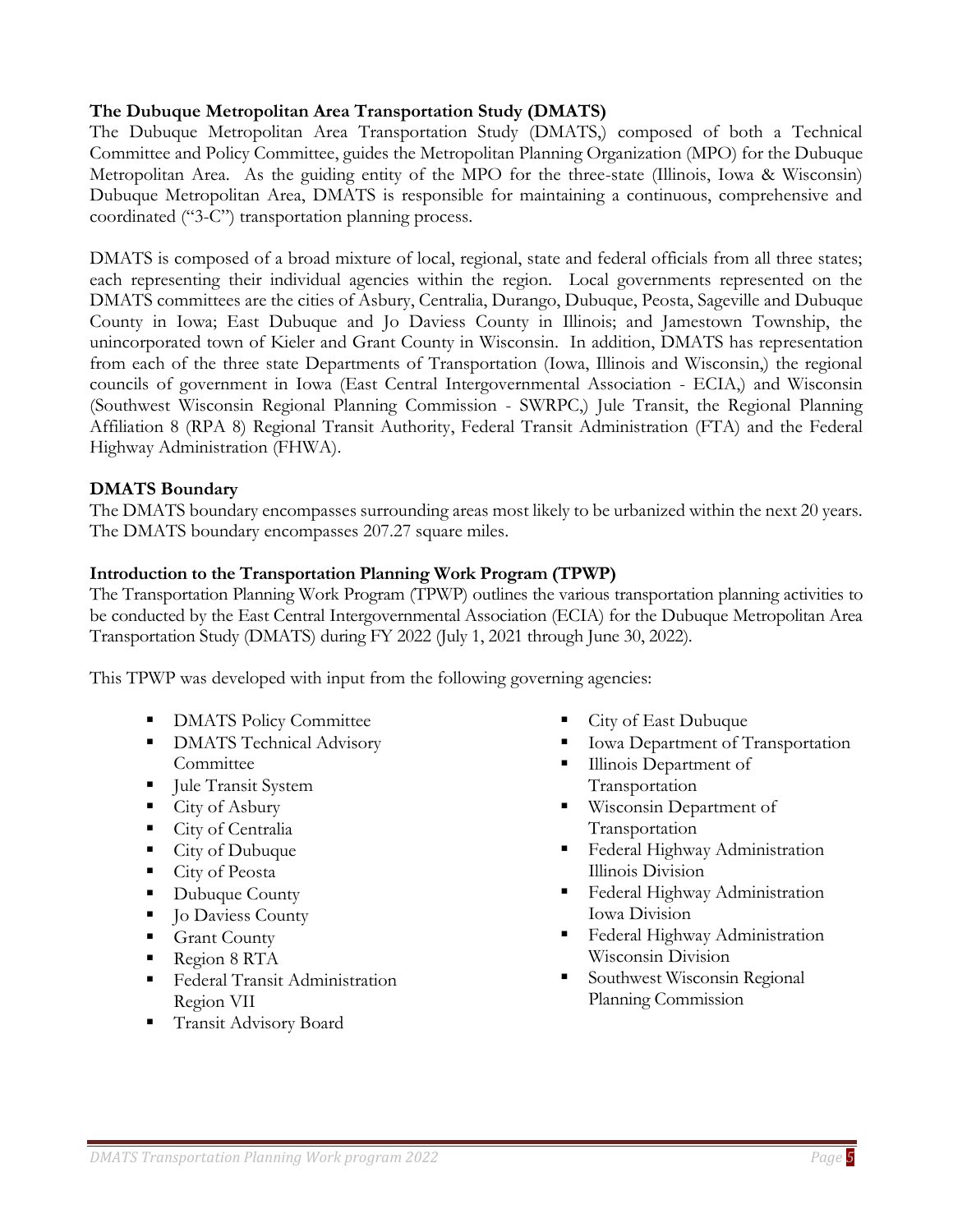# **Guidelines for planning in DMATS by taking into consideration the 2015 Fixing America's Surface Transportation Act (FAST Act):**

- Provide a transportation planning program addressing major highway, city street, county road, and transit system issues with emphasis on the requirements of the FAST ACT.
- Develop and implement a Long-Range Transportation Plan. Special emphasis should be placed on mainstreaming safety and maintenance of existing system in the Long-Range Transportation Plan and in the planning processes, which will result from the implementation of that plan.
- Stay current on efforts at the federal and state level to identify methods for streamlining the environmental process
- Assist local member jurisdictions and Iowa DOT in any corridor or subarea planning studies, which may be conducted.
- Provide support and technical assistance to local governments and particularly local transit agencies in the area of transportation system management.
- Develop strategies for transportation corridor preservation, road system continuity and spacing, and access control.
- Develop strategies for coordinating land use and transportation development.
- Maintenance of a program for increased citizen/public awareness and involvement in the transportation planning process. Compliance with Title VI of the Civil Rights Act will be accomplished.
- Continuation of a transportation improvement programming process that provides for selecting and prioritizing projects based on objective planning criteria and funding capabilities.

The TPWP encompasses the following:

- clarifies the means of coordination among local units of governments cooperating in the planning effort;
- aids in project development/selection and the allocation of federal, state, and local funding sources;
- establishes the end results/products, purposes, and general methods employed in the conduct of specific work elements; and
- addresses issues and problems affecting modal functions in the urbanized area.

# **TPWP Development Process:**

The Transportation Planning Work Program (TPWP) outlines various transportation planning activities to be conducted by the staff for the Dubuque Metropolitan Area Transportation Study (DMATS). The TPWP is prepared and adopted each year and contains transportation planning activities for the current fiscal year.

The TPWP Process will include the following steps:

• DMATS staff will start developing TPWP in the month of February, following rules and regulations adopted by the FHWA and guidance from state DOTs.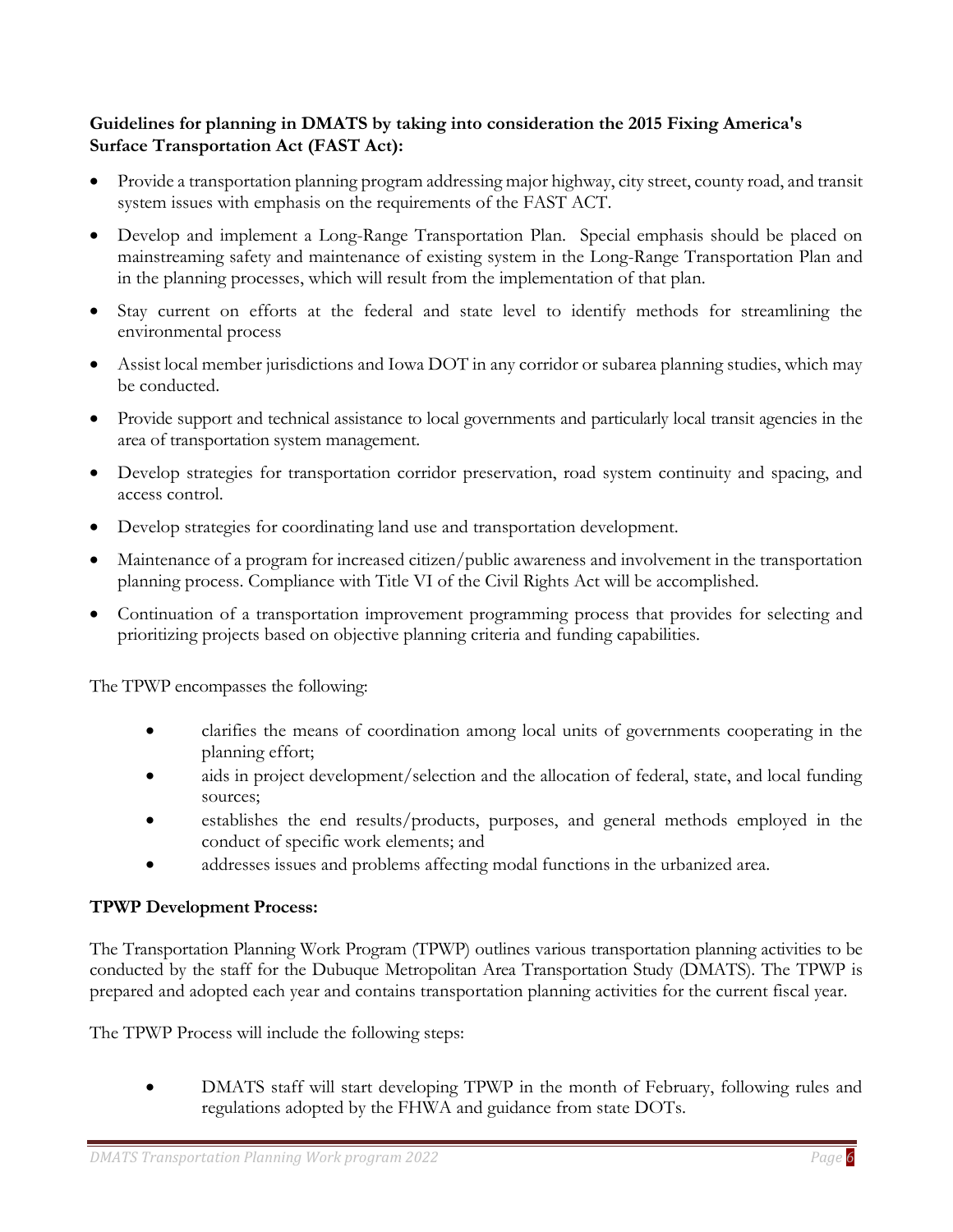- After the draft TPWP is finished, it will be released for a 30-day public review period in March. DMATS staff will inform the public of the draft TPWP's availability by sending notices to the organizations on the DMATS Public Participation Process mailing list and by publishing legal notices in local newspapers and the ECIA website. These notices will be published 4-20 days before the scheduled meeting.
- The public hearing will be held during the DMATS Policy Committee meeting in March and the meeting will be opened for public input during the process.
- After the draft TPWP is finished, it will be released for a 30-day public review period in April. DMATS staff will inform the public of the draft TPWP's availability by sending notices to the organizations on the DMATS Public Participation Process mailing list and by publishing legal notices in local newspapers and the ECIA website. These notices will be published 4-20 days before the scheduled meeting.
- Staff will inform the public of the final TPWP's availability by sending notices to the organizations on the DMATS Public Participation Process mailing list and by publishing legal notices in local newspapers and the ECIA website. These notices will be published 4- 20 days before the scheduled meeting.
- The public hearing will be held during the DMATS Policy Committee meeting in May. The meeting will be opened for public input during the process.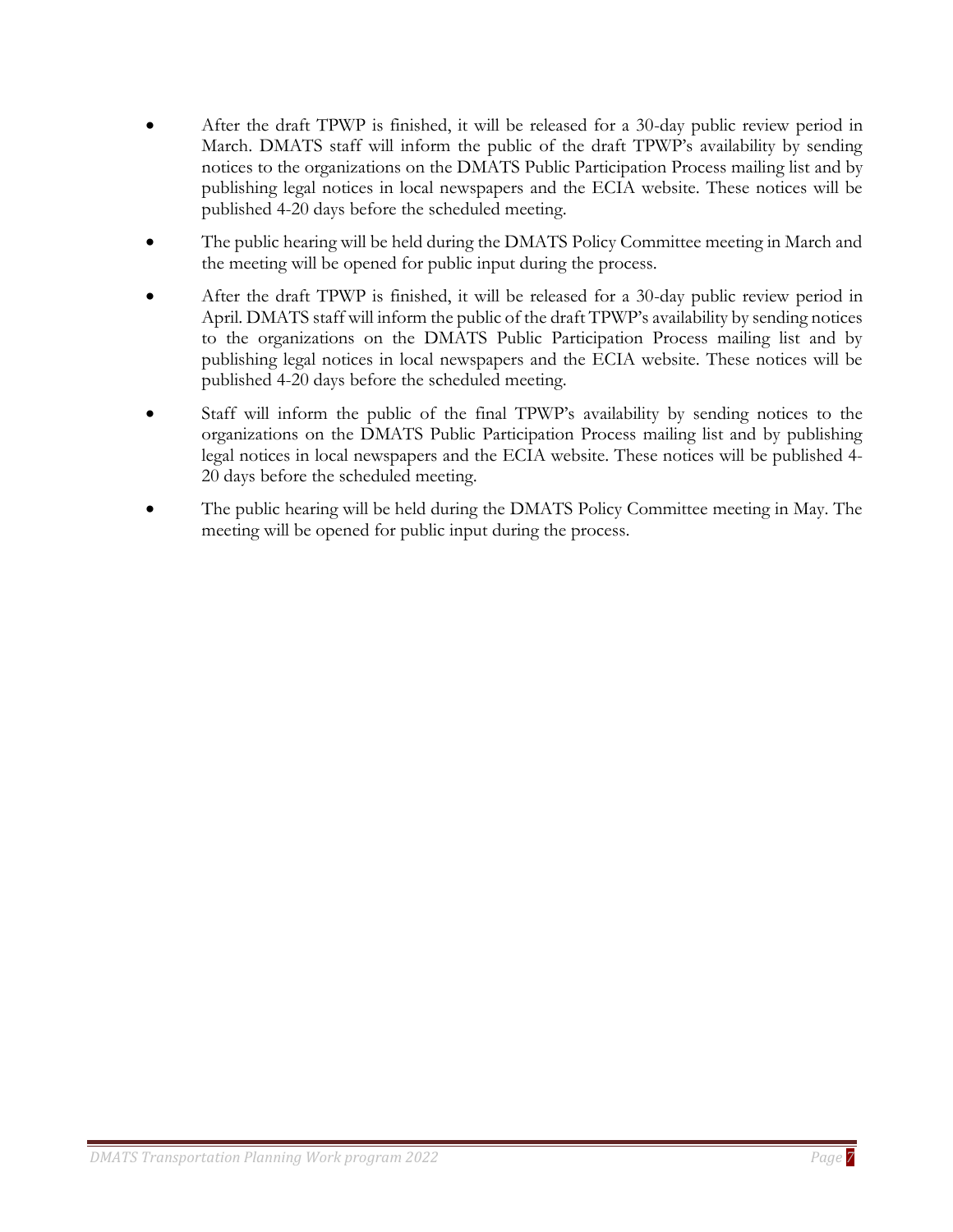#### **Organization and Management**

<span id="page-7-0"></span>The Dubuque Metropolitan Area Transportation Study was established on March 25, 1976 through the adoption of Articles of Agreement by the participating organizations in the area. This cooperative, comprehensive, and continuing transportation planning process was established by agreement between the state and local governments in compliance with Section 134 of the United States Code. The planning process is implemented through a committee structure. All committees forward their recommendations to the Policy Committee for consideration. Each committee's responsibilities are summarized below:

Policy Committee - Responsible for establishing overall policy making decisions related to transportation funding priorities, programming of STBG and Transportation Alternative funds, and monitoring the direction of studies of transportation conditions in the metropolitan area.

**Technical Advisory Committee** - Reviews, studies, and makes recommendations related to technical issues affecting study priorities and the transportation planning and programming process.

#### <span id="page-7-1"></span>**Staff Assigned to work on the Program**

#### **Transportation Planning Staff**

#### **Administrative and Support Staff**

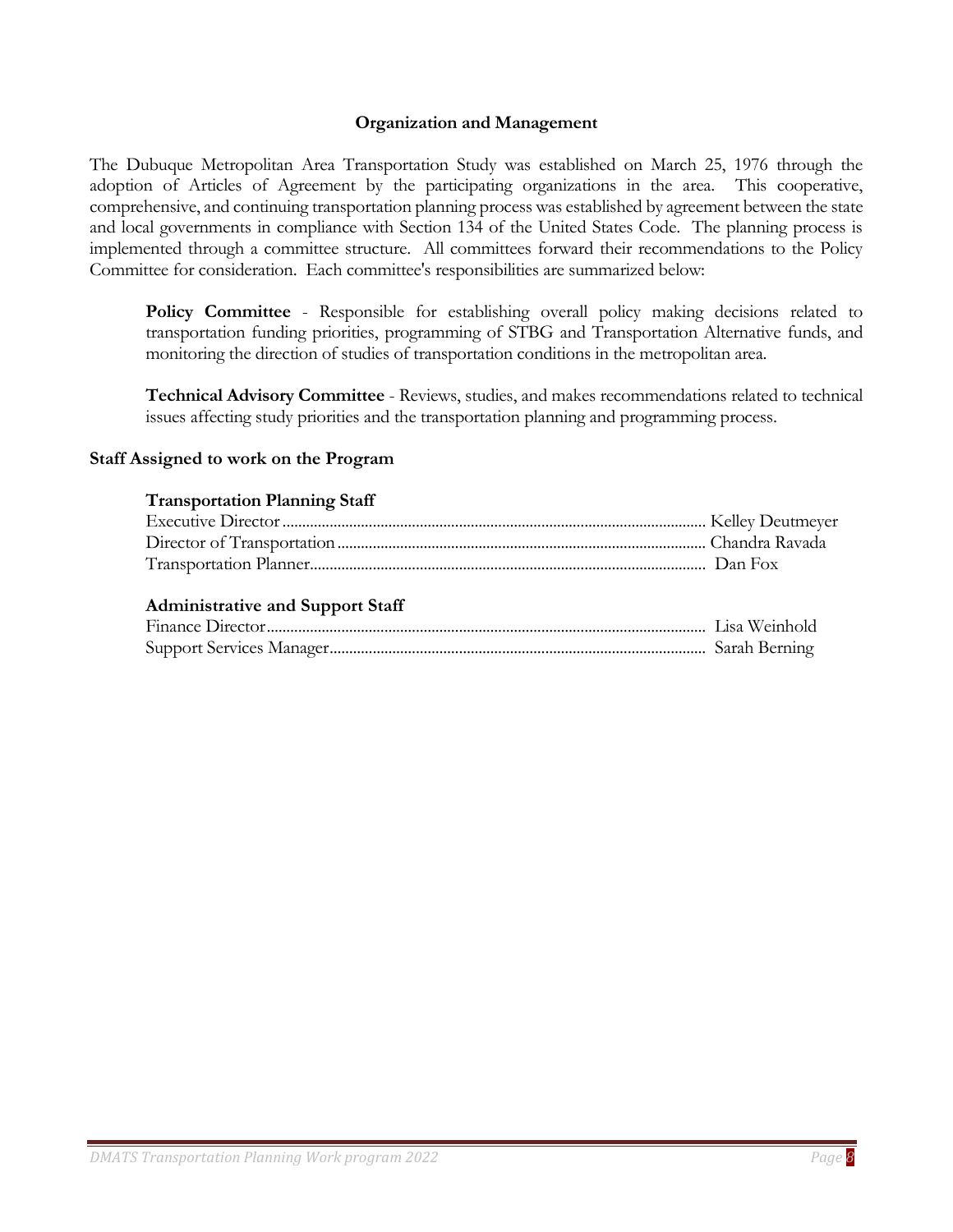# **Policy Committee**

<span id="page-8-0"></span>

| Section 1 (a)  | Each State Department of Transportation (DOT)       |                                                                                                                                                                      |
|----------------|-----------------------------------------------------|----------------------------------------------------------------------------------------------------------------------------------------------------------------------|
|                | Illinois DOT                                        | Doug DeLille (proxy Rob Bates)                                                                                                                                       |
|                | Iowa DOT                                            | Craig Markley (proxy Sam Shea) (elected to have no vote)                                                                                                             |
|                | Wisconsin DOT                                       | Francis Schelfhout, (proxy Stephen Flottmeyer)                                                                                                                       |
| Section 1 (b)  | <b>County Board of Supervisors</b>                  |                                                                                                                                                                      |
|                | Dubuque County                                      | Ann McDonough (Vice-Chair) (proxy Anthony Bardgett)                                                                                                                  |
|                | <b>Grant County</b>                                 | Dan Timmerman                                                                                                                                                        |
|                | Jo Daviess County                                   | Don Zillig                                                                                                                                                           |
| Section $1(c)$ |                                                     | Mayor and six City Council members of the City of Dubuque                                                                                                            |
|                | Mayor                                               | Roy Buol, (Chair)                                                                                                                                                    |
|                | Council Member                                      | Laura Roussell                                                                                                                                                       |
|                | Council Member                                      | Danny Sprank                                                                                                                                                         |
|                | Council Member                                      | Brad Cavanagh                                                                                                                                                        |
|                | Council Member                                      | <b>Brett Shaw</b>                                                                                                                                                    |
|                | Council Member                                      | David Resnick                                                                                                                                                        |
|                | Council Member                                      | Ric Jones                                                                                                                                                            |
|                | Council Member                                      | Michael Van Milligen (proxy for City Council)                                                                                                                        |
|                | Council Member                                      | Teri Goodmann (proxy for City Council)                                                                                                                               |
|                | Council Member                                      | Marie Ware (proxy for City Council)                                                                                                                                  |
|                | Council Member                                      | John Klostermann (proxy for City Council)                                                                                                                            |
|                | Council Member                                      | Wally Wernimont (proxy for City Council)                                                                                                                             |
|                | Council Member                                      | Gus Psihoyos (proxy for City Council)                                                                                                                                |
| Section 1 (d)  |                                                     | Municipality (Chief elected official or designated representative for a township,<br>municipality or village with at least 2,000 in population but less than 50,000) |
|                | Asbury                                              | Jim Adams (proxy John Richey)                                                                                                                                        |
|                | East Dubuque                                        | Kirk VanOstrand, (proxy Loras Herrig)                                                                                                                                |
|                |                                                     | Small Cities Representative Larry Mescher (proxy Don Recker)                                                                                                         |
| Section 1 (e)  |                                                     | Regional Planning Organization (chairman or designated representative)                                                                                               |
|                | <b>ECIA</b>                                         | Beth Bonz (proxy Kelley Deutmeyer)                                                                                                                                   |
|                | Southwestern WI Regional                            |                                                                                                                                                                      |
|                | Planning Commission                                 | Troy Maggied (proxy Katrina Hecimovic)                                                                                                                               |
| Section 1 (f)  | <b>Public Transit Authority (2)</b>                 |                                                                                                                                                                      |
|                | Jule Advisory Board                                 | Matt Esser (proxy Russell Stecklein)                                                                                                                                 |
|                | <b>RTA</b>                                          | Jay Wickham (proxy Tricia Wagner)                                                                                                                                    |
| Section $1(g)$ | <b>Federal Transportation Agencies (Non-Voting)</b> |                                                                                                                                                                      |
|                | <b>FHWA</b>                                         | Timothy Marshall (Proxy Darla Hugaboom)                                                                                                                              |
|                | <b>FTA</b>                                          | Mokhtee Ahmad (Proxy Gerri Doyle)                                                                                                                                    |
| Section 1 (h)  | the operation of transportation.<br>None            | Designated representative of any other public board or commission having jurisdiction in                                                                             |
|                |                                                     |                                                                                                                                                                      |

\*\*Mike Van Milligen, Teri Goodmann, Cori Burbach, John Klostermann, Wally Wernimont and Gus Psihoyos are the proxy vote for any absent council member from the City of Dubuque.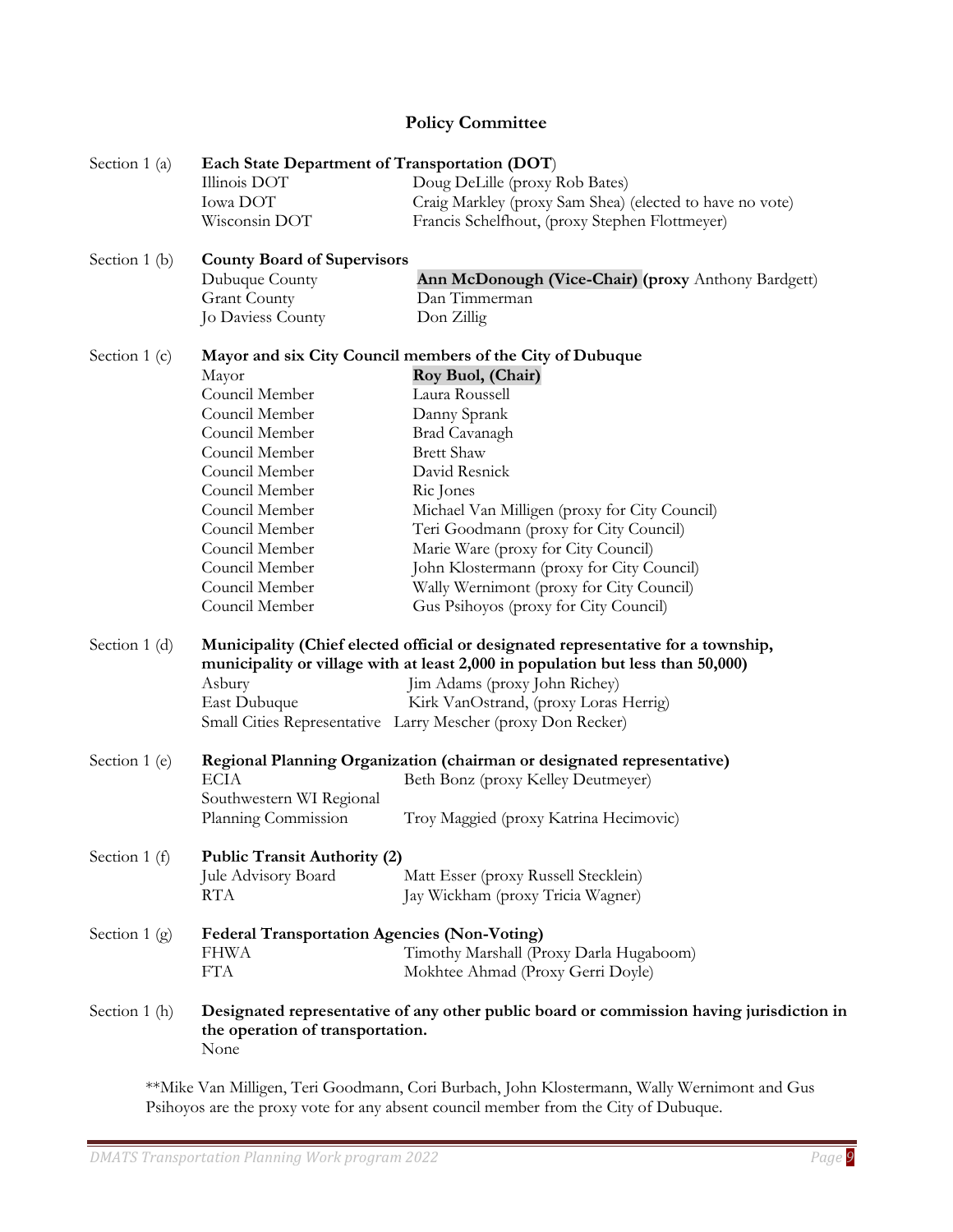# **Technical Advisory Committee**

| Sec $2(a)$  | Each State Department of Transportation (DOT)       |                                                                               |
|-------------|-----------------------------------------------------|-------------------------------------------------------------------------------|
|             | Illinois DOT                                        | Kris Tobin (proxy Rob Bates/Doug Delille)                                     |
|             | Iowa DOT                                            | Sam Shea (elected to have no vote)                                            |
|             | Wisconsin DOT                                       | Stephen Flottmeyer (proxy Francis Schelfhout)                                 |
| Sec $2(b)$  |                                                     | <b>Regional Planning Organization (executive director)</b>                    |
|             | <b>ECIA</b>                                         | Kelley Deutmeyer (proxy Tricia Wagner)                                        |
|             | SW WI Regional                                      |                                                                               |
|             | Planning Commission                                 | Troy Maggied (proxy Katrina Hecimovic)                                        |
| Sec $2(c)$  | <b>City/County Engineers or Commissioners</b>       |                                                                               |
|             | Dubuque. City of                                    | Gus Psihoyos (Chair) (proxy Bob Schiesl)                                      |
|             | Dubuque Co.                                         | <b>Anthony Bardgett (Vice Chair)</b>                                          |
|             | <b>Grant County</b>                                 | Dave Lambert                                                                  |
|             | Jo Daviess County                                   | <b>Steve Keeffer</b>                                                          |
| Sec. $2(d)$ |                                                     | <b>Chief Officer of Municipal or County Zoning Commission</b>                 |
|             | Asbury                                              | Beth Bonz                                                                     |
|             | Dubuque, City of                                    | Wally Wernimont                                                               |
|             | Dubuque County                                      | Tammy Henry                                                                   |
|             | East Dubuque                                        | Loras Herrig                                                                  |
| Sec. 2 (e)  | <b>Federal Transportation Agencies (Non-Voting)</b> |                                                                               |
|             | FHWA-IA                                             | Darla Hugaboom                                                                |
|             | <b>FTA</b><br>IA                                    | Gerri Doyle                                                                   |
|             | <b>FHWA.WI</b>                                      | Vacant                                                                        |
|             | <b>FHWAIL</b>                                       | Betsy Tracy                                                                   |
| Sec $2(f)$  | <b>Chief Administrative Officer of Transit</b>      |                                                                               |
|             | Jule                                                | Russell Stecklein (proxy Jake Ironside)                                       |
|             | <b>RTA</b>                                          | Tricia Wagner                                                                 |
| Sec. $2(g)$ |                                                     | Representative of air quality, rail, water transportation, motor carrier etc. |
|             | None                                                |                                                                               |
|             |                                                     |                                                                               |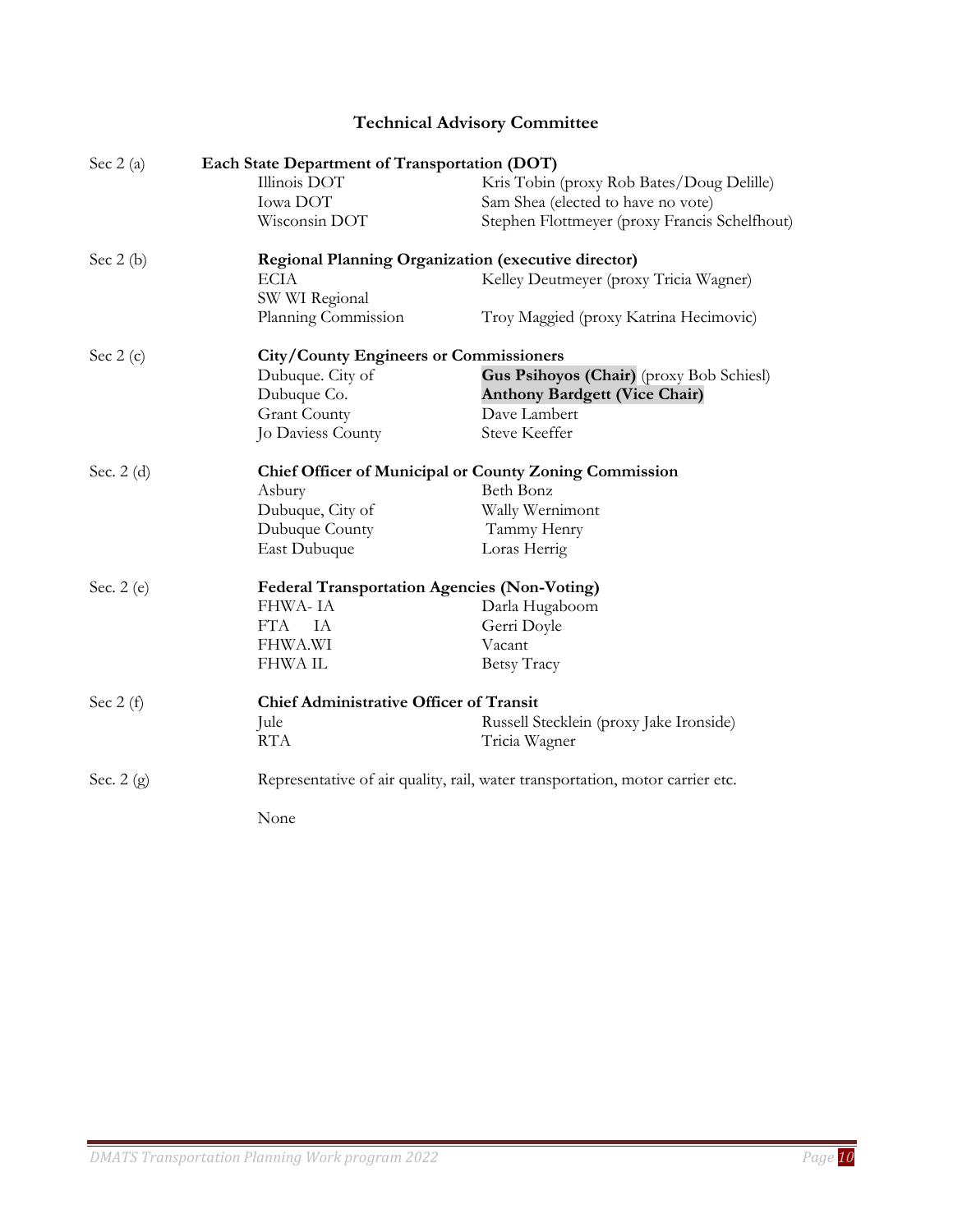# **TRANSPORTATION RELATED ISSUES**

The unique geography of the DMATS Region provides a variety of natural advantages and challenges for the regional transportation system. The topography of the landscape consists of rolling hills and steep bluffs divided by the Mississippi River. The landscape has impacted how the transportation system has evolved. For example, the street networks in downtown Dubuque and East Dubuque are in the form of a traditional grid pattern. These locations tend to be the areas where settlement first occurred and consist of mostly flat topography adjacent to the Mississippi River. Further from the river, steep bluffs and rolling hills forced communities to abandon the traditional grid pattern in favor of streets that followed the area's natural topography.

The geographic formations of the DMATS Mississippi River region result in unique challenges to the different modes of transportation. Barge traffic is a major mode of freight transportation within the DMATS region. However, barge industry officials consider the Corps of Engineer's 70-year old lock and dam system outdated, inefficient, and the source of lengthy delays for barge traffic.

While the Mississippi River serves as an important highway for barge traffic and recreation, it also affects the efficiency and safety of the surface transportation system. The US Highway 20 Julien Dubuque Bridge and the US Highway 61/151 Wisconsin Bridge serve as the DMATS region's only river crossings and act as major east-west bottlenecks. The two-lane design of the current Julien Dubuque Bridge presents specific safety and capacity issues on US Highway 20. Currently, an additional bridge is proposed adjacent to the Julien Dubuque Bridge to double the capacity and increase the safety on US Highway 20 over the Mississippi River.

Other challenges in the DMATS area include US Highway 20 corridor from Peosta to the Julien Dubuque Bridge. Insufficient capacity, uncoordinated access management, at grade intersection, steep grades, heavy truck traffic all contribute to the need to improve the safety and efficiency of this major transportation corridor and free flow of freight within the region.

#### *Major Road Issues*

Based on the analysis of current and forecasted conditions, the following issues have been identified.

Southwest Arterial – The number one priority for DMATS, City of Dubuque, and Dubuque County. The project is completed and open to public in summer of 2020. The project will have a major impact on regionwide traffic circulation patterns. The interchanges on either side did help in opening access to new industrial development.

US Highway 20 Mississippi River Crossing Capacity Improvement (Julien Dubuque Bridge Parallel Span) – This project is also under study. Due to the impact of this project on the US Highway 20, DMATS should continue to consider it an issue for future planning.

US Highway 20 from Devon Drive to Swiss Valley Road – Two short segments of US Highway 20 from Devon Drive to Swiss Valley Road have already been identified as experiencing traffic problems based on current data. The segment between Devon Drive and John F. Kennedy Road (JFK)/Cedar Cross Road is already over capacity.

East West Corridor Improvements - The U.S. 20 corridor in Dubuque, Iowa is the primary east-west route in the Metropolitan Area, but future traffic projections indicate that U.S. 20 alone will not provide sufficient

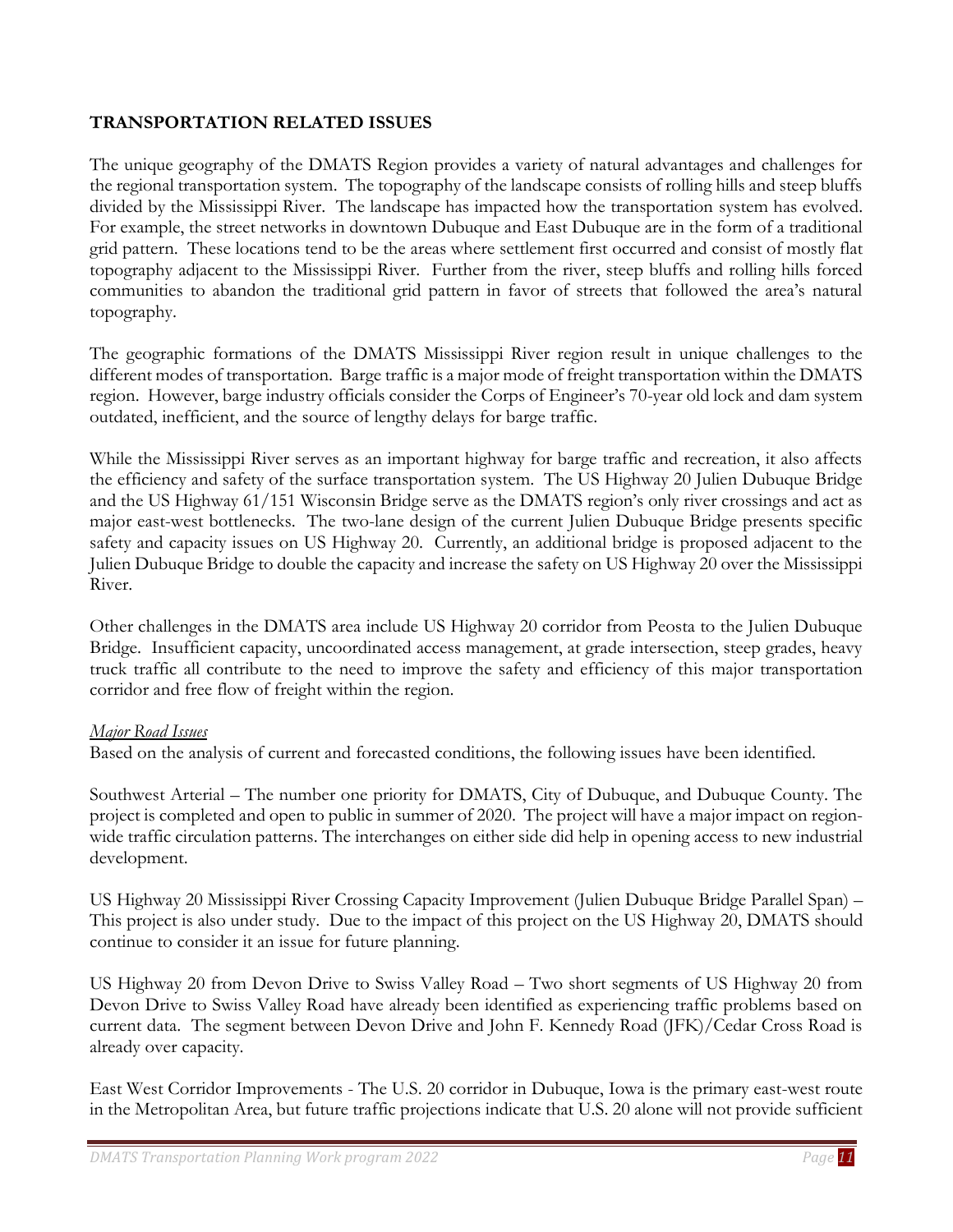capacity for east-west travel in the City of Dubuque. Additional capacity along alternate east-west corridors will provide connectivity between the western growth areas and Downtown Dubuque. It has been found that Asbury Road, Pennsylvania Avenue, University Avenue, Loras Boulevard, Fremont Avenue, Kaufmann Avenue, 32nd Street, North Cascade Road needs significant improvements to accommodate future growth and development.

# *Passenger Rail*

DMATS supports passenger rail and will assist IADOT and ILDOT in the return of round-trip passenger rail transportation service from Dubuque to Chicago. In FY 2007 Amtrak completed a study at the request of ILDOT to determine the feasibility of bringing Amtrak service from Chicago to Dubuque. The study showed potential locations for future rail stations in the city. ILDOT is in process of getting the service from Chicago to Rockford and will be eventually be connecting to DMATS region. The study is getting updated in FY 2022.

# *Transit*

The City of Dubuque worked with DMATS to construct an intermodal transit center and a bus storage facility. The projects were funded with a \$10 million State of Good Repair grant and \$2.5 million in DMATS Surface Transportation Block Grant Program (STBG) funds. DMATS is acting as project lead for intermodal and bus storage facility projects. The intermodal transit center opened in 2015. The bus storage facility got completed and opened to public in spring of 2018.

# *Air Services*

The Dubuque Regional Airport is currently in the process of building a new passenger terminal. The current passenger terminal was built in 1948 and expanded in 1969. The current terminal has several issues including an inadequate number of aircraft gates, inefficient circulation, inadequate area for the building's purposes, and limited vehicle parking. The new terminal is designed for approximately 62,500 annual enplanements, 80 peak hour enplanements, 3 airlines, 3 aircraft positions, and approximately 650 parking spaces. A terminal built to these specifications will accommodate ten year demand levels and will be designed to accommodate expansion to 20 year demand levels. The proposed project will include:

- Passenger terminal building (33,151 sq ft)
- New terminal apron and apron access taxiways
- New parallel taxiway to runway 13/31
- New automobile parking lot
- US Hwy 61 and Merlin Lane intersection improvements
- New terminal entrance and circulation roads
- New utility services

The current estimated total project cost is approximately \$39,970,000 over a seven year period. Of that total cost, the FAA will provide \$35,270,000 (88%), with a local share of \$4,700,000 (12%). The local share will be a combination of Iowa DOT grants, passenger facility charges, customer finance charges, and City of Dubuque funding.

# *ISSUES FOR THE FREIGHT INDUSTRY*

Over the next 20 years, a number of issues will affect the freight industry in the Dubuque region. The following are issues identified by freight industry representatives in a meeting with DMATS staff during the preparation of the Long-Range Transportation Plan.

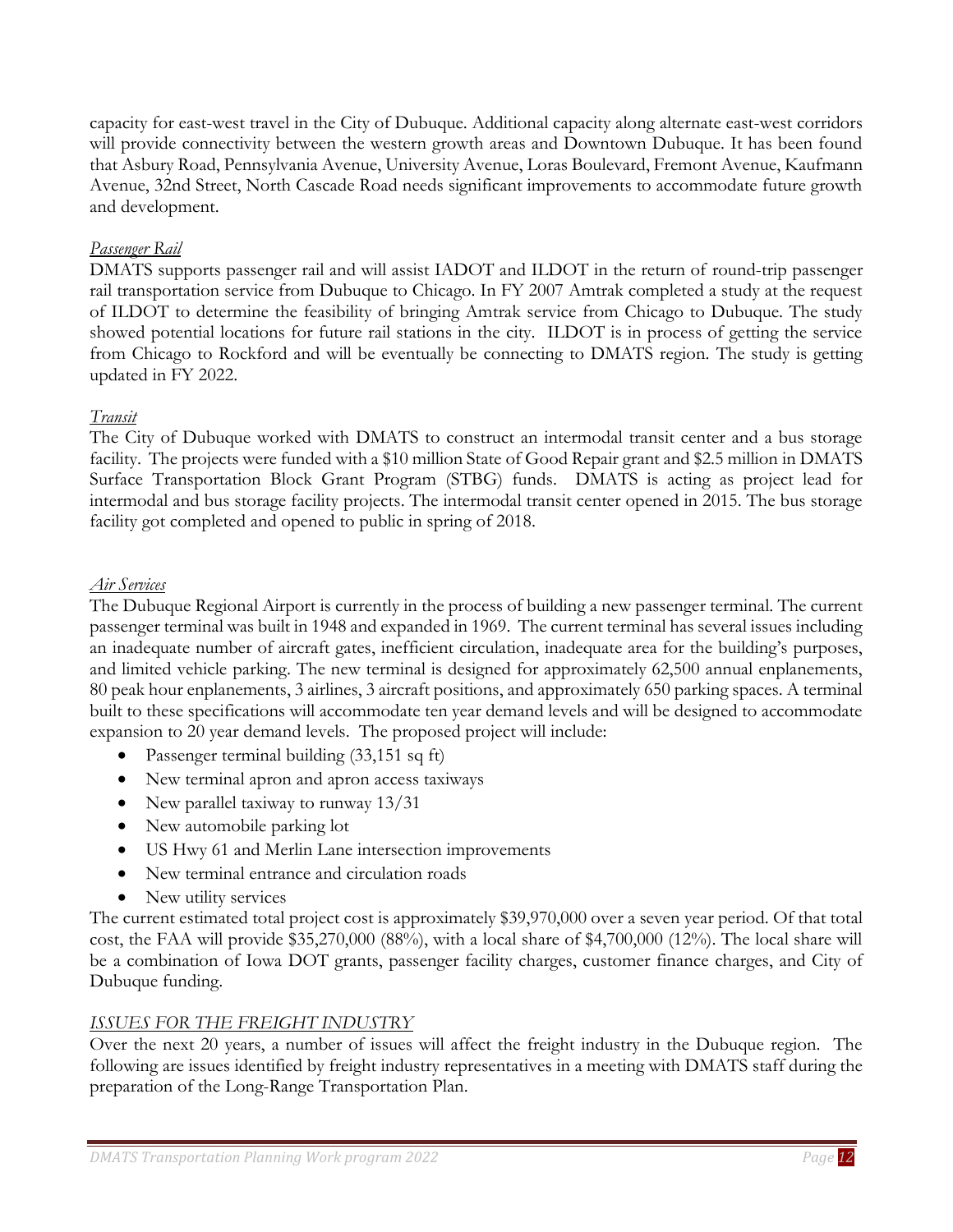DMATS in partnership with Regional Planning Affiliation 8 (RPA 8) and Blackhawk Hills Regional Planning Council (RPC) in Illinois did conduct a multimodal, intermodal freight plan for the eight-county region that enhances the mobility of both people and goods while mitigating the negative impacts on mobility, safety, environment and quality of life. The Plan did help to address all freight issues listed above and make the region gear up to future freight needs.

# *Mississippi River Transportation*

Barge Fleeting - Today, many of the fleeting sites that were identified in the 1985 study are no longer available due to changes in the federal, state and local regulatory environment. Convenient fleeting sites are a key requirement for the operation of river freight terminals like those that occupy the Dubuque harbor area. The terminals only have the ability to load or unload a barge or two at a time. They do not have sufficient bank space on the river to store the barges themselves and typically do not have harbor tugs that can move the barges. As a result, they are dependent on the ability of barge fleeters to bring barges to the terminal quickly from the fleeting sites. Time spent waiting for the barges to arrive from the fleeting sites for either loading or unloading is idle time for the terminal operators and costs them money without accomplishing productive work. The current fleeting sites in the middle of the Dubuque harbor allow barges to be brought to the terminals quickly with a minimum of idle time. If the fleeting sites are moved out of the Dubuque harbor, the travel time required to get the barges from the fleeting sites will impose a severe time penalty on the barge terminals. Due to the slow speed of travel for harbor boats with barges, sites as close as the south end of the Mines of Spain are between ½ day and a full day round trip. The idle time imposed on the barge terminals by such lengthy periods of down time could seriously impair the competitiveness of the river freight industry in the Dubuque region.

Maintenance and Replacement of Lock and Dam System – The extensive system of locks and dams, which make the Mississippi River navigable for freight transportation is aging. The system was built during the 1930's and key components are reaching the point at which they must have repairs. The lock and dam at Dubuque is the 11th down river from the headwaters of navigation at St. Paul, Minnesota. Closing any of the locks and dams below Dubuque for maintenance closes off traffic to Dubuque. Unfortunately, much of the work on the locks and dams cannot be done when the river is frozen. At other times, when the river is not frozen, there is often heavy river traffic which precludes maintenance activities.

# *Freight Trucks*

Truck Delay – Truck delay is one of the most important issues for the truck freight industry because of the coordination requirements of just-in-time delivery. Representatives of the freight industry who met with DMATS staff identified three main sources of delay in Dubuque.

The first is the congestion that exists today on US Highway 20 between Devon Drive and Old Highway Road. The congested intersections on that segment of US Highway 20 and the long waiting time required while cross traffic clears the intersections creates a difficult situation for truck traffic.

The second source of congestion is the result of the at-grade railroad crossings between Jones Street and 12th Street. This area is particularly difficult because it is the main freight center in the region and there are two railroads using the tracks in this area (Canadian Pacific (CP) and Canadian National (CN) In addition, the area is immediately adjacent and north of the CP. As a result, the at-grade crossings are often obstructed by CP trains that are either parked as a result of switching activity or are actively switching and causing the crossing gates to drop.

The third source of congestion is the lack of a west side by-pass route for trucks. The two highways most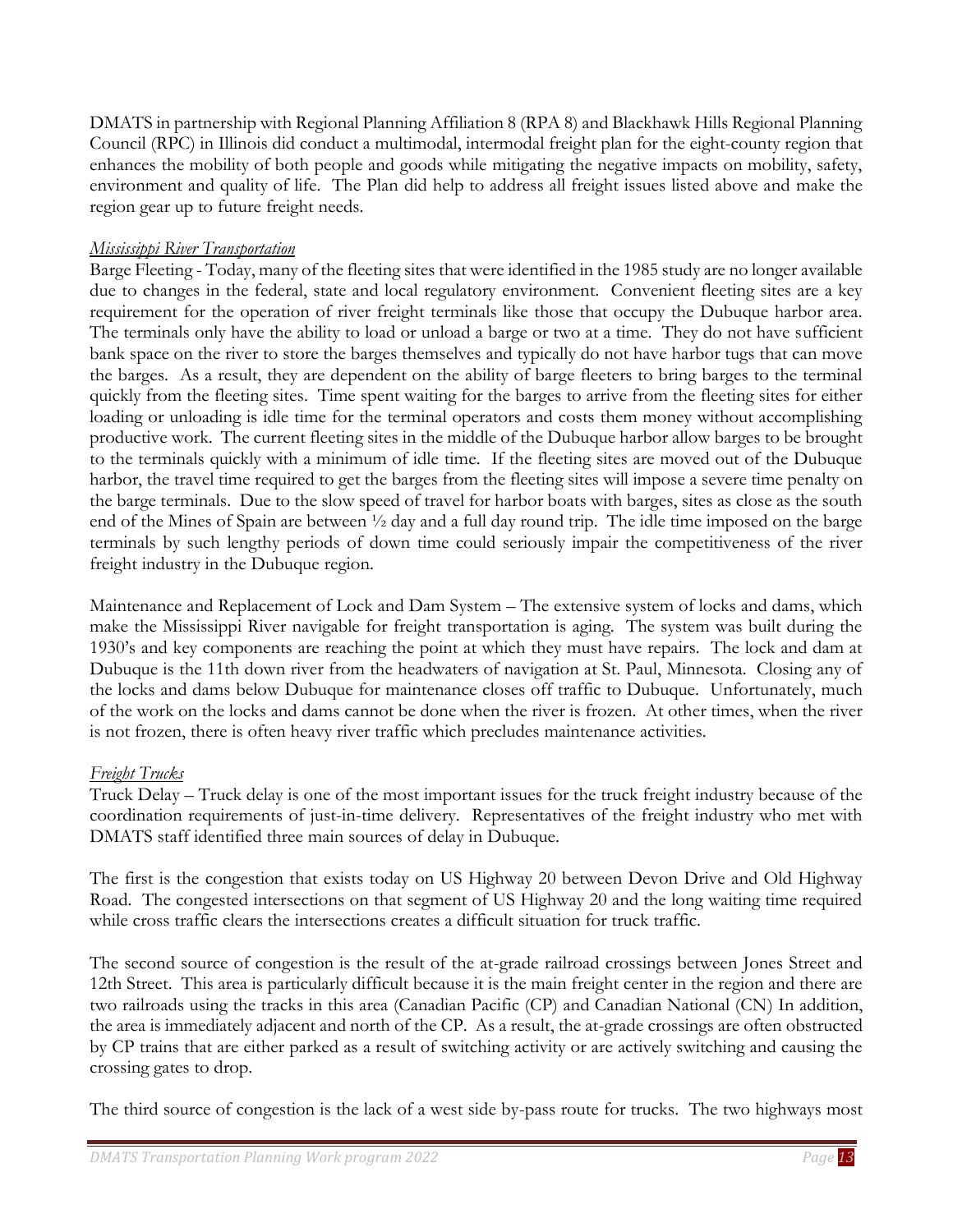heavily traveled by trucks in the region are US Highway 61/151 south and US Highway 20 west. Currently, the two routes taken through town by automobiles (Cedar Cross Road/Kelly Lane and South Grandview Avenue) most often to get from the west side of Dubuque to the south side are not appropriate for trucks. Only the combination of US Highway 20 and US Highways 52/61/151 south from the downtown area is available for trucks. This route, of course, requires trucks to traverse the segment of US Highway 20 identified as the first cause of delay as stated above.

## *Railroad Freight*

Two Railroads on a Single Track – When US Highway 61/151 was re-aligned in downtown Dubuque in the early 1990's, the Iowa DOT brokered an agreement between Illinois Central Railroad (now CN) and the I & M (now CP) Rail Link to share trackage in downtown Dubuque between the two railroads yards. As a result, it is not uncommon for one railroad to be required to wait while the other uses the shared tracks. These waiting delays the railroads and causes scheduling problems. In addition, the trains must sit somewhere while they wait and that results in additional delay at railroad grade crossings.

Replacement of the Illinois Central Railroad Bridge under the Truman-Hobbs Act – The Dubuque railroad bridge will require replacement soon, most likely in the next 10 years, to meet the requirements of the Truman-Hobbs Act. The replacement will be the responsibility of the railroad. However, prior to beginning the replacement, Congress must authorize a payment to the railroad for the bridge at the full depreciated value. This amount will probably be between \$50 and \$75 million. Although both the Union Pacific Bridge in Clinton and the I & M Rail Link Bridge in Sabula are under Truman-Hobbs Act orders, Congress has not yet authorized the funds. As a result, these two railroads have not yet moved forward with replacement plans of those structures.

Two concerns have been raised regarding this event. The first is that the CN will not replace the bridge but simply sell off the portion of its system in Iowa and abandon the bridge. Although that could happen, it does not seem likely that it will because of the connectivity to Omaha and Sioux City. The railroad does not have another crossing over the Mississippi River close by as the next crossing will be in St. Louis, MO and St Paul, MN.

A second concern was related to the possibility that the railroad could be persuaded to construct the new bridge at a different location and free up areas in Dubuque and East Dubuque currently dominated by CN. It does not seem that this will take place because of the limited frontage on the Mississippi River.

Powder River Basin (PRB) project – The MPO has maintained a constant concern about the Powder River Basin (PRB) project, the environmental impact of the coal trains coming into and through Dubuque on the health, safety and welfare of our community. The additional trains will increase traffic delays and could potentially isolate the Ice Harbor area of Dubuque during peak periods of heavy train traffic.

Lack of Rail Accessible Sites and Businesses that Require Rail Access – Another concern for the region is the lack of rail accessible sites and businesses that require rail access. There are many cities that railroads pass through, where they do not stop. If sufficient business were there to merit stopping, the railroads would do so. Over the past 30 years railroad officials indicate that there has been a decline in business in the Dubuque area. This trend is also affected by the trend described above towards rail consolidation and pricing policies, which favor large shippers and long hauls. At some point, officials from the freight industry point out these factors will combine to make Dubuque an unprofitable market for the railroads. When that happens, it will significantly damage the river freight and the truck freight industries in Dubuque due to the inter-relationships between the three modes.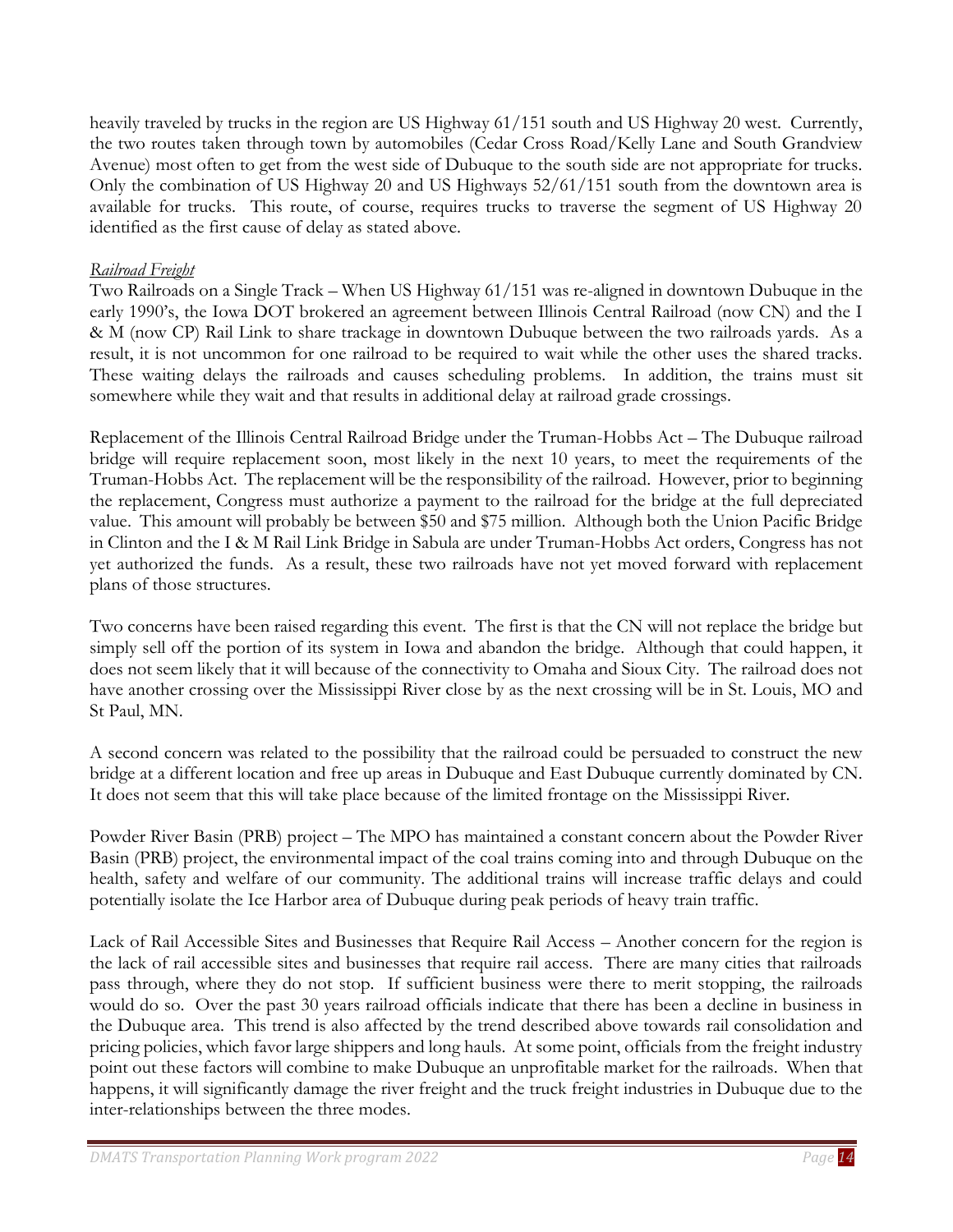# **RELATIONSHIP BETWEEN TPWP AND DMATS LRTP, FAST ACT & MPO REQUIRMENTS**

DMATS Long Range Transportation Plan, creates a policy framework for transportation investments in the DMATS region. The plan recognizes the vision and eight transportation goals to help make progress towards this vision. The 2022 Transportation Planning Work Program (TPWP) is designed to ensure the region focuses time and resources on meeting the DMATs LRTP goals, planning factors and MPO requirements of FHWA and FTA. The table provides how the seven planning tasks meet the above requirements.

|                  |                                                                                                                                                                               | Project #1599 -<br>Overhead and<br>Administration | Project #5329.<br>General<br>Coordination | Project #5341-<br>Long-Range<br>Transportation<br>Plan (LRTP) | Project $#5342-$<br>Transportation<br>Research and<br>Database<br>Management | Project # 5352 -<br>Short-Range<br>Transportation<br>Planning | Project #35370<br><b>STREETS</b> | Project #35372<br>$-Dubuque$<br><b>County BUILD</b><br>grant |
|------------------|-------------------------------------------------------------------------------------------------------------------------------------------------------------------------------|---------------------------------------------------|-------------------------------------------|---------------------------------------------------------------|------------------------------------------------------------------------------|---------------------------------------------------------------|----------------------------------|--------------------------------------------------------------|
|                  | Manage and maintain the existing<br>transportation system to maximize<br>performance.                                                                                         | $\mathbf{X}$                                      | X                                         | X                                                             |                                                                              | X                                                             |                                  |                                                              |
|                  | Support an efficient freight system in<br>the region.                                                                                                                         | X                                                 |                                           | X                                                             |                                                                              | X                                                             | X                                | X                                                            |
|                  | Strategically preserve our existing<br>infrastructure and focus future<br>investment in areas that are already<br>served by significant public<br>infrastructure investments. | X                                                 | X                                         | X                                                             |                                                                              | X                                                             |                                  |                                                              |
|                  | Increase the safety, security, and<br>resiliency of the transportation<br>system.                                                                                             | X                                                 | X                                         | X                                                             | X                                                                            | X                                                             | X                                | X                                                            |
| DMATS LRTP GOALS | Protect and enhance the natural<br>environment and support energy<br>conservation and management.                                                                             |                                                   | X                                         | X                                                             | X                                                                            | X                                                             |                                  |                                                              |
|                  | Improve the transportation system<br>and promote efficient system<br>management and operations.                                                                               |                                                   | X                                         | X                                                             | X                                                                            | X                                                             |                                  |                                                              |
|                  | Provide a high degree of multi-modal<br>accessibility and mobility for<br>individuals. This should indude<br>better integration and connectivity<br>between modes of travel.  |                                                   | X                                         | X                                                             | X                                                                            | X                                                             | $\mathbf X$                      | X                                                            |
|                  | Ensure that transportation system<br>performance improvements are<br>distributed equitably.                                                                                   | X                                                 | X                                         | X                                                             |                                                                              | X                                                             |                                  |                                                              |
|                  |                                                                                                                                                                               |                                                   |                                           |                                                               |                                                                              |                                                               |                                  |                                                              |
|                  | Long-Range Transportation Plan                                                                                                                                                |                                                   |                                           | X                                                             | X                                                                            |                                                               |                                  |                                                              |
|                  | Transportation Improvement<br>Program                                                                                                                                         |                                                   |                                           |                                                               | X                                                                            | X                                                             |                                  |                                                              |
| ments            | Unified Planning Work Program                                                                                                                                                 |                                                   |                                           |                                                               | X                                                                            | X                                                             |                                  |                                                              |
|                  | Passenger Transportation Plan                                                                                                                                                 |                                                   |                                           |                                                               | X                                                                            | $\mathbf X$                                                   |                                  |                                                              |
| MPO Requir       | Congestion Management Process                                                                                                                                                 |                                                   |                                           | $\mathbf X$                                                   | $\mathbf X$                                                                  | $\mathbf X$                                                   |                                  |                                                              |
|                  | Award Federal Funding                                                                                                                                                         |                                                   |                                           | $\mathbf X$                                                   | $\mathbf X$                                                                  | $\mathbf X$                                                   |                                  |                                                              |
|                  | Decision Making Structure                                                                                                                                                     | $\mathbf X$                                       | X                                         |                                                               |                                                                              |                                                               |                                  |                                                              |

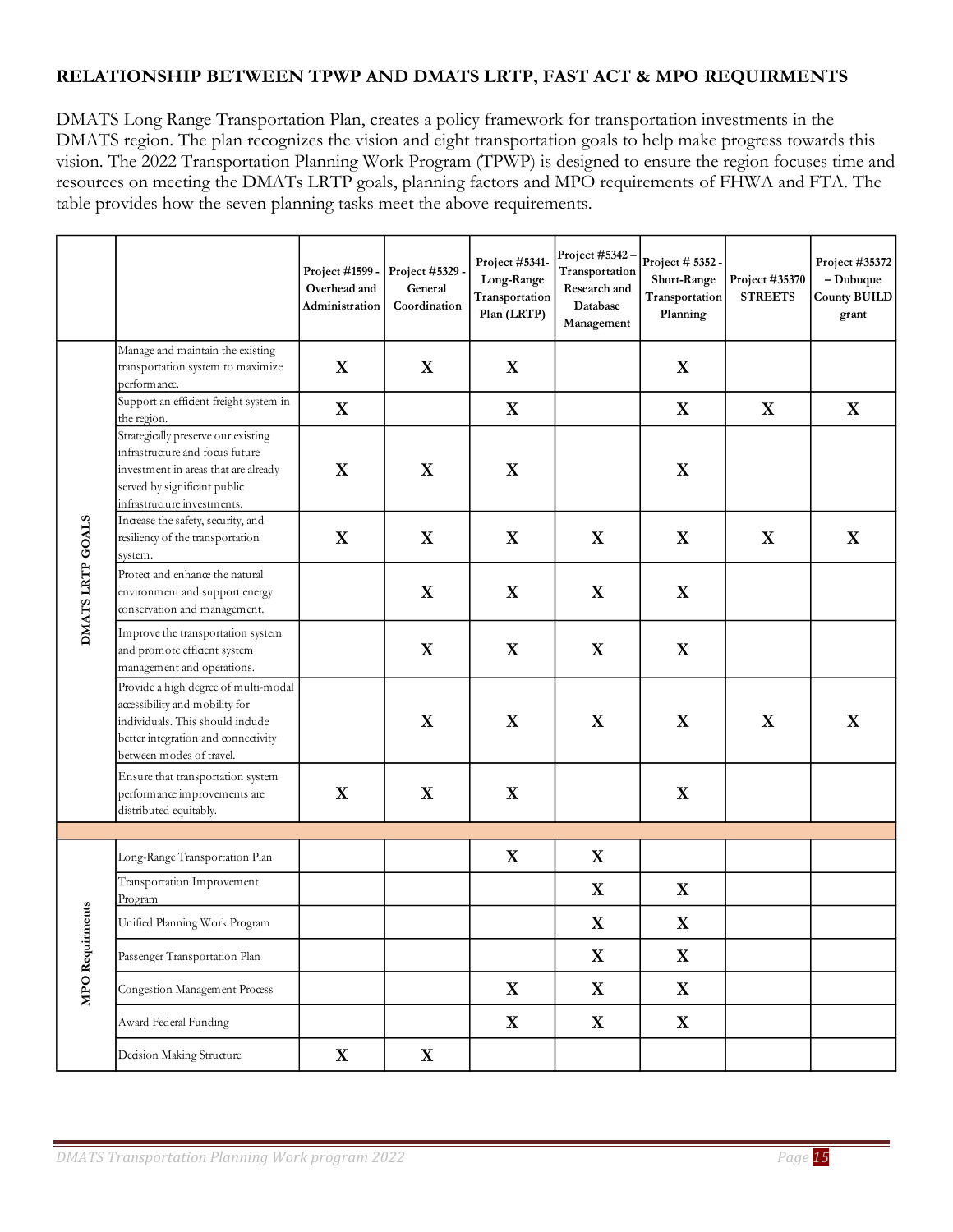|                     |                                                                                                                                                     | Project #1599 -<br>Overhead and<br>Administration | Project #5329<br>General<br>Coordination | Project #5341-<br>Long-Range<br>Transportation<br>Plan (LRTP) | Project #5342<br>Transportation<br>Research and<br>Database<br>Management | Project # 5352 -<br>Short-Range<br>Transportation<br>Planning | Project #35370<br><b>STREETS</b> | Project #35372<br>$-Dubuque$<br><b>County BUILD</b><br>grant |
|---------------------|-----------------------------------------------------------------------------------------------------------------------------------------------------|---------------------------------------------------|------------------------------------------|---------------------------------------------------------------|---------------------------------------------------------------------------|---------------------------------------------------------------|----------------------------------|--------------------------------------------------------------|
|                     | Support economic vitality                                                                                                                           | $\mathbf X$                                       | $\mathbf{X}$                             | X                                                             |                                                                           | X                                                             |                                  |                                                              |
|                     | Increase the safety of the<br>transportation system for<br>motorized and non-motorized<br>users                                                     | $\mathbf X$                                       | $\mathbf X$                              | $\mathbf X$                                                   | $\mathbf X$                                                               | $\mathbf X$                                                   | $\mathbf X$                      | X                                                            |
|                     | Increase the security of the<br>transportation system for<br>motorized and non-motorized<br>users                                                   | $\mathbf X$                                       | $\mathbf X$                              | $\mathbf X$                                                   | $\mathbf X$                                                               | $\mathbf X$                                                   | $\mathbf X$                      | $\mathbf X$                                                  |
|                     | Increase accessibility and mobility<br>of people and freight                                                                                        | $\mathbf{X}$                                      | $\mathbf X$                              | X                                                             | $\mathbf{X}$                                                              | $\mathbf X$                                                   | $\mathbf{X}$                     | X                                                            |
| Planning Guidelines | Protect and enhance the<br>environment, promote energy<br>conservation, improve the quality<br>of life, and promote consistency                     | X                                                 | X                                        | $\mathbf X$                                                   | $\mathbf X$                                                               | $\mathbf X$                                                   | X                                | X                                                            |
|                     | Enhance the integration and<br>connectivity of the transportation<br>system, across and between<br>modes                                            | $\mathbf{X}$                                      | $\mathbf X$                              | $\mathbf X$                                                   | $\mathbf X$                                                               | $\mathbf X$                                                   | $\mathbf X$                      | $\mathbf X$                                                  |
|                     | Promote efficient system<br>management and operation                                                                                                | X                                                 | X                                        | X                                                             | $\mathbf X$                                                               | $\mathbf X$                                                   | X                                | X                                                            |
|                     | Emphasize the preservation of<br>the existing transportation system                                                                                 | X                                                 | X                                        | X                                                             | X                                                                         | X                                                             | X                                | X                                                            |
|                     | Improve the resiliency and<br>reliability of the transportation<br>system and reduce or mitigate<br>stormwater impacts of surface<br>transportation | X                                                 | $\mathbf X$                              | $\mathbf X$                                                   | $\mathbf X$                                                               | $\mathbf X$                                                   | $\mathbf X$                      | X                                                            |
|                     | Enhance travel and tourism                                                                                                                          | $\mathbf X$                                       | $\mathbf X$                              | $\mathbf X$                                                   | $\mathbf X$                                                               | $\mathbf X$                                                   | $\mathbf X$                      | $\mathbf X$                                                  |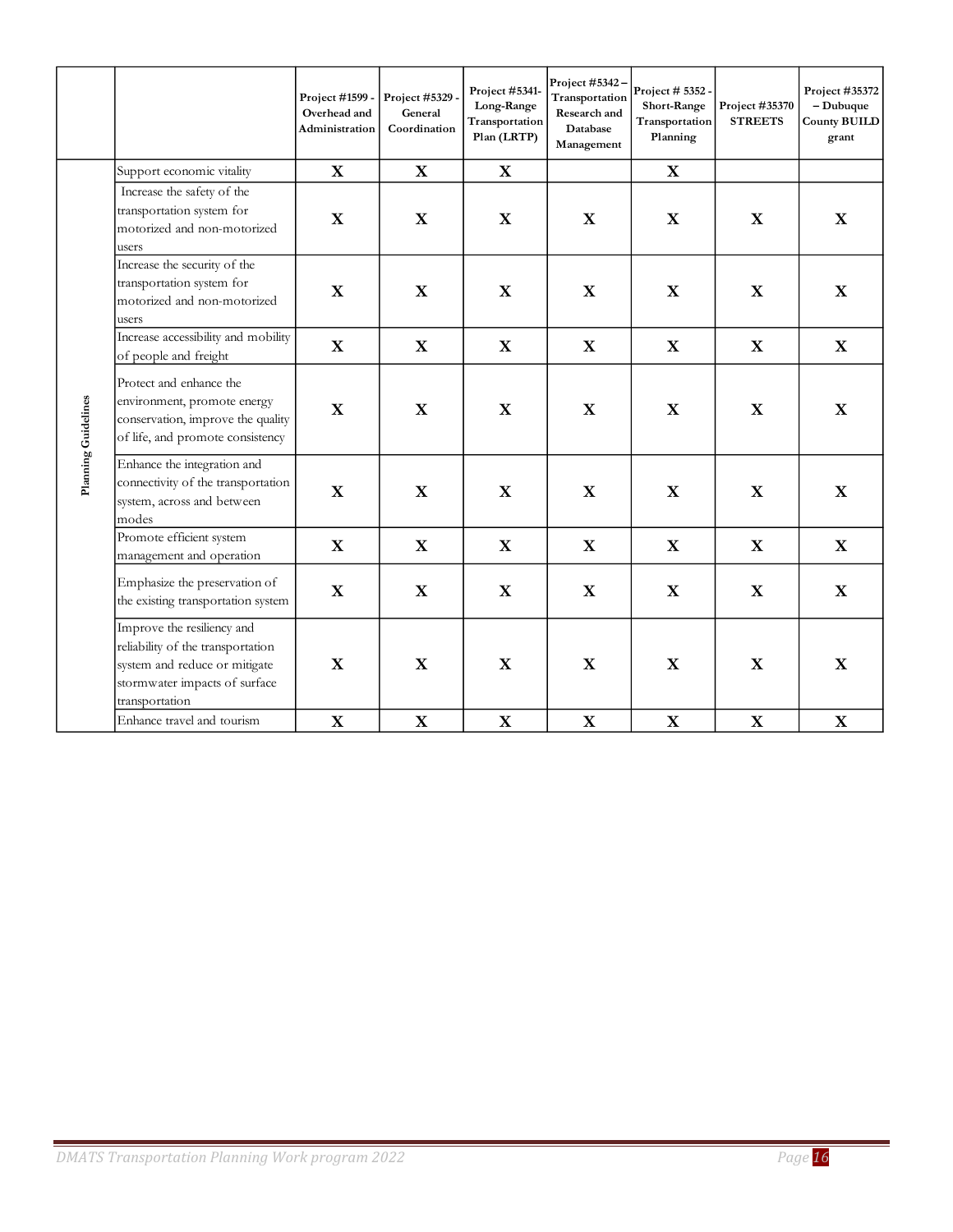# **FY2022 DMATS Work Program Budget**

<span id="page-16-0"></span>

|                                                            |                       |             |                                        |                                           |                                     |              | FY2022 DMATS Work Program Budget |            |                     |                       |              |              |                |
|------------------------------------------------------------|-----------------------|-------------|----------------------------------------|-------------------------------------------|-------------------------------------|--------------|----------------------------------|------------|---------------------|-----------------------|--------------|--------------|----------------|
| <b>DMATS Budget for FY2022</b>                             |                       |             |                                        |                                           |                                     |              |                                  |            |                     | Local                 | Final        | 5/13/2021    |                |
|                                                            |                       |             |                                        |                                           |                                     |              | <b>Total</b>                     |            | <b>State Source</b> | <b>Sources</b>        | <b>Total</b> | <b>Staff</b> | N <sub>o</sub> |
| <b>Work Elements and Activities</b>                        | <b>IA FTA</b><br>Sec. | Iowa        | Iowa                                   | ILL                                       | <b>ILL</b>                          | <b>WIS</b>   | <b>Federal</b>                   | <b>ILL</b> | <b>WIS</b>          | <b>ECIA/Lo</b><br>cal | funds        | <b>Hours</b> | <b>Staff</b>   |
|                                                            | 5305(d)               | <b>STBG</b> | PL                                     | <b>PL</b>                                 | <b>SPR</b>                          | <b>PL</b>    | <b>Funds</b>                     | <b>DOT</b> | <b>DOT</b>          |                       |              |              |                |
| Program Support & Administration                           |                       |             |                                        |                                           |                                     |              |                                  |            |                     |                       |              |              |                |
| 1599 Overhead and Administration                           | \$7,120               |             | \$31,200                               | \$1,600                                   |                                     | \$2,000      | \$41,920                         | \$1,499    | \$243               | \$8,738               | \$52,400     | 540          | $\overline{4}$ |
| 5329 General Coordination                                  | \$8,573               |             | \$7,876                                | \$2,400                                   |                                     |              | \$18,849                         |            |                     | \$4,712               | \$23,561     | 243          | 4              |
| Sub total                                                  | \$15,693              |             | \$39,076                               | \$4,000                                   |                                     | \$2,000      | \$60,769                         | \$1,499    | \$243               | \$13,450              | \$75,961     | 783          |                |
| <b>Long Range Transportation Planning</b>                  |                       |             |                                        |                                           |                                     |              |                                  |            |                     |                       |              |              |                |
| 5341 Long Range Transportation Planning                    | \$10,000              |             | \$25,847                               | \$5,822                                   |                                     | \$2,209      | \$43,878                         |            |                     | \$10,969              | \$54,847     | 565          | 3              |
| Transportation Research and<br>5342<br>Database Management | \$2,000               |             | \$400                                  |                                           |                                     |              | \$2,400                          |            |                     | \$600                 | \$3,000      | 31           | 3              |
| <b>Short Range Transportation Planning</b>                 |                       |             |                                        |                                           |                                     |              |                                  |            |                     |                       |              |              |                |
| 5352 Short Range Planning                                  | \$9,250               |             | \$78,190                               | \$2,619                                   |                                     |              | \$90,059                         | \$1,611    |                     | \$20,904              | \$112,574    | 1,161        | 3              |
| <b>Special Projects</b>                                    |                       |             |                                        |                                           |                                     |              |                                  |            |                     |                       |              |              |                |
| 35370 STREETS                                              |                       | \$33,300    |                                        |                                           |                                     |              | \$33,300                         |            |                     | \$8,325               | \$41,625     | 429          | $\overline{c}$ |
| 35450 Passenger Rail                                       |                       |             |                                        |                                           | \$12,500                            |              | \$12,500                         |            |                     |                       | \$12,500     | 123          | $\mathbf{1}$   |
| Dubuque County BUILD grant<br>35372<br>Administration      |                       | \$15,000    |                                        |                                           |                                     |              | \$15,000                         |            |                     | \$3,750               | \$18,750     | 155          | $\overline{2}$ |
| Sub total                                                  | \$21,250              | \$48,300    | $ $104,437$ \ \$8,441 \                |                                           |                                     |              | $$12,500$ $$2,209$ $$197,137$    | \$1,611    | \$0                 | \$44,548              | \$243,296    | 2,463        |                |
| <b>Total</b>                                               | \$36,943              | \$48,300    | $ \$143,513 \$12,441 \$12,500 \$4,209$ |                                           |                                     |              | \$257,906                        | \$3,110    | \$243               | \$57,998              | \$319,257    | 3,246        |                |
|                                                            |                       |             |                                        |                                           |                                     |              |                                  |            |                     |                       |              |              |                |
| <b>Total funds Available for DMATS in FY 22</b>            |                       |             |                                        | <b>Total funds used by DMATS in FY 22</b> |                                     |              |                                  |            |                     |                       |              |              |                |
| FY 22 FTA funds                                            |                       |             |                                        |                                           |                                     |              | FY 22 FTA Funds used             |            |                     |                       |              |              |                |
| Iowa DOT                                                   | \$36,943              |             | <b>Iowa DOT</b>                        |                                           |                                     |              |                                  |            |                     | \$36,943              |              |              |                |
| FY 22 PL Carryover Funds                                   |                       |             |                                        |                                           |                                     |              | FY 22 PL Carryover Funds         |            |                     |                       |              |              |                |
| Iowa DOT                                                   | \$94,365              |             | Iowa DOT                               |                                           |                                     |              |                                  |            |                     | \$94,365              |              |              |                |
| FY 22 PL Funds                                             |                       |             |                                        |                                           |                                     |              | FY 22 PL Funds used              |            |                     |                       |              |              |                |
| <b>Iowa DOT</b>                                            | \$108,513             |             |                                        | <b>Illinois DOT</b>                       |                                     |              |                                  |            | \$12,441            |                       |              |              |                |
| Illinois DOT                                               | \$12,441              |             | Iowa DOT                               |                                           |                                     |              |                                  | \$49,148   |                     |                       |              |              |                |
| Wisconsin DOT                                              | \$4,209               |             | Wisconsin DOT                          |                                           |                                     |              |                                  | \$4,209    |                     |                       |              |              |                |
| FY 22 STBG Funds                                           |                       |             | FY 22 STBG Funds                       |                                           |                                     |              |                                  |            |                     |                       |              |              |                |
| Iowa DOT                                                   | \$48,300              |             | Iowa DOT                               |                                           |                                     |              |                                  | \$48,300   |                     |                       |              |              |                |
| FY 22 SPR Funds                                            |                       |             | <b>SPR Funds used</b>                  |                                           |                                     |              |                                  |            |                     |                       |              |              |                |
| Illinios DOT                                               | \$12,500              |             | Illinios DOT                           |                                           |                                     |              |                                  |            |                     | \$12,500              |              |              |                |
| FY 22 State Funds                                          |                       |             |                                        |                                           |                                     | <b>Match</b> |                                  |            |                     |                       |              |              |                |
| Illinois DOT                                               | \$3,110               |             |                                        |                                           | Illnois & Wisconsin DOT State Funds |              |                                  |            |                     | \$3,353               |              |              |                |
| Wisconsin DOT                                              | \$243                 |             | ECIA & Other Local Funds               |                                           |                                     |              |                                  |            |                     | \$57,998              |              |              |                |
| <b>Total</b>                                               | \$320,624             |             |                                        |                                           |                                     | <b>Total</b> |                                  |            |                     | \$319,258             |              |              |                |
| Totals may not add due to rounding.                        |                       |             |                                        |                                           |                                     |              |                                  |            |                     |                       |              |              |                |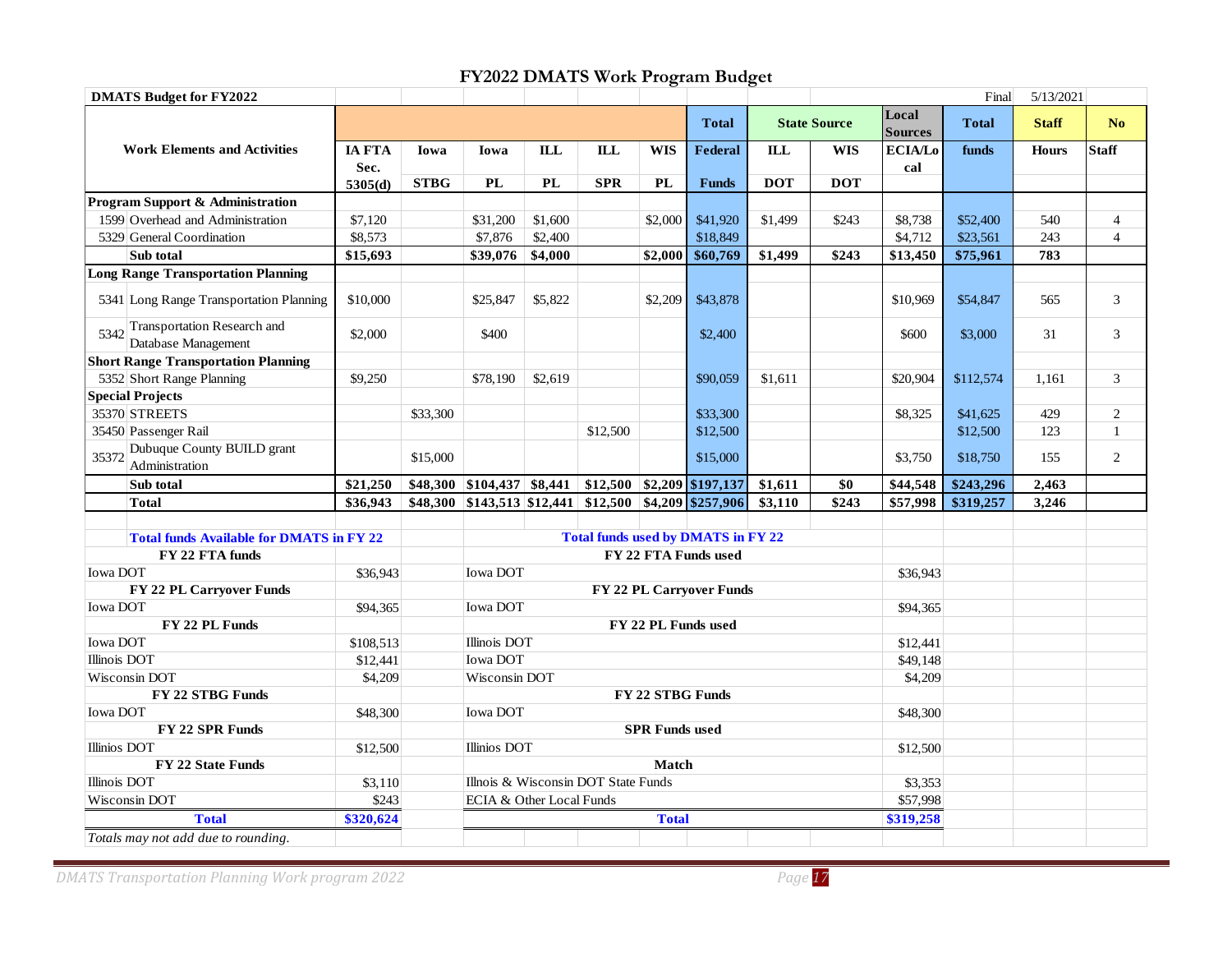<span id="page-17-0"></span>

| <b>DMATS Budget for FY2022</b>                          |             |            |                                     |                                           |                           |              | Final        | 5/13/2021      |
|---------------------------------------------------------|-------------|------------|-------------------------------------|-------------------------------------------|---------------------------|--------------|--------------|----------------|
| <b>Work Elements and Activities</b>                     |             |            |                                     | <b>Total</b>                              | <b>Local Match</b><br>20% | <b>Total</b> | <b>Staff</b> | N <sub>o</sub> |
|                                                         | IA FTA Sec. | Iowa       | Iowa                                | <b>Federal</b>                            | <b>ECIA/Local</b>         | funds        | <b>Hours</b> | <b>Staff</b>   |
|                                                         | 5305(d)     | <b>STP</b> | <b>PL</b>                           | <b>Funds</b>                              |                           |              |              |                |
| Program Support & Administration                        |             |            |                                     |                                           |                           |              |              |                |
| 1599 Overhead and Administration                        | \$7,120     |            | \$31,200                            | \$38,320                                  | \$9,580                   | \$47,900     | 958          | $\overline{4}$ |
| 5329 General Coordination                               | \$8,573     |            | \$7,876                             | \$16,449                                  | \$4,112                   | \$20,561     | 411          | $\overline{4}$ |
| Sub total                                               | \$15,693    |            | \$39,076                            | \$54,769                                  | \$13,692                  | \$68,461     | 1,369        |                |
| <b>Long Range Transportation Planning</b>               |             |            |                                     |                                           |                           |              |              |                |
| 5341 Long Range Transportation Planning                 | \$10,000    |            | \$25,847                            | \$35,847                                  | \$8,962                   | \$44,809     | 896          | 3              |
| 5342 Transportation Research and Database<br>Management | \$2,000     |            | \$400                               | \$2,400                                   | \$600                     | \$3,000      | 60           | 3              |
| <b>Short Range Transportation Planning</b>              |             |            |                                     |                                           |                           |              |              |                |
| 5352 Short Range Planning                               | \$9,250     |            | \$78,190                            | \$87,440                                  | \$21,860                  | \$109,300    | 2,186        | 3              |
| <b>Special Projects</b>                                 |             |            |                                     |                                           |                           |              |              |                |
| 35370 STREETS                                           |             | \$33,300   |                                     | \$33,300                                  | \$8,325                   | \$41,625     | 833          | $\overline{2}$ |
| 35372 Dubuque County BUILD grant Administration         |             | \$15,000   |                                     | \$15,000                                  | \$3,750                   | \$18,750     | 155          | 2              |
| Sub total                                               | \$21,250    | \$48,300   | \$104,437                           | \$173,987                                 | \$43,497                  | \$217,484    | 4,129        |                |
| <b>Total</b>                                            | \$36,943    | \$48,300   | \$143,513                           | \$228,756                                 | \$57,189                  | \$285,945    | 5,499        |                |
| <b>Total funds Available for DMATS in FY 22</b>         |             |            |                                     | <b>Total funds used by DMATS in FY 21</b> |                           |              |              |                |
| FY 22 FTA funds                                         |             |            |                                     | FY 22 FTA Funds used                      |                           |              |              |                |
| Iowa DOT                                                | \$36,943    |            | Iowa DOT                            |                                           | \$36,943                  |              |              |                |
| FY 21 PL Carryover Funds                                |             |            |                                     | FY 21 PL Carryover Funds                  |                           |              |              |                |
| Iowa DOT                                                | \$94,365    |            | Iowa DOT                            |                                           | \$94,365                  |              |              |                |
| FY 22 STBG Funds                                        |             |            | FY 22 STBG Funds                    |                                           |                           |              |              |                |
| Iowa DOT                                                | \$48,300    |            | <b>Iowa DOT</b>                     |                                           | \$48,300                  |              |              |                |
| FY 22 PL Funds                                          |             |            | FY 22 PL Funds used                 |                                           |                           |              |              |                |
| <b>Iowa DOT</b>                                         | \$108,513   |            | <b>Iowa DOT</b>                     |                                           | \$49,148                  |              |              |                |
|                                                         |             |            |                                     | <b>Match</b>                              |                           |              |              |                |
| <b>Total</b>                                            | \$288,121   |            | ECIA & Other Local Funds            |                                           | \$57,189                  |              |              |                |
| Totals may not add due to rounding.                     |             |            |                                     |                                           |                           |              |              |                |
|                                                         |             |            |                                     | <b>Total</b>                              | \$285,945                 |              |              |                |
|                                                         |             |            | Totals may not add due to rounding. |                                           |                           |              |              |                |

#### **FY2022 DMATS Work Program Budget for IADOT**

For Iowa, FHWA Metropolitan Planning (PL) program funding is transferred to FTA 5305d program funding in a consolidated planning grant application. Total programmed FHWA PL funds is \$108,513, of which \$94,365 is carryover from the previous fiscal year.

For Iowa, FHWA Surface Transportation Block Grant (STBG) program funding is transferred to FTA 5307 program funding in a separate FTA transfer grant application.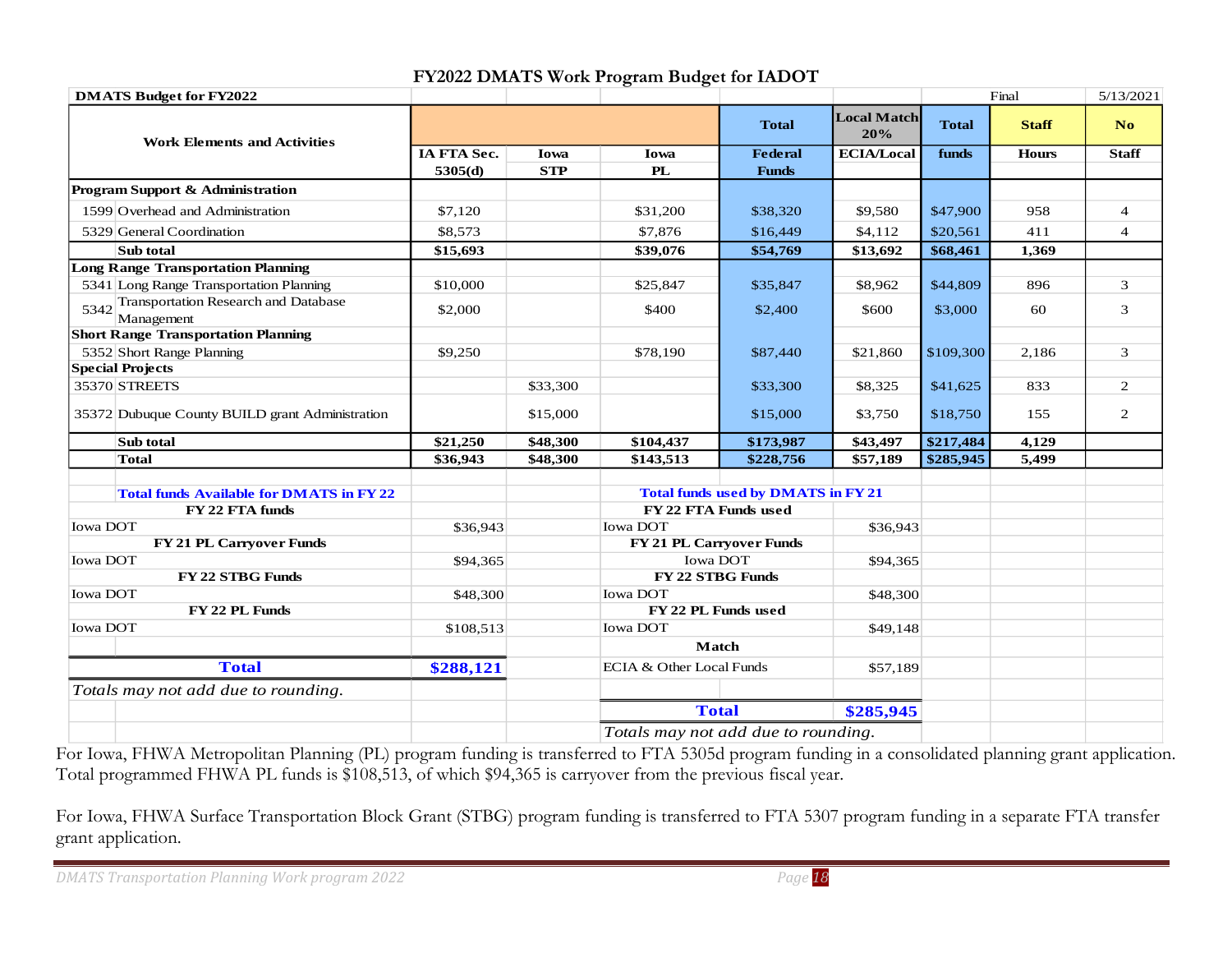#### **Work Elements**

#### <span id="page-18-1"></span><span id="page-18-0"></span>**1. Project #1599 - Overhead and Administration**

#### Background:

 ECIA General Management has conducted association operations under direction of its governing council and committees since the origin of the association since 1976. Adequate and necessary administration support and overhead have been provided as part of this activity.

#### Program Objective:

Conduct ECIA operations in conformance with proper business practices and provide necessary overhead to conduct transportation planning.

#### Program Activities:

Provide overhead and administration throughout the fiscal year. Examples of costs include personnel costs associated with the administration of the agency, office supplies, insurance, telephone expense, postage and equipment, agency fiscal management, utilities, rent, and data processing services (continuous).

#### **Cost: \$ 52,400 Staff Hours: 540**

Previous work done in FY 2021:

- Held Nine Tech and Policy Committees meetings (July 2020 June 2021).
- Held one joint special meetings for freight plan.
- Staff meetings were held and timesheets were reviewed for accuracy.
- Office supplies, insurance, telephone expense, postage and equipment, agency fiscal management, utilities, rent, and data processing services.

#### <span id="page-18-2"></span>**2. Project #5329 - General Coordination**

#### Background:

Staff has served as liaison between DMATS and state and federal agencies pertaining to specific transportation issues. Staff provides local support to the 3C process in the DMATS area.

#### Program Objective:

• To provide general urban transportation planning and coordination in the tri-state DMATS area.

#### Program Activities:

• Undertake the general transportation planning, coordination and cooperation with local, state, and federal representatives consistent with the Federal 3C Transportation Planning requirements including an emphasis on public involvement (continuous).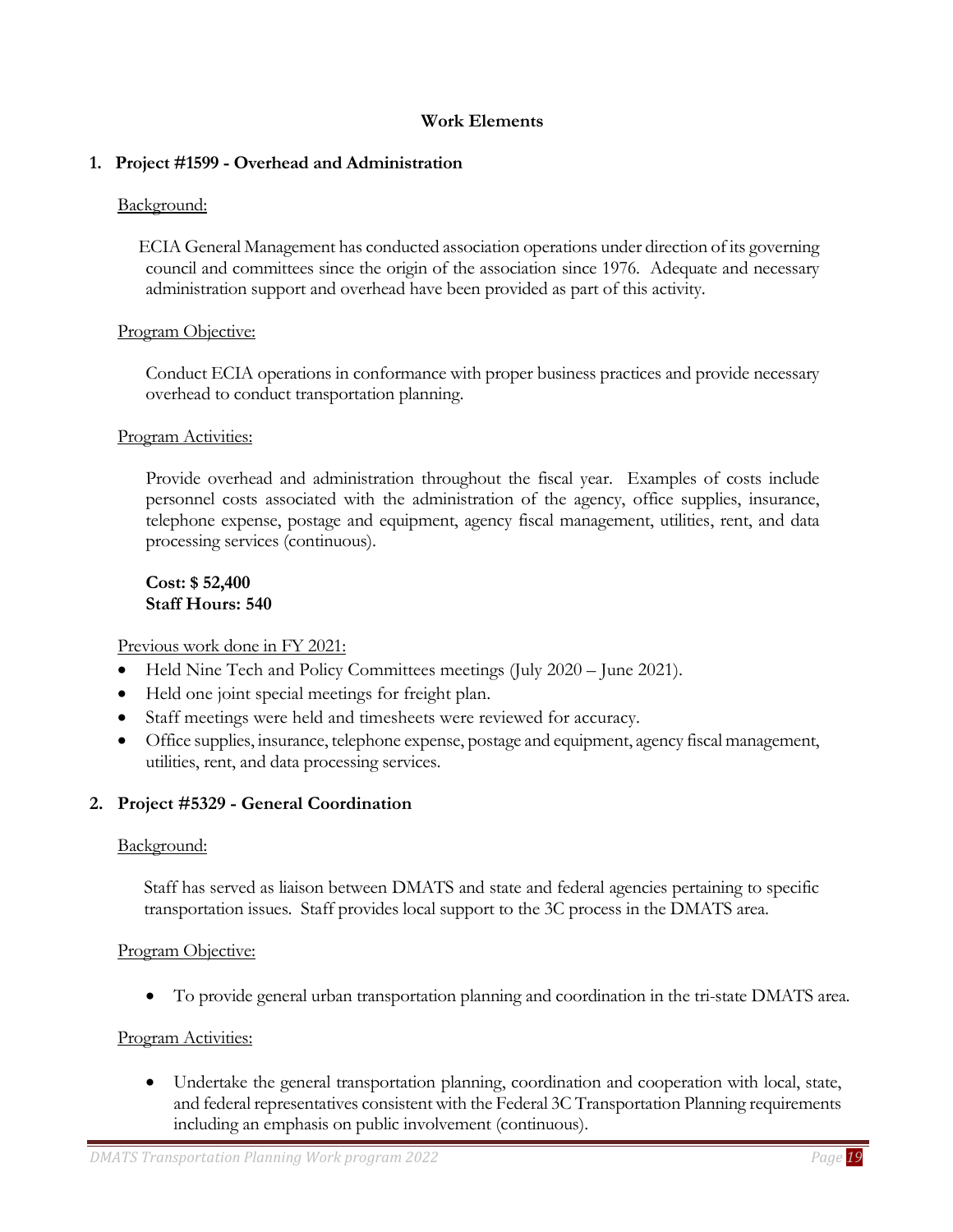- Review new legislation and inform local agencies of development of federal transportation legislation (as needed).
- Conduct special studies as directed by the DMATS Policy Committee with input from the Technical Advisory Committee (as needed).
- Support DMATS committees through staff assistance, research, and communications among the committees and various other levels of government. Include citizen/public involvement in the MPO's planning process (as needed).
- Provide technical assistance to other governmental agencies or organizations involved in the overall transportation efforts identified by DMATS (as needed).
- Monitor the changes effected by Congress (continuous).
- Attend and participate in meetings of national, state, and local organizations like Mississippi River Trail (MRT), Transit Action Group (TAG), etc. relating to transportation planning; and, apply knowledge to local planning program (continuous).
- Attend and participate in meetings of national, state, and local organizations that emphasizes Coordination of Human Service Transportation (continuous).
- Organize and participate in meetings of DMATS Policy, Technical Advisory, and other committees; and attend other committee and board meetings as needed (continuous).
- Manage the financial side of the TPWP in a way that ensures sound and efficient program administration (continuous).
- Work with USDOT and the states of Iowa, Illinois and Wisconsin to update the DMATS Public Participation Policy to insure compliance with the latest directives from FHWA and FTA related to Transportation Equity and Public Involvement (continuous).
- Prepare the FY 2023 TPWP in cooperation with the Iowa, Illinois, and Wisconsin Departments of Transportation (will be completed by June of 2022).
- Participate in Iowa DOT Quarterly MPO meetings (continuous).
- Participate in Iowa MTMUGS Quarterly meetings (continuous).

#### **Cost: \$ 23,561 Staff Hours: 243**

Work done in FY 2021:

- Working with freight Subcommittee for Port Expansion Study.
- Working on Phase II Smarter Travel project with IADOT and the city of Dubuque.
- Staff supervision.
- Worked with Illinois passenger rail collation to develop scope of services for a passenger rail feasibility study between Rockford and Dubuque
- Monitored implementation of FY 2021 TPWP and facilitated revisions as needed
- Developed FY 2022 DMATS budget and prepared FY 2021 TPWP
- Attending Trail vison, TAG, Air quality, MRT and Ride the rail meetings.
- Attending IADOT, WISDOT and ILDOT quarterly and annual meetings
- Attending Iowa MTMUGS
- Working with member agencies and transit systems on COVID 19 issues

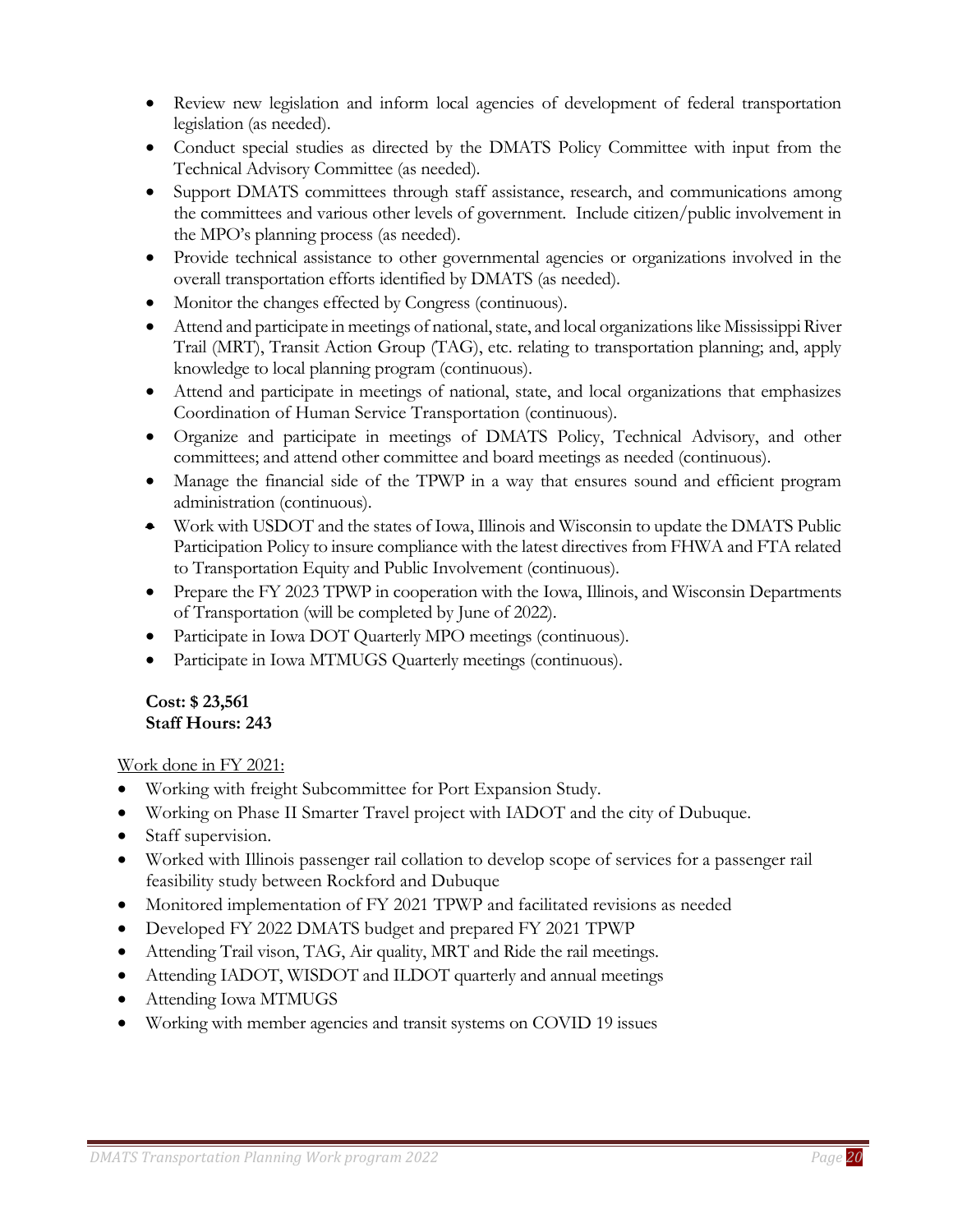# <span id="page-20-0"></span>**3. Project #5341- Long-Range Transportation Plan (LRTP)**

#### Background:

During Fall 2016, DMATS adopted the 2045 Long-Range Transportation Plan (LRTP). Efforts in FY 2022 are focused on maintaining DMATS 2050 Long-Range Transportation Plan (LRTP) and start updating the Travel Demand Forecast Model.

#### Program Objective:

- To maintain the LRTP and to collect, update, analyze, and provide transportation data (e.g. socioeconomic, land use, travel) information to be used in the metropolitan planning process.
- Continue development of DMATS Geographic Information System (GIS).
- DMATS staff will also be involved in the coordination and collection of data on an as needed basis with each of the three DOTS.
- Staff will assist in integrating LRTP with state wide plans developed by the State DOTs.
- Update existing DMATs model
- Approve and Adopt DMATS 2050 Long-Range Transportation Plan (LRTP)

#### Program Activities:

- Updating, developing, and completing the LRTP, as it is due  $10/13/21$ .
- Ensure the region's Long-Range Planning process addresses the federal transportation planning factors (continuous).
- Develop policy directions for the DMATS region's 2050 Long Range Transportation Plan.
- Assess impact of policy choices on regional transportation system, land use, development and the financial capacity to guide decision making (continuous).
- Process amendments to LRTP 2045 as necessary (as needed).
- Travel Demand Model will be maintained and updated (continuous).
- Perform model runs and analyses and produce reports (continuous).
- Alter transportation networks as necessary to reflect current and anticipated results (as needed).
- Assess data requirements to support potential model enhancements (as needed).
- Coordinate all model improvement/update efforts with the Iowa DOT, Systems Planning Bureau (as needed).
- Monitor the local land use plans and their implementations as they impact development on the metro area transportation system (as needed).
- Facilitate efforts by the Iowa DOT looking at concerns regarding corridor management implemented through local land use plans (as needed).
- Stay current on efforts at the federal and state levels to identify methods for integrating the environmental process with the transportation planning process (continuous).
- Work with other MPOs to identify methods for early incorporation of environmental analysis into the project planning process (as needed).
- Assist with other studies and projects recommended in DMATS 2045 LRTP (continuous).
- Participate in Mississippi River Trail (MRT) development as a member of Iowa's MRT Executive Committee (as needed).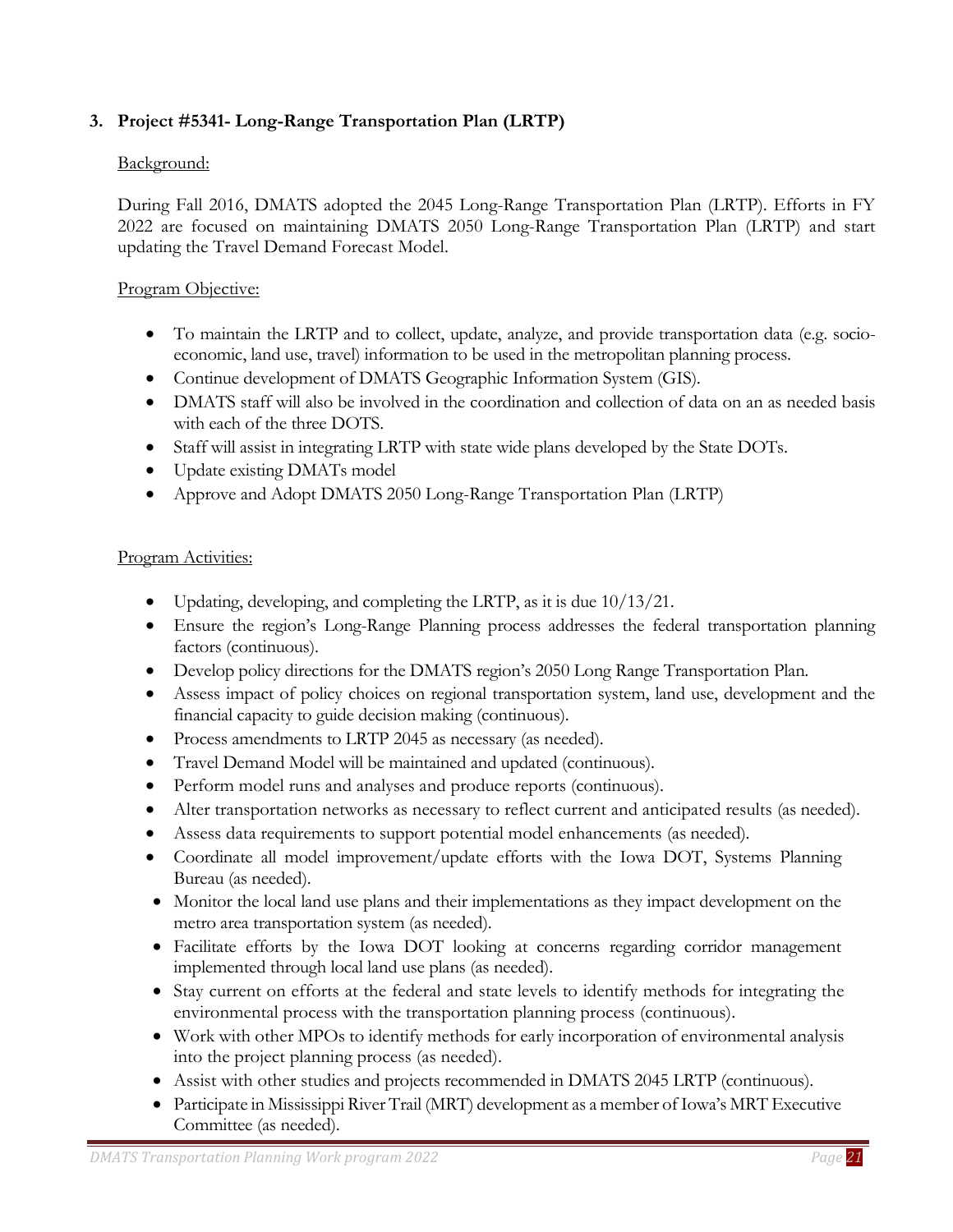- Will participate on Dubuque Area chamber of commerce's Transportation group (continuous).
- Help in developing and maintaining evacuation plan for the DMATS area for the future (as needed).
- Continue to work on planning elements issues of the DMATS 2050 LRTP and create annual performance measures report (continuous).
- Continue to work with DOT and Transit staff in developing safety performance measures and adaptation of MPO safety targets, Bridge and Pavement conditions on the National Highway Systems (NHS) Freight performance on the NHS and Transit Asset Management (TAM) (continuous).

#### **Cost: \$ 54,847 Staff Hours: 565**

Work done in FY 2021:

- Ensured the region's Long-Range Planning process addresses the federal transportation planning factors.
- Approved and adopted Travel Demand Model.
- Coordinated all model improvement/update efforts with the Iowa DOT, Systems Planning Bureau (as needed).
- Continue to work on planning elements issues of the DMATS 2045 LRTP and create annual performance measures report.
- Continued to work with DOT staff in developing safety performance measures and adaptation of MPO safety targets Bridge and Pavement conditions on the National Highway Systems (NHS) and Freight performance on the NHS.
- DMATs Travel Demand Forecast Model got approved and adopted
- DMATS 2050 LRTP draft chapters got approved

# <span id="page-21-0"></span>**4. Project #5342 – Transportation Research and Database Management (Ongoing Process)**

# Background:

To have a complete understanding of transportation and travel behavior in the region, DMATS staff regularly collects and analyzes data from various government organizations in the region. Data pertaining to transportation is routinely tracked and reported such as traffic counts, transit ridership, and accident data; and, expenditures of funds for maintenance and expansion of transportation facilities are kept on databases at ECIA. Documents produced by the states and local jurisdictions that include data on transportation within the region are kept in the transportation department.

# Program Objective:

- To collect, maintain and analyze data on transportation within the DMATS area for facilitating transportation planning and decision making.
- To use information derived from analysis of data in modeling and other activities to promote national transportation planning.
- To promote better understanding of transportation patterns and trends among member jurisdictions and general public.
- To maintain data on low-income and minority populations to support environmental justice, outreach and analysis.

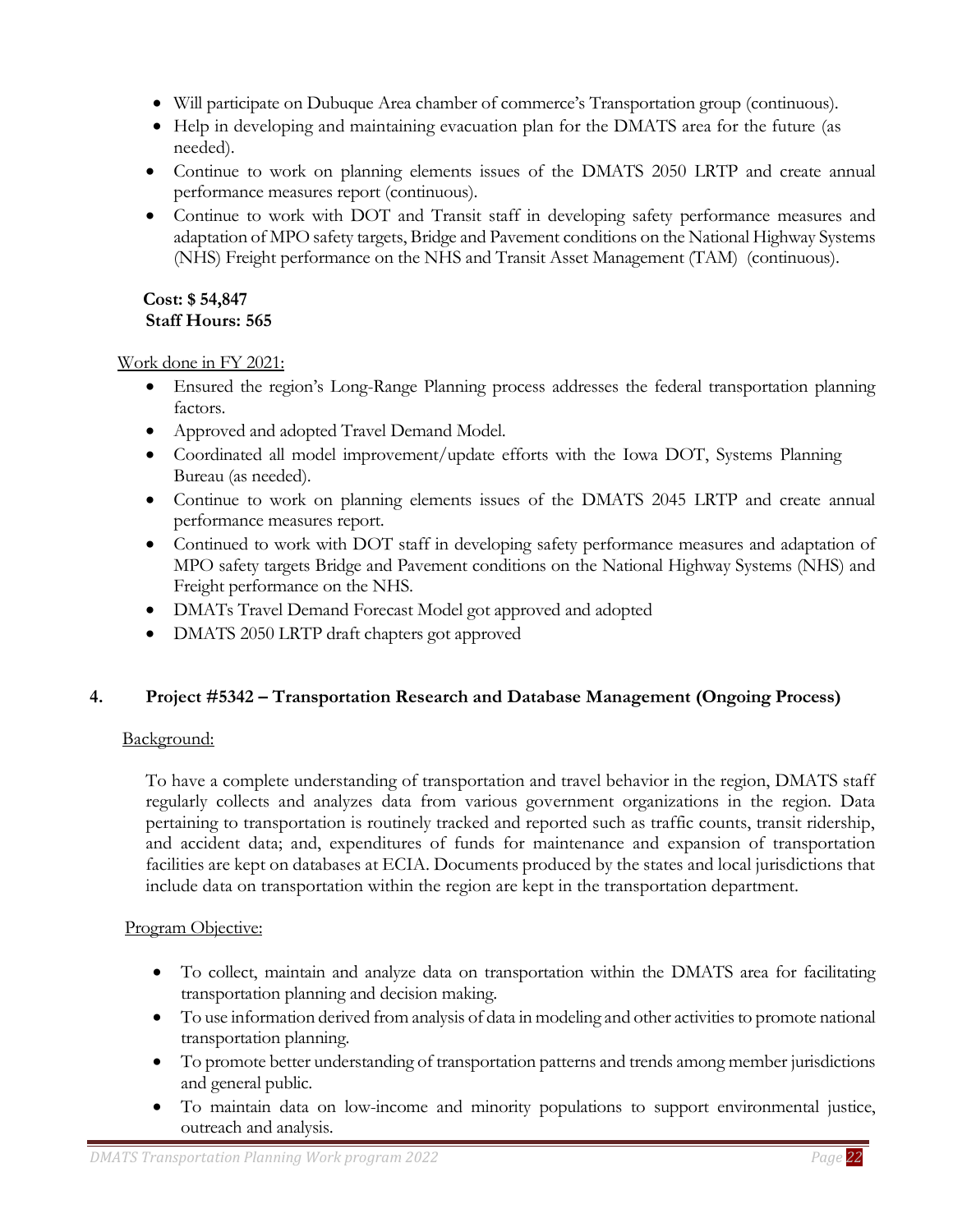• To respond to requests for information from local, state and private agencies and members of the public.

#### Program Activities:

- Process data collection from membership organizations (continuous).
- Monitor data sources (continuous).
- Maintain databases and documentation (continuous).
- Disseminate data and/or analysis to DMATS member jurisdictions, other interested agencies and general public (as needed).
- Maintain the Transportation Department Library within ECIA (continuous).
- Maintain the GIS system with updated information for future analysis and graphical representation (continuous).
- Collect trail counts from trail counters (on going)
- Conduct traffic counts for Cities and counties (as requested)
- Providing input on traffic studies (as needed)
- Provide VMT data to City of Dubuque (as requested)
- Collect data on John Deere road.

#### **Cost: \$3,000 Staff Hours: 31**

#### Work done in FY 2021:

• Working on traffic county for STREETS project for the City of Dubuque

# **5. Project # 5352 - Short-Range Transportation Planning (Ongoing Process)**

#### <span id="page-22-0"></span>Background:

Staff is working with local, state, and federal staff and policy makers in the planning and funding of development work for highway and bridge work for projects such as IA 32, the US 20 Mississippi River Crossing, US 20 Capacity Study, and the bike/pedestrian network. Staff is writing grant applications for Regional Transit Authority (RTA) used in the procurement of funds for marketing.

# Program Objective:

- To work with DMATS members in street/highway and bike/pedestrian transportation planning.
- To provide technical support, grant administration, and planning assistance to the Jule Transit System.
- To prepare and manage the four-year multi-modal Transportation Improvement Program (TIP) for the DMATS area consistent with federal and state guidelines and regulations.
- To update TPMS with revisions, amendments and new federal aid projects within in DMATS area on Iowa side.
- To assist the state Departments of Transportation with administration for projects under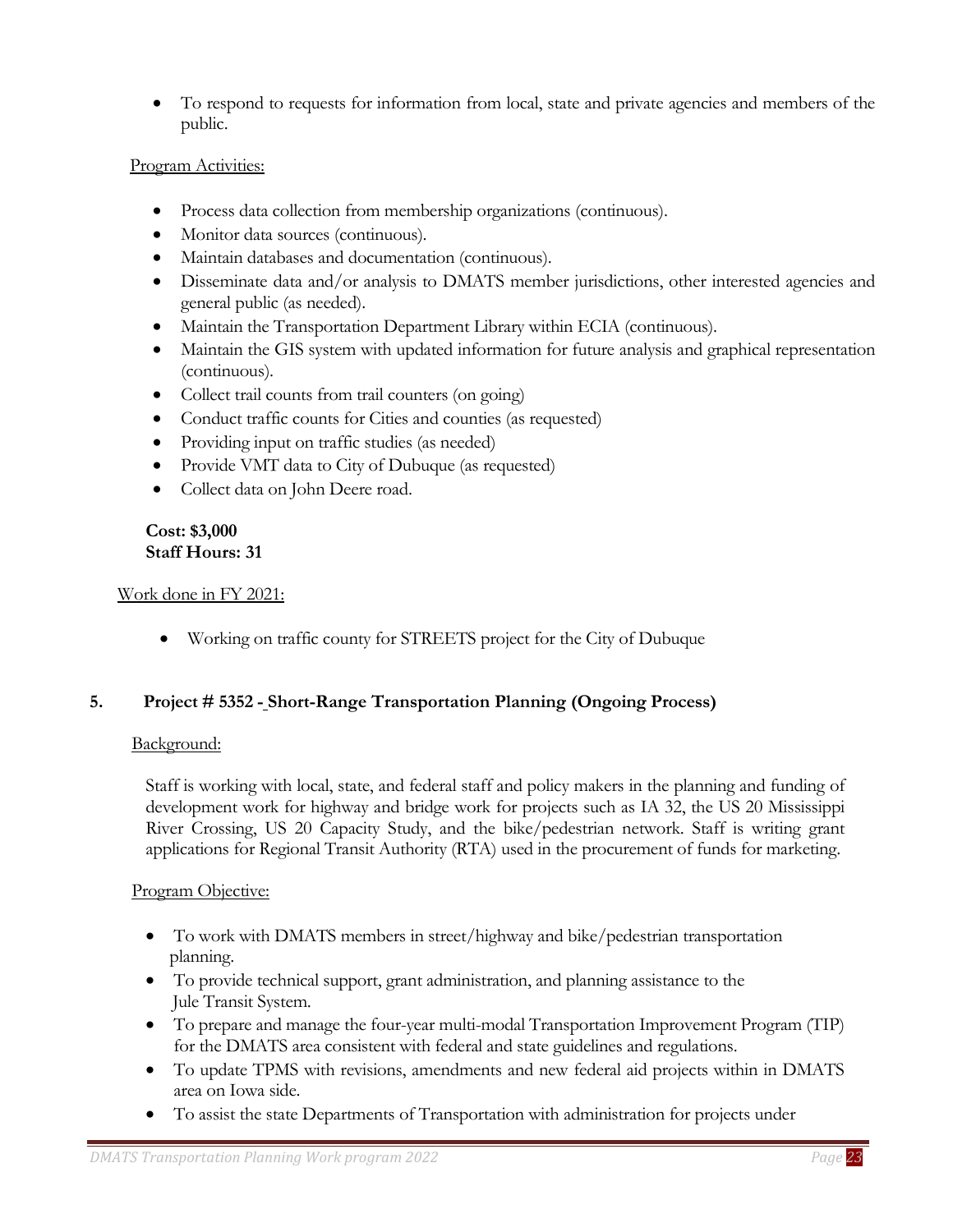# development.

# Program Activities:

- Work and assist Iowa DOT with the US 20 Capacity Improvements, IA 32 NW Arterial Project and the Julien Dubuque Bridge Project (as needed).
- Work and assist the City of Dubuque and Dubuque County with federal aid Projects, with assistance from the Iowa DOT (as needed).
- Work with East Dubuque and Jo Daviess County representatives and Illinois DOT in the development of transportation improvements in the East Dubuque-Dunleith Township area (as needed).
- Work with the public transit providers in the DMATS area and interested private sector providers in developing and implementing service coordination strategies for Jule transit. DMATS is working with the transit providers to have the recommendations implemented (on-going).
- Work with Dubuque County and the City of Dubuque on John Deere Road improvements.
- Attend and participate in Dubuque Regional Airport master plan update.
- Attend and participate in Transit Advisory Board meetings (continuous).
- Assist the transit operators in complying with all applicable federal requirements (continuous).
- Work with local transportation agencies to implement transportation management and operations systems (continuous).
- The PTP plan was completed in May of FY 2020. Staff will update the plan in FY 2022 working with the TAG group. The update includes Process Discussion, Inventory & Area Profile, Coordination Issues, Priorities & Strategies and Funding. DMATS will submit the minutes of these meetings to the Systems Planning Bureau. A Full PTPs will be submitted to Systems Planning Bureau every five years and will continue on the same schedule (as needed).
- The Public Participation Plan (PPP) was completed in July of FY 2021. Staff will revisit the PPP plan update in FY 2023. Staff will maintain existing plan. (as needed).
- The development of the FFY 2023-2026 Transportation Improvement Program (TIP) will be done in cooperation with the member governments in the DMATS urban area. The program will be developed cooperatively by the DMATS committees, the Iowa, Illinois, and Wisconsin Departments of Transportation, local units of government, and participation from the public (completed by June 2021).
- Evaluate potential STBG and Transportation Alternative projects for TIP development using DMATS LRTP and DMATS model (continuous).
- DMATS will assist Jule Transit and the ADA Advisory Committee in implementing the provisions of the Jule ADA Plan (as needed).
- DMATS staff will be assisting local governments with route location designation, signing route segments, usage, and coordination with MRT Inc and the Iowa MRT Executive Committee (as needed).
- DMATS staff will be working with Bi-State Regional Commission, IADOT, ILDOT, RPA 8 ,local governments and State representatives on established Port Statistical Area (as needed).
- Provide technical assistance in the land use and environmental service area, including comprehensive land use planning, development ordinances (e.g. zoning, subdivision etc.), and environmental assessments and their impact on the transportation system (as requested).
- Serve as stakeholder on Envision 2010 Passenger Rail and Bike/Hike Trail Steering Committees and help in printing and mailing the agendas and meeting notices for committee meetings. Staff is actively participating in these group activities for FY2021 (on going).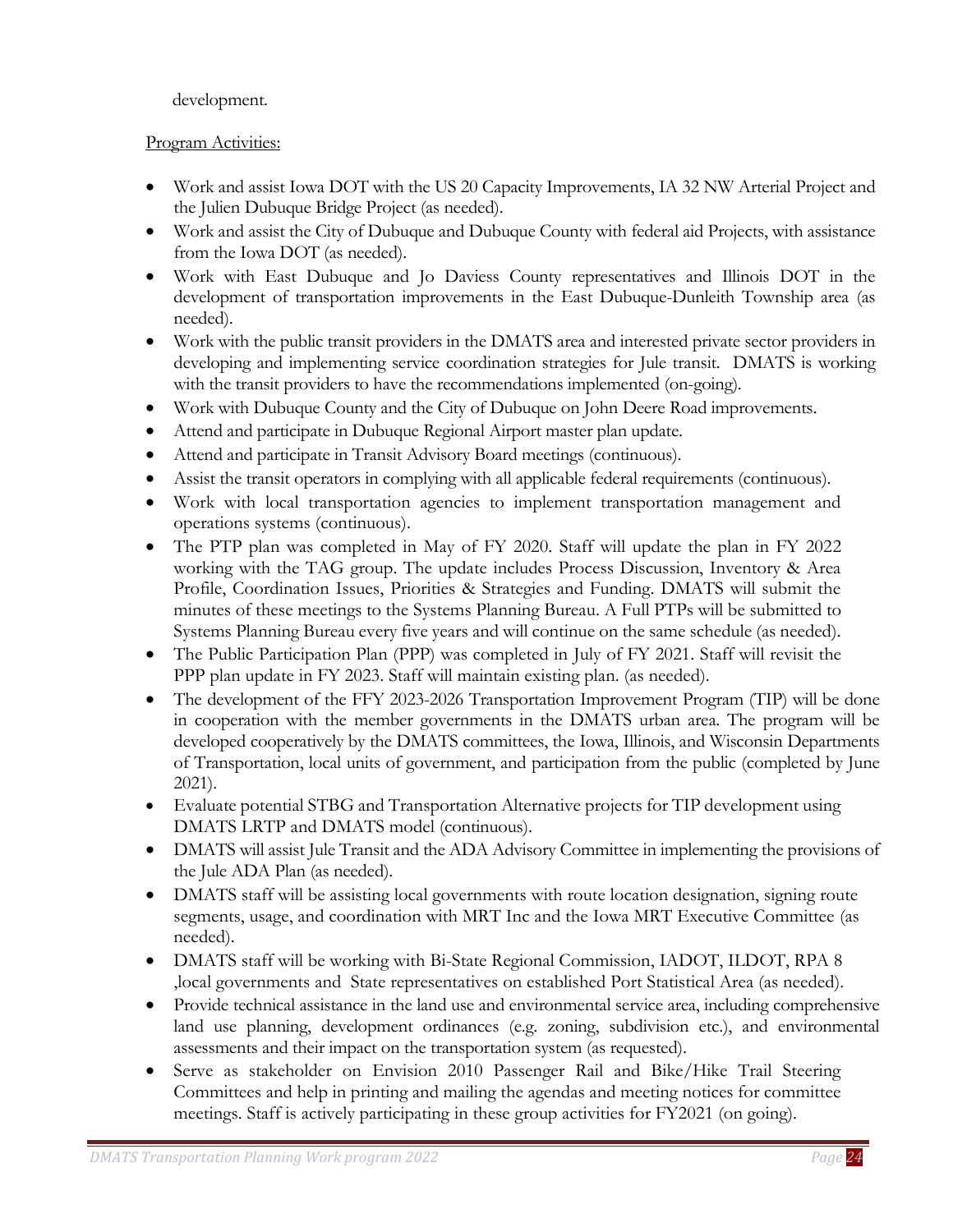- Participate in the Air quality group created by MPO, Greater Dubuque Development (GDDC) and City of Dubuque (continuous).
- Assist in documentation for grant applications (as needed).
- Prepare or assist with Title VI compliance report (as needed).
- Work with local emergency planners, law enforcement agencies, and appropriate transportation agencies to analyze and improve the security of metropolitan transportation facilities. Facilitate the Dubuque Multi-disciplinary Safety Group (continuous).
- Help Cities and Counties in Iowa Clean Air Attainment (ICAAP) and Traffic Safety grants (as needed).
- Participate in ITS improvements and projects related to transportation technology (on going)
- Participate in transportation improvement projects like East-West Corridor improvements (on going)
- Work with the City of Dubuque on Port Improvements. Help with grant writing and addressing short range improvements basing on the out comes of the Port Expansion Study (on going)

#### **Cost: \$ 112,574 Staff Hours: 1,161**

Work done in FY 2021:

- Acting as a lead agency for air quality group and create a PM 2.5 path forward plan for DMATS area
- Conducted two MDST meetings
- Worked with City of Dubuque, Dubuque County, IADOT District 6 and Grant wood scenic group.
- Working with City of Dubuque on East West Corridor project.
- Working with City of Dubuque on SW Arterial Trail.
- Working with Dubuque County on road projects.
- Working with Dubuque county on john Deere Road improvements.
- DMATS tech committee and policy board staff on reviewing bylaws and conducting goal setting.
- Worked with City and IADOT on Traffic Safety grant for STREETS project intersection.
- Worked with City and IADOT on Iowa Clean Air Attainment (ICAAP) grant for STREETS project.
- Working on FFY 2022-2025 TIP
- Amended FFY 2021-2024 TIP
- Attending bike meetings.
- Attending rail meetings.
- Attending MDST meetings.
- Conducting project base meetings for trail projects.
- Working on Smart Zoning project.

# <span id="page-24-0"></span>**6. Project #35370– Smart Traffic Routing with Efficient and Effective Traffic Signals** (**STREETS) (will be completed by December 2023)**

#### Background:

The STREETS project is designed to develop a smart, next-generation, traffic management and control system that will use traffic control strategies to enable dynamic traffic routing to maximize the use of existing roadway capacities in the Dubuque Metro Area.

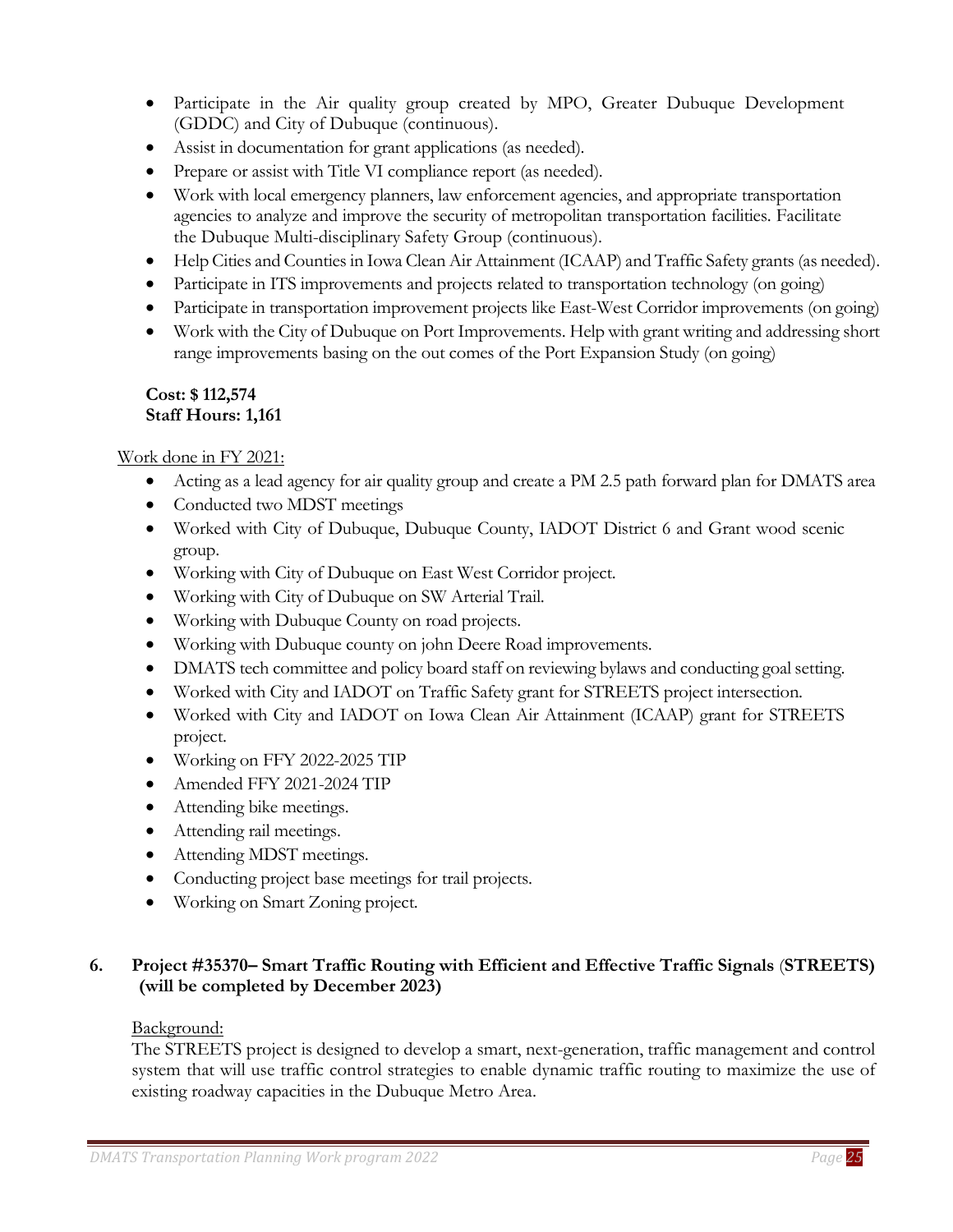# Program Objective:

The proposed system should reduce wear and tear on major corridors in the Dubuque metro area by distributing traffic more evenly throughout the metro area. It is also expected that the system will reduce congestion, shorten travel times, and improve safety in the metro area. By rerouting traffic on the roads with extra capacities dynamically, it is expected that the proposed system will reduce/eliminate some of the traffic bottlenecks. As an auxiliary outcome of the system operations, the City staff will use the proposed system to identify future projects that will improve safety and reduce congestion in the metro area. Finally, the system will help to measure the effectiveness of safety and congestion projects. This project is one of a kind and will become a replicable model for small urban areas such as Dubuque with populations under 100,000. The project has \$1.97 million in federal and state funds that will be used to hire a third party to develop the project. These funds will not be part of DMATS budget. The funds listed in DMATS budget will be used for staff time on the project.

#### Program Activities:

- Project management.
- Work with consultant on
	- o Microsimulation Traffic Model (MTM);
	- o Adaptive Signal Control Technology (ASCT); and
	- o Decision Support System (DSS).
- Monthly reports to IADOT.
- Project implementation
- Work with Stakeholder group and consultant to meet the project goals.

#### **Cost: \$ 41,625 Staff Hours: 429**

#### Program Activities in 2021:

- Completed scopes of services.
- Released RFP and selected consultant for the project
- Completed contract negotiations and entered into contract

# <span id="page-25-0"></span>**7. Project #35372 – Dubuque County BUILD grant Administration (will be completed by July 2023)**

# Background:

Dubuque County received Better Utilizing Investments to Leverage Development (BUILD) Transportation Discretionary Grants for Northwest Arterial/John Deere Road Corridor.

# Program Objective:

The project is designed to address the following:

- **•** Bring the Northwest Arterial into a state of good repair with resurfacing, rehabilitation, and minor reconstruction;
- Realign and signalize W. John Deere Road and the South Parking Lot Drive to create a fourlegged intersection with S. John Deere Road, with consideration to large truck turning movements and pedestrian crossing provisions;
- **•** Add a southbound lane from W. John Deere Road to south of Peru Road to accommodate through traffic and provide a climbing lane for large, slow vehicles heading south from Peru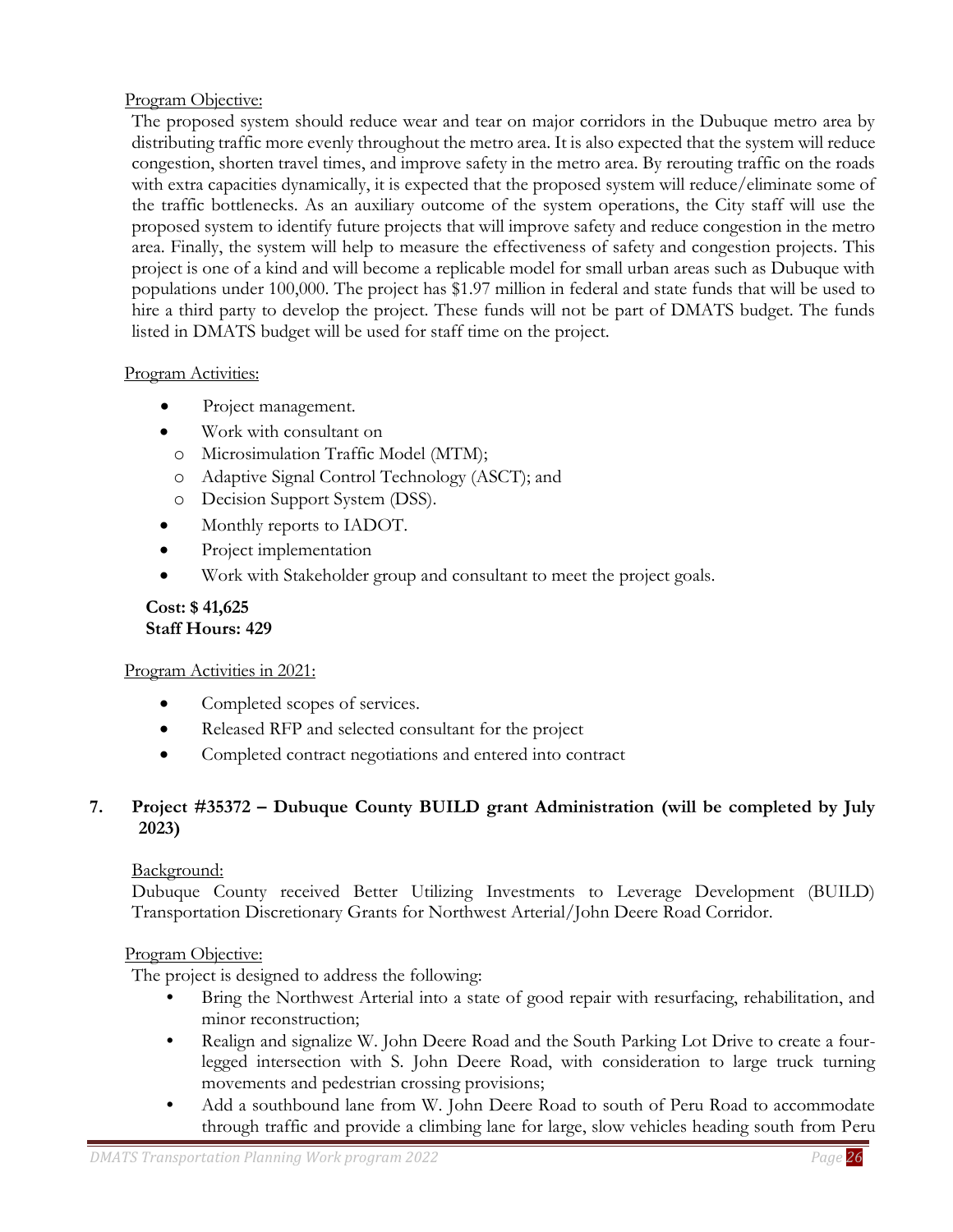Road toward the Northwest Arterial, U.S. Route 52, and Iowa Highway 3;

- **•** Build turn lane improvements at the Peru Road and S. John Deere Road intersection, with consideration to large truck turning movements and provisions for future signalization; and
- **•** Make geometric improvements, including adding turn lanes and signalization of the intersection of U.S. Route 52/Iowa Highway 3 and W. John Deere Road.
- **•** Develop a multi-use trail along the south side of W. John Deere Road to connect the John Deere factory with the Proving Grounds Recreation Area, the Heritage Trail, Heritage Pond and the Northwest Arterial Trail.

#### Program Activities:

DMATS staff will help Dubuque County with the following activities:

- Working with FHWA and IADOT on BUILD Contract
- Working with IADOT on SWAP funding contracts
- Design selection team for RFP process and get it approved by IADOT
- Design RFPs for Design and Construction Engineering
- Writing council memos for RFPs approvals
- Working with City/County and go through the consultant selection process
- Negotiate contract with consultant once the consultant is approved by IADOT and City/County
- Implement Contact and start participating in biweekly meetings. Make sure the consultant or the City/County are following IADOT/FHWA regulations
- Process monthly reimbursements and provide paper work to the City/County to process the reimbursements
- Maintain a balance sheet for the City/County with different funding sources.
- Do monthly, Quarterly, Semiannual and Annual reports to FHWA through RADS
- Other actives as needed (like addressing NEPA, right of way issues if the consultant wants to deviate from approved NEAP and ROW boundaries)

# **Cost: \$ 18,750 Staff Hours: 155**

# Program Activities in 2021:

- Went through selection process and hired a consultant.
- Working with FHWA on Grant Agreement
- Participating on biweekly calls
- Working with Dubuque county on Reimbursements
- Participated meetings with Dubuque county supervisors and John Deere staff

# <span id="page-26-0"></span>**8. Project #35450–Paseenger Rail Feasibility Study (will be completed by August 2022)**

#### Background:

The East Central Intergovernmental Association (ECIA) received \$340,000 in SPR and State funds from ILDOT. These funds are designed to be used on conducting Passenger Rail Feasibility Study between Rockford IL & Dubuque IA

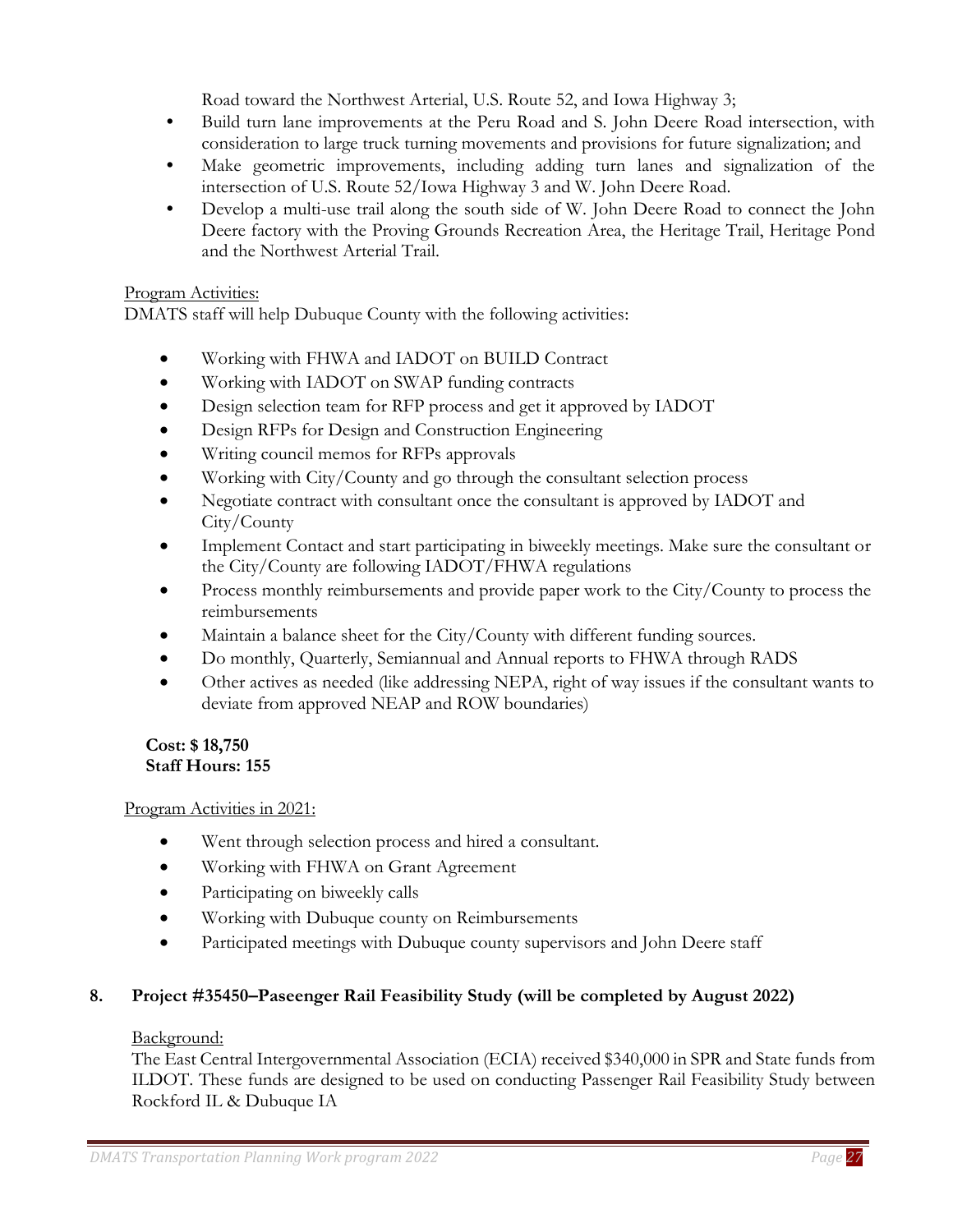#### Program Activities:

The purpose and need of the Rockford – Dubuque High Speed Intercity Passenger Rail feasibility study is to assess a passenger rail services from Chicago to Dubuque. The proposed Rockford to Dubuque service would be a component of the Chicago –Dubuque corridor, which is one part of the vision established by the MWRRI to expand existing and develop new regional passenger rail service to meet existing and future travel demands in the Midwest.

#### Program Activities:

## **Analyze Alternative Routes:**

- Detailed assessment and comparison of passenger rail service on several different corridors.
- For each alternative evaluate service speeds and frequencies, ridership levels, travel times, capital investment costs for equipment and track, operating costs, signal, and communication requirements (i.e. PTC), estimated revenues and benefit/cost analysis.
- The alternatives should be comparable to travel time associated with an automobile
- Contrast the environmental and climate impacts associated with updating/constructing each alternative route

#### **Passenger Rail Station Development Planning and Design Activities:**

- Include platform, parking, fare-box equipment, etc.
- Estimate costs associated with constructing the minimal station elements required at potential station locations.
- Estimate costs associated with constructing full-service stations at potential station locations.
- Documentation of existing conditions through site visits.
- Determination of space needs based on ridership projections and Amtrak and railroad requirements.
- Development of conceptual site plans.
- Preparation of initial cost estimates.
- Conduct environmental and climate impacts associated with updating/constructing stations

#### **Passenger Rail Layover Facilities:**

- Determination of space needs based on Amtrak and railroad requirements.
- Costs associated with constructing required layover facility elements at potential locations.
- Documentation of existing conditions through site visits.
- Development of conceptual site plans.
- Preparation of initial cost estimates.
- Conduct environmental and climate impacts associated with updating/constructing Layover Facilities.

#### **Develop and update passenger rail forecasts:**

- Creation of traffic analysis zones.
- Detailed assessment of current and future corridor and city population levels.
- Calculation of distances and travel times between communities.
- Location and magnitude of special traffic generators.
- Establish community-based person trip tables.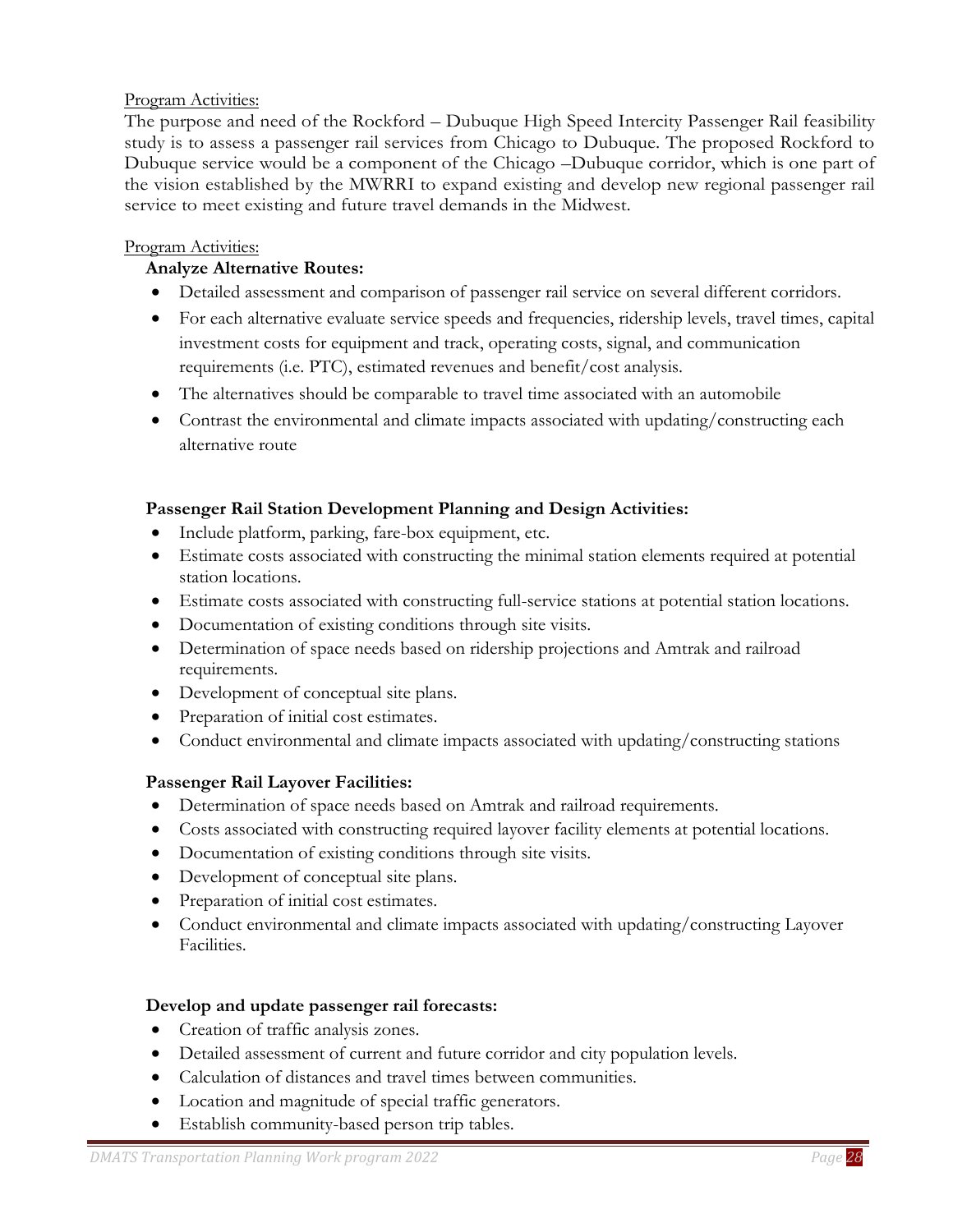- Modal split determination for passenger travel between city pairs.
- Analyses of basic socio-economic factors.
- Results will be used for future passenger rail ridership projections on various routes.

#### **Identify and Update Basic Capital Investment Needs for Various Passenger Rail Corridors:**

- Determination and cost estimates concerning the number of required trainsets.
- Need for new or refurbished cars.
- Number and size of coach cars.
- Type of food service cars.
- Horsepower and type of locomotives.
- Conceptual engineering required to determine order-of-magnitude cost estimates for infrastructure improvements necessary to accommodate passenger rail service on the proposed corridors, such as rail (track), structures, grade crossings, etc.
- Positive train control systems.
- Signalization requirements.
- Calculation of energy, fuel efficiency and air emission savings.

#### **Analyze Ongoing Maintenance Cost:**

- Includes stations, track and signal, capital equipment, layover facilities, subsidy etc.
- Identify funding mechanisms for long-term maintenance

#### **Economic Development and Safety Analysis:**

- Conduct before and after implementation of the project.
- Using historical data of employment, summarize the growth and changes in employment.
- Identify any new major employment centers or population/housing activity that might occur around station areas after the implementation of the passenger rail service.
- Identify opportunities for Transit Oriented Development (TOD) locations
- Identify locations for potential private sector investments
- Conduct an economic impact analysis of these improvements

#### **Prepare for Grant Applications**

- Develop summary material, benefit/cost analysis, budget, analysis etc. that may be required to apply for grants.
- Identify potential environmental documentation (i.e. National Environmental Policy Act) and analysis required for future implementation stages.
- Better Utilizing Investments to Leverage Development (BUILD) grant.
- Federal Railroad Administration (FRA) grants.
- Other federal and State of Illinois grants.

**Cost: \$ 12,500 Staff Hours: 123**

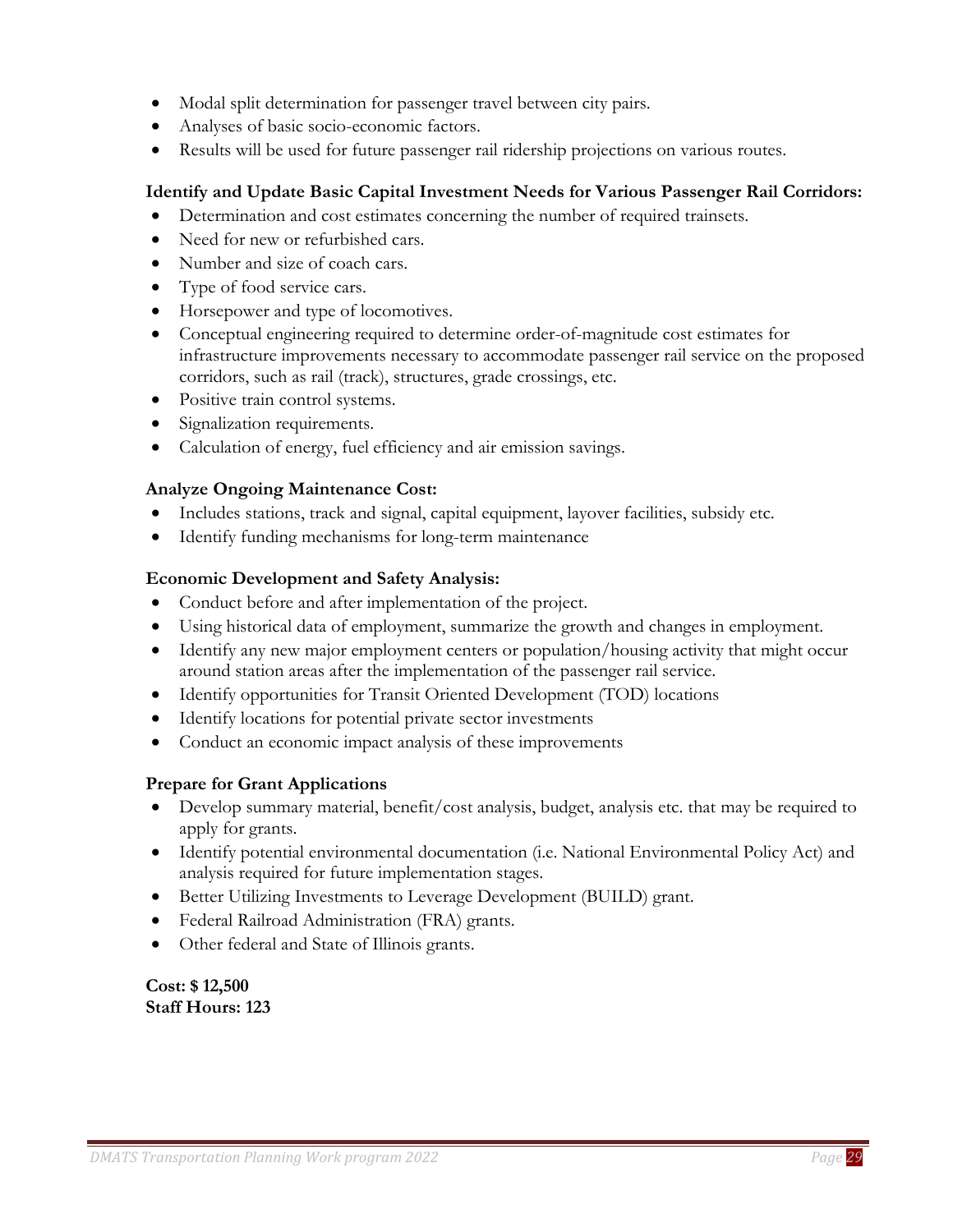#### <span id="page-29-0"></span>**9. Project #35371–Study of Ports in Dubuque (will be completed by August 2020)**

#### Background:

The expansion of ports in Dubuque region is one of the outcomes of the Eight County Freight Study conducted by East Central Intergovernmental Association (ECIA) an MPO for tri state area and Blackhawk Hill regional council.

#### Program Objective:

The project is designed to improve marine terminals capacity in Dubuque region to accommodate a broad range of higher-value ro-ro, break-bulk, and project cargo. The project does not include containers, liquid bulk, or dry bulk. The goal is to provide more multi-modal transportation interchange services to regional shippers and connect them to international and domestic transportation systems and associated worldwide markets., The project will also serve as a catalyst of economic development for the tri state region.

#### Program Activities:

DMATS is proposing to conduct a planning and feasibility study of Port Facility expansion to existing port facility on the Mississippi River in Dubuque County in Iowa that will allow a broad range of higher-value ro-ro, break-bulk, and project cargo; does not include containers, liquid bulk, or dry bulk u tilizing the river, highway, warehousing or rail. DMATS will be hiring consultant for conducting the study. The study should accommodate the following actives listed below.

What is the potential market demand for intermodal container freight to move via a Mississippi River ports in Dubuque County?

This should consider the potential for:

- Diversions from current trucking and rail freight;
- Potential new markets generated by expanding existing operations.
- It should identify:
- Key origin-destination routes,
- Upriver volumes and commodities,
- Downriver volumes and commodities,
- Variability (seasonal factors, weather factors, economic conditions, etc.).

What are the primary characteristics required for a successful and sustainable operation? Requirements for port infrastructure,

- Marine equipment
- Vessel navigability
- Truck/rail connections
- End-to-end service cost
- Speed, and reliability compared to truck and rail options
- Market volumes
- Load/empty balances
- Service revenues
- Cost recovery
- Institutional/organizational factors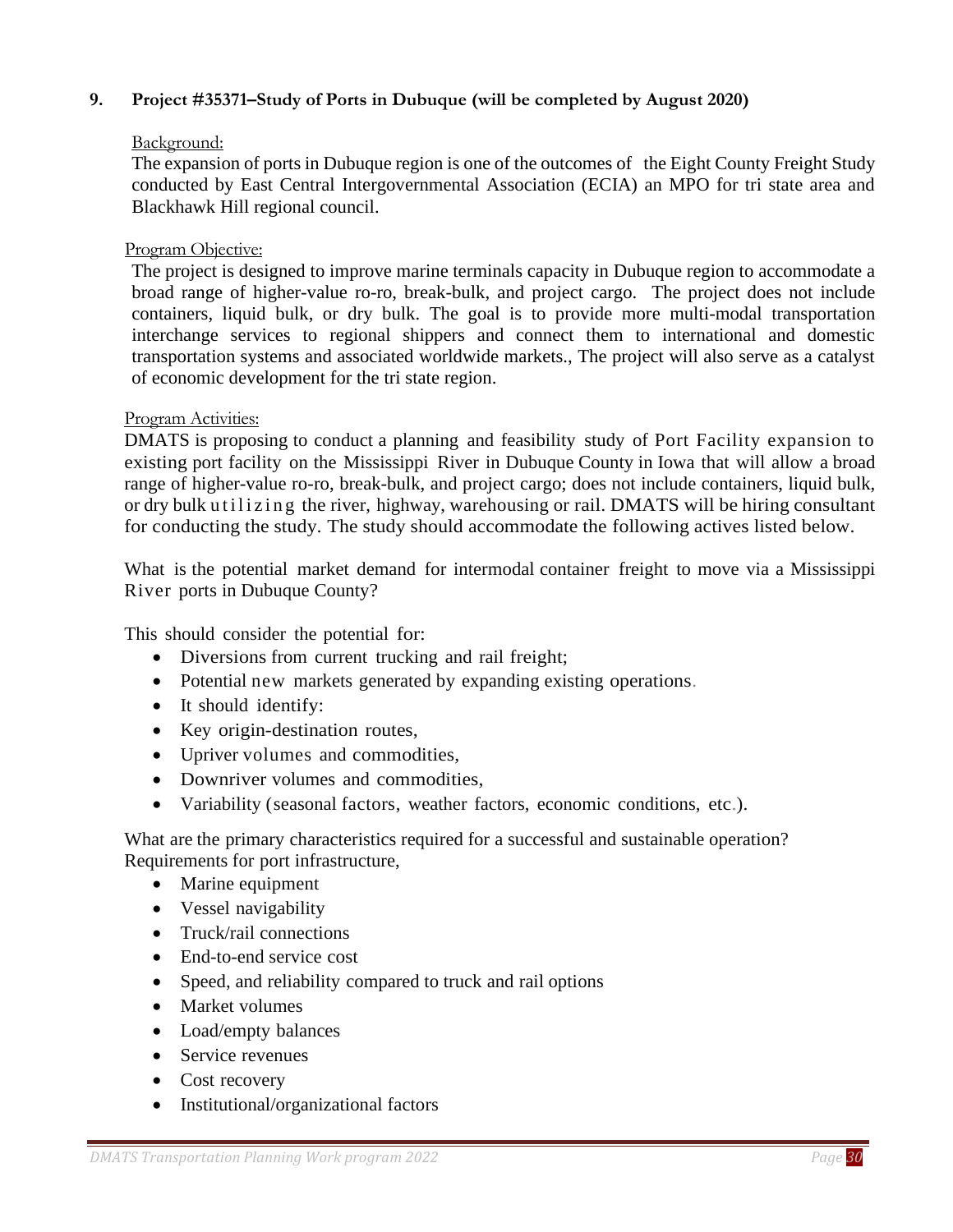Can Port facility expansion meet the requirements for a successful and sustainable operation?

- What is the potential cost of development and implementation?
- Consider, at a preliminary order-of-magnitude level
- Capital costs for terminal development and marine equipment
- Operating and maintenance costs including any ongoing operating costs that would not be covered from operating revenues
- Determine whether, and for what period of time, operating subsidies might be warranted

Market analysis

- Forecast of cargo flows that is expected to utilize the facility
- Identify potential shippers
- Identify the most eligible shippers that may utilize the facility and outline a strategy of capturing this freight

INFRA and BUILD Grants

- Compile information that can be used to in developing grant application for improvements
- Conduct Benefit Cost analysis that can be used in the grant applications.

Program Activities in 2021:

• Accepted the Study in FY 2021

**Total Program Cost for DMATS: \$ 319,257**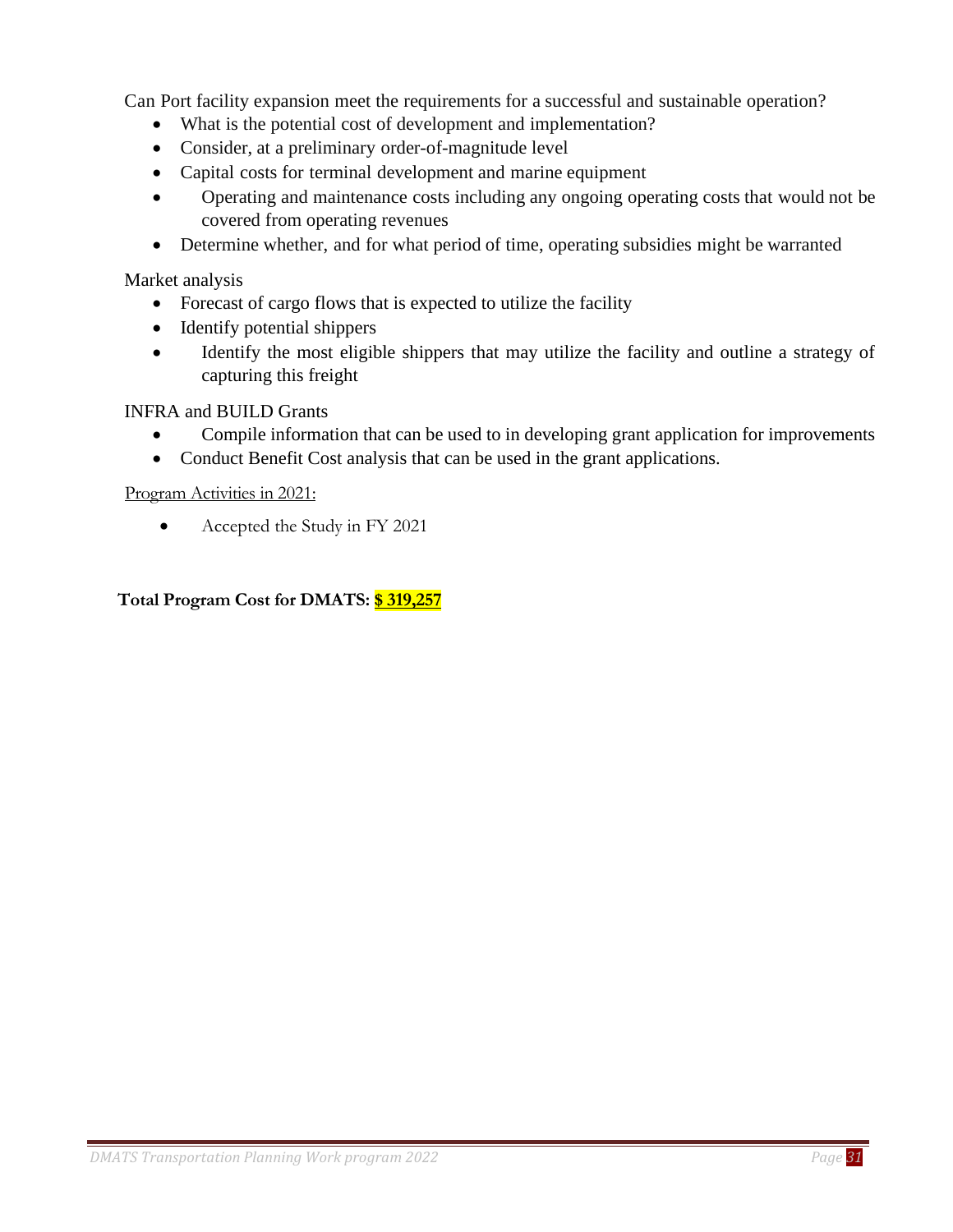## **ECIA Cost Allocation Plan**

#### <span id="page-31-0"></span>**General**

The Cost Allocation Plan of ECIA is the basis of assigning costs equitably to all projects during each fiscal year. Under the plan, the total costs assigned to each project are comprised of both direct and indirect costs. All direct and indirect costs are further identified as to personnel and non-personnel costs. The distinctions of cost allocation are described in the following definitions:

#### **Definitions**

*Direct Personnel Costs* are costs of all personnel activities identifiable to specific projects. Examples of Direct Personnel Costs include personnel time spent on planning activities, administration of housing assistance and Community Development Block Grant Programs. (see Schedule A)

*Direct Non-Personnel Costs* are the costs of non-personnel items or service clearly incurred by specific projects. Direct non-personnel costs include project related items such as contracted services, data processing, project report publishing, reproductions, travel, supplies, reference materials, staff development, long-distance telephone calls, project audit fees, project inspection fees, advertising, postage, memberships, and other costs similarly identifiable to specific projects. (see Schedule B)

*Indirect Personnel Costs* are costs of all personnel activities that are not identifiable to specific projects but support all project activities. Examples of Indirect Personnel Costs include personnel time spent on producing the Unified Work Program, policy meetings, and agency general and fiscal management. (see Schedule C)

*Indirect Non-Personnel Costs* are the costs of all non-personnel items or service that are not directly attributed to specific projects but rather are attributed to overall operation of the agency including all projects. Indirect non-personnel costs include such items as office rent, equipment rental, base telephone and overall agency long-distance calls, postage, advertising, travel, staff development, insurance-bonds, office supplies, reproductions-publications, agency memberships, reference materials, agency audit, and other such costs similarly attributed to total agency and all project support. (see Schedule D)

#### **Cost Allocation to Projects**

Each project that is active during the fiscal year receives an allocation for costs as follows:

- A. Direct personnel costs for the month
- B. Direct non-personnel costs for the month
- C. A share of all indirect costs for the month

The monthly share of indirect costs charged to each project is determined by the ratio of each respective project's direct personnel costs relative to the total direct personnel costs of all projects. Monthly timesheets are maintained by all agency personnel and serve as the basis for such allocations.

Schedule A - Direct Personnel Activities Schedule B - Direct Non-Personnel Costs Schedule C - Indirect Personnel Activities Schedule D - Indirect Non-Personnel Costs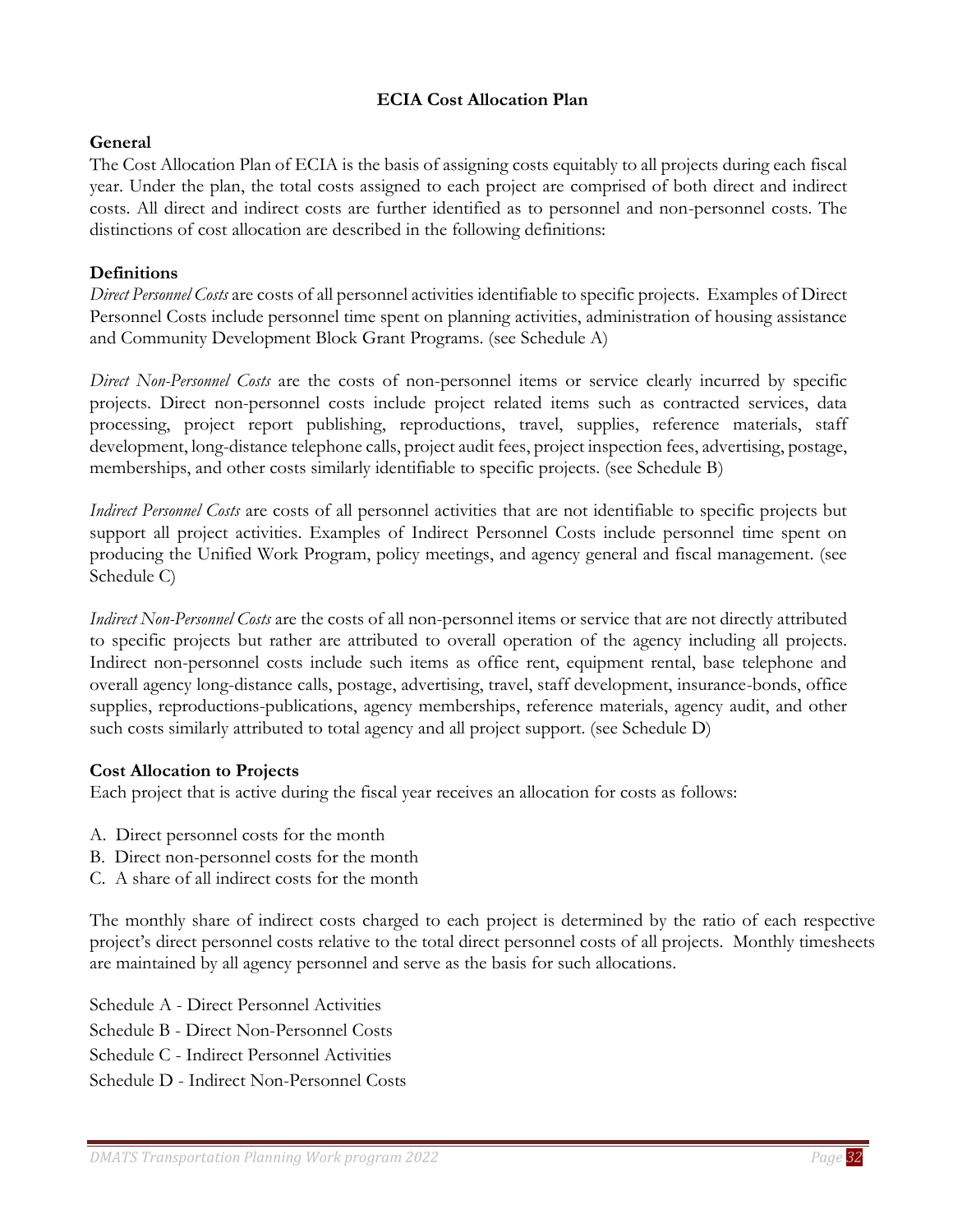| Schedule A                                         | Schedule C                                           |
|----------------------------------------------------|------------------------------------------------------|
| Direct Personnel Activities                        | <b>Indirect Personnel Activities</b>                 |
| Transportation Planning and Grant Administration   | Unified Work Program                                 |
| Transit Planning and Grant Administration          | Project Notification and Review                      |
| Regional Development                               | Policy Meetings                                      |
| Local Comprehensive Planning                       | Filing and Library System                            |
| Housing Assistance Programs                        | Census Program                                       |
| <b>Community Development Block Grant Contract</b>  | Agency Information Maintenance                       |
| Administration                                     | <b>Agency Newsletter</b>                             |
| Community Technical Assistance                     | Agency Fiscal Management                             |
| <b>Contracted Services</b>                         | Agency General Management                            |
| Leaves for personnel involved in direct activities | Leaves for personnel involved in indirect activities |
| Schedule B                                         | Schedule D                                           |

| Direct Non-Personnel                                 | <b>Indirect Non-Personnel</b>                            |
|------------------------------------------------------|----------------------------------------------------------|
| Project-related Office Supplies                      | Overall Agency Office Supplies                           |
| Project-related Operating Materials, Books           | Overall Agency Operating Materials and Books<br>Project- |
| related Conference and Training Expenses             | Overall Agency Conference and Training Expense           |
| Project-related Business Expense                     | <b>Overall Agency Business Expense</b>                   |
| Project-related Printing and Binding of Publications | Overall Agency Printing and Binding of Publications      |
| Project-related Insurance and Bonds                  | <b>Equipment Rent and Maintenance</b>                    |
| Project-related Professional Memberships             | Overall Agency Insurance and Bonds                       |
| Project-related Telephone Expense                    | Overall Agency Professional Memberships                  |
| Project-related Postage and Shipping                 | <b>Office Utilities</b>                                  |
| Project-related Advertising                          | Base Telephone and Overall Agency Cellular and           |
| Project-related Professional Services                | Long-Distance Services                                   |
| Project-related Equipment                            | Overall Agency Postage and Shipping                      |
|                                                      | Office Rent                                              |
|                                                      | Overall Agency Advertising                               |
|                                                      | <b>Overall Agency Professional Services</b>              |
|                                                      |                                                          |

Overall Agency Equipment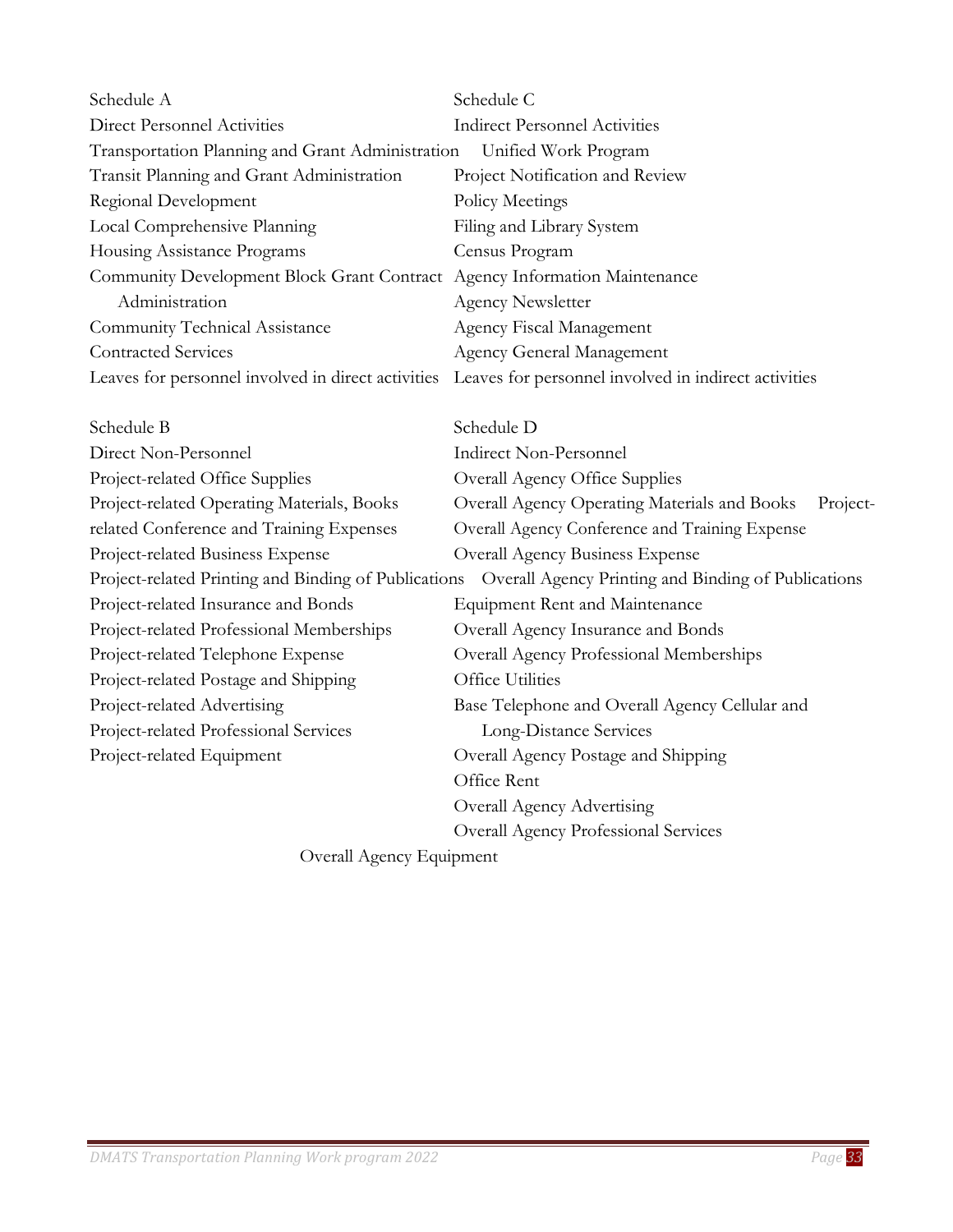# **DMATS Public Participation Program**

<span id="page-33-0"></span>The DMATS public participation is a living document and will be reviewed annually by DMATS staff to determine if revisions are necessary. The public participation plan is last approved in June of 2020. Staff are in process of updating the plan and the plan will be approved in May of 2022.

# **Notification of Documents**

The following describes the notification process for the materials that shall be made available, the process of documenting the input received, public hearings conducted as part of the development, updates, and amendment processes for the TIP, PTP, LRTP, TPWP and other public documents created by MPO that needs public hearing.

• *Public Notice* 

A public notice announcing a scheduled public hearing shall be published in a newspaper of general circulation in the DMATS area and DMATS website (http://www.eciatrans.org/DMATS). Theses notices will be printed 4-20 days before the scheduled meeting.

• *Press Releases*

Press releases announcing scheduled public hearings shall be provided to community newspapers throughout the DMATS.

# Printed – Graphical Material

Any printed or graphical material that is available shall be provided by either DMATS staff or the appropriate agency upon request.

# Public Comments

Copies of all public comments received prior to the hearing shall be provided by either the DMATS staff at or before the public hearing. A summary, analysis, and report on the disposition of the comments received shall be prepared and made available upon request.

# **Accommodation:**

**Meetings, public hearings, and DMATS formal events are held in facilities that are accessible by persons with disabilities**. Public notices of ECIA meetings and events include a notice of location for public. Individuals with disabilities will be provided with accommodations to attend the meetings on request with a minimum of a week notice. Individuals requiring special material or presentation formats will be asked to contact the staff at least a week before the meeting.

# **Amendments:**

TPWP amendment will be necessary when a new work item is added.

An amendment will require the following steps:

• Staff will begin the amendment process by conducting public review at ECIA office. Staff will inform the public of the proposed amendment by sending notices to the organizations on the DMATS Public

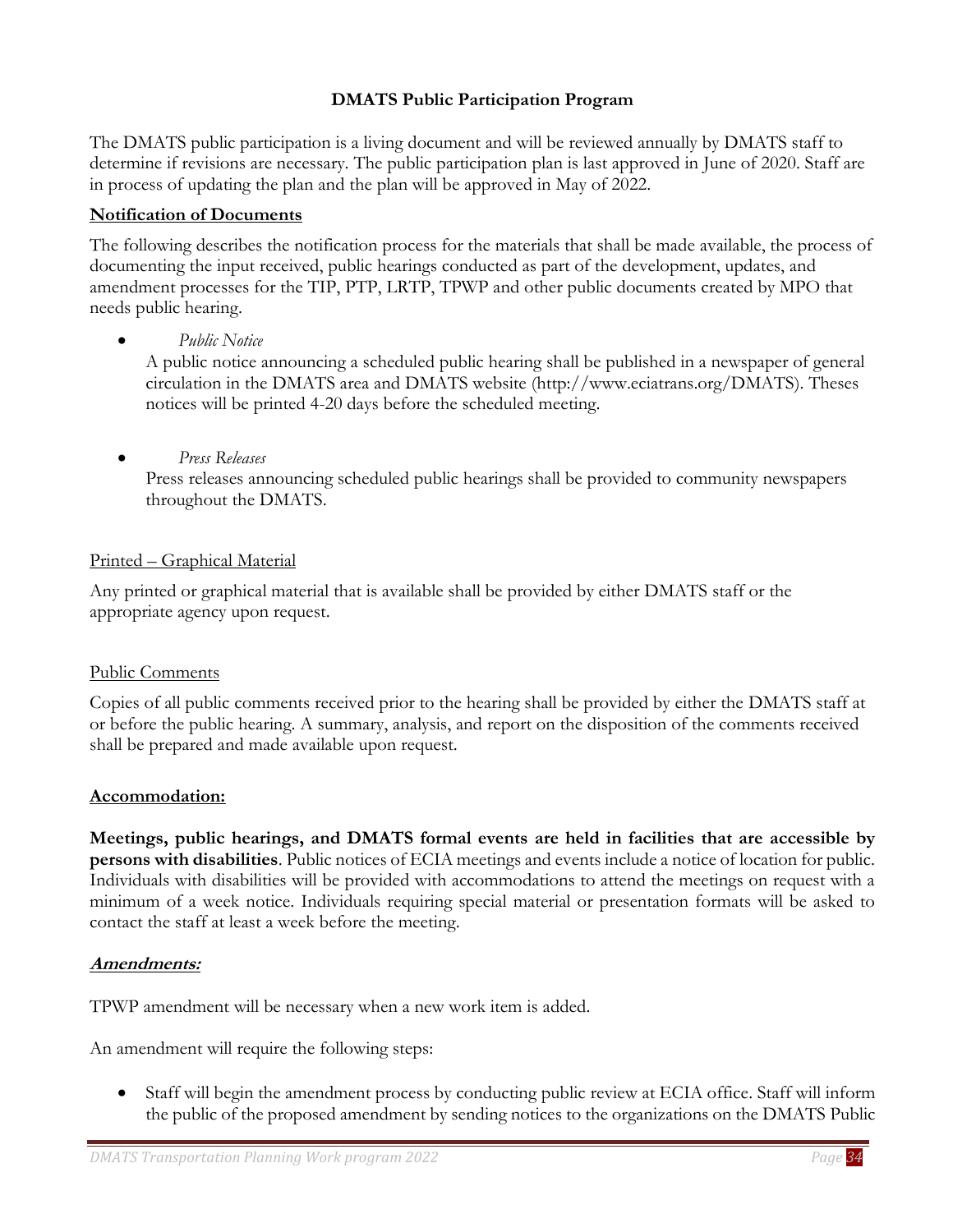Participation Process mailing list and by publishing a legal notice in the local newspapers and the ECIA website. These notices will be printed 4-20 days before the scheduled meeting.

- The public hearing will be held during the DMATS Policy Committee meeting. The meeting will be opened for public input during the process.
- The state DOTs will be provided with the updated amendment.

# **Revisions:**

TPWP revisions will be necessary when there are minor changes to project description and dollar amounts.

• Staff will update the DMATS Policy Committee and Technical Advisory Committee on the revised item and notify the state DOTs of the changes.

# **Waiver of approvals from FTA, FHWA & IADOT**

# Waiver of approvals

All work program changes require prior written Federal approval, unless waived by the awarding agency. 2 [CFR 200.308](http://www.ecfr.gov/cgi-bin/text-idx?SID=9c2969a7f4e91b5b889e358ebdab2a89&mc=true&node=se2.1.200_1308&rgn=div8) outlines different types of revisions for budget and program plans, and this [FHWA memo](http://www.fhwa.dot.gov/planning/priorapprovals.cfm) summarizes revisions that require prior Federal approval, as well as other miscellaneous actions and allowable costs that require prior Federal approval.

Types of TPWP revisions that require Federal approval include, but are not limited to, the following:

- Request for additional Federal funding.
- Transfers of funds between categories, projects, functions, or activities which exceed 10% of the total work program budget when the Federal share of the budget exceeds \$150,000.
- Revision of the scope or objectives of activities.
- Transferring substantive programmatic work to a third party (consultant).
- Capital expenditures, including the purchasing of equipment.
- Transfer of funds allotted for training allowances.

Types of revisions that require Iowa DOT approval include:

• Transfers of funds between categories, projects, functions, or activities which do not exceed 10% of the total work program budget, or when the Federal share of the budget is less than \$150,000.

Types of revisions that require DMATS approval include:

Revisions related to work that does not involve federal funding.

# Revision and Approval Procedures

- All revision requests from MPOs and RPAs should be submitted electronically to the Iowa DOT Systems Planning Bureau. Four hard copies of the revision shall also be sent to Systems Planning, which will be forwarded to the DOT District, FHWA, and FTA for review and any necessary approvals.
- Revision requests shall, at a minimum, include:
- A resolution or meeting minutes showing the revision's approval.
- Budget summary table with changes highlighted/noted.
- Modified section(s) of the plan's work elements with changes highlighted/noted.
- Revisions where **FHWA/FTA** is the designated approving agency shall require written approval by FHWA/FTA prior to commencement of activity, purchasing of equipment, or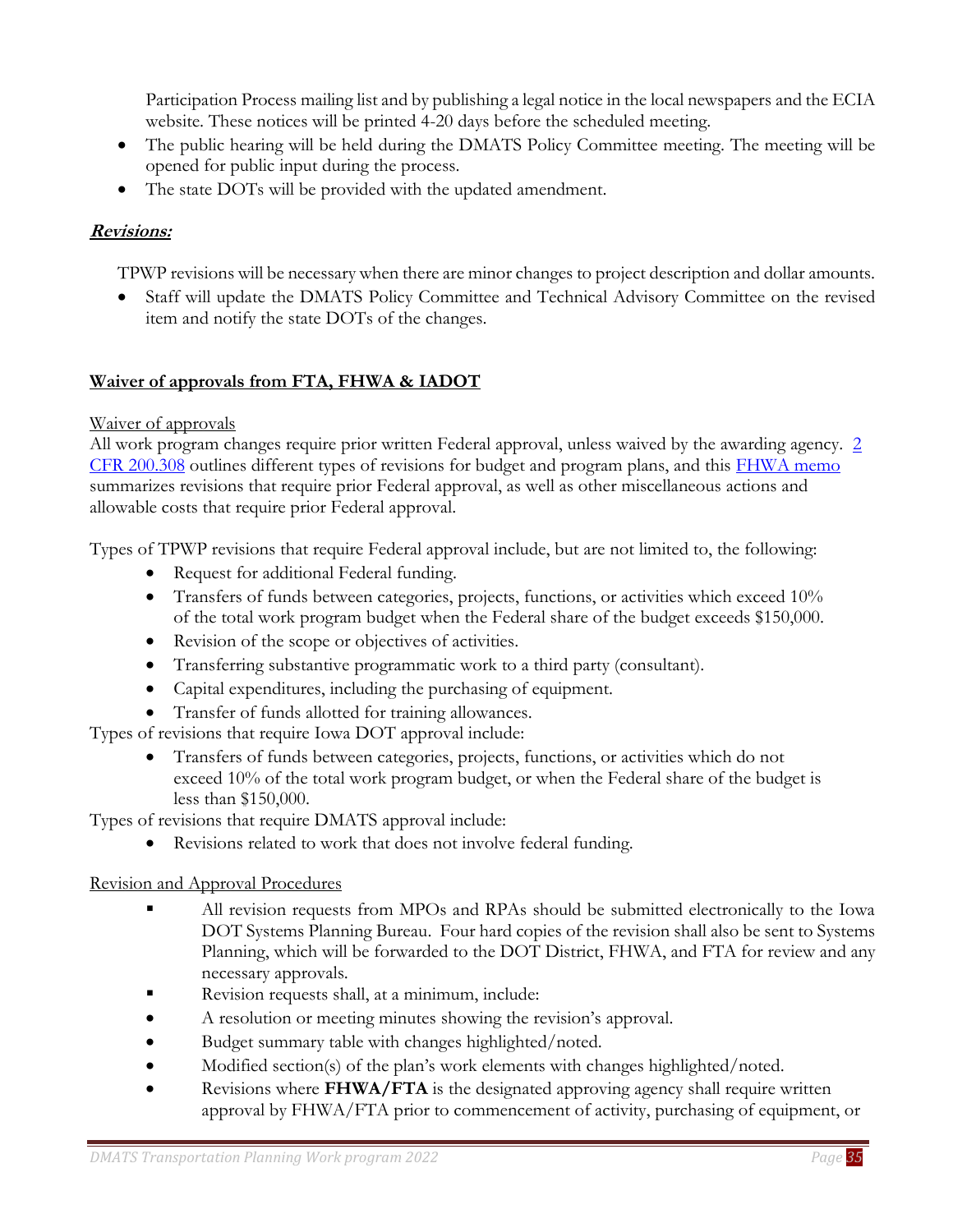request for reimbursement.

- Revisions where the **Iowa DOT Systems Planning Bureau** is the designated approving agency shall require written approval by the Iowa DOT Systems Planning Bureau prior to commencement of activity or request for reimbursement.
- Revisions where the DMATS is the approving agency shall be approved by the Policy Board.
- Notification by the approving agency will be in writing.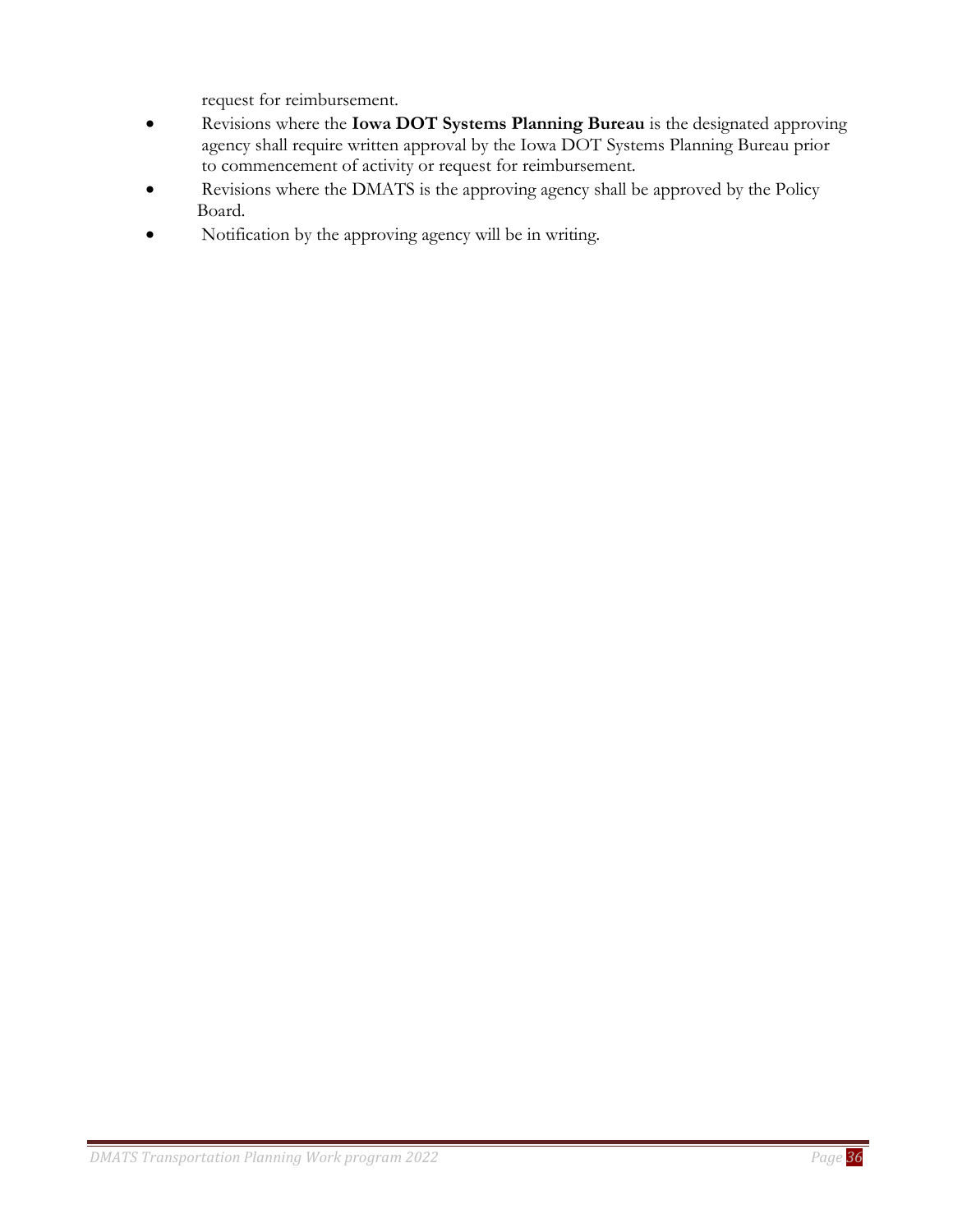## <span id="page-36-0"></span>**PERFORMANCE MANAGEMENT AGREEMENT BETWEEN ECIA AND IOWA DOT**

On May 27, 2016, the final rule for statewide and metropolitan transportation planning was published, based on 2012's Moving Ahead for Progress in the 21<sup>st</sup> Century (MAP-21) Act and 2015's Fixing America's Transportation System (FAST) Act. As part of this final rule, 23 CFR 450.314 (h) was amended to state:

- 1. The MPO(s), State(s), and the providers of public transportation shall jointly agree upon and develop specific written provisions for cooperatively developing and sharing information related to transportation performance data, the selection of performance targets, the reporting of performance targets, the reporting of performance to be used in tracking progress toward attainment of critical outcomes for the region of the MPO (see §450.306(d)), and the collection of data for the State asset management plans for the NHS for each of the following circumstances:
	- i. When one MPO serves an urbanized area;
	- ii. When more than one MPO serves an urbanized area; and
	- iii. When an urbanized area that has been designated as a TMA overlaps into an adjacent MPA serving an urbanized area that is not a TMA.
- 2. These provisions shall be documented either:
	- i. As part of the metropolitan planning agreements required under paragraphs (a), (e), and (g) of this section, or
	- ii. Documented it in some other means outside of the metropolitan planning agreements as determined cooperatively by the MPO(s), State(s), and providers of public transportation.

In 2017, the following three-pronged approach was cooperatively developed to address 23 CFR 450.314 (h). This approach provides a regular opportunity to review and update coordination methods as performance management activities occur, which offers an adaptable framework as performance-based planning and programming evolves.

- Agreement between the Iowa DOT and MPOs on applicable provisions through documentation included in each MPO's TPWP.
- Agreement between the Iowa DOT and relevant public transit agencies on applicable provisions through documentation included in each public transit agency's consolidated funding application.
- Agreement between each MPO and relevant public transit agencies on applicable provisions through documentation included in the appropriate cooperative agreement(s) between the MPO and relevant public transit agencies.

Inclusion of the following language in an MPO's TPWP, and that TPWP's subsequent approval by Iowa DOT, constitutes agreement on these items.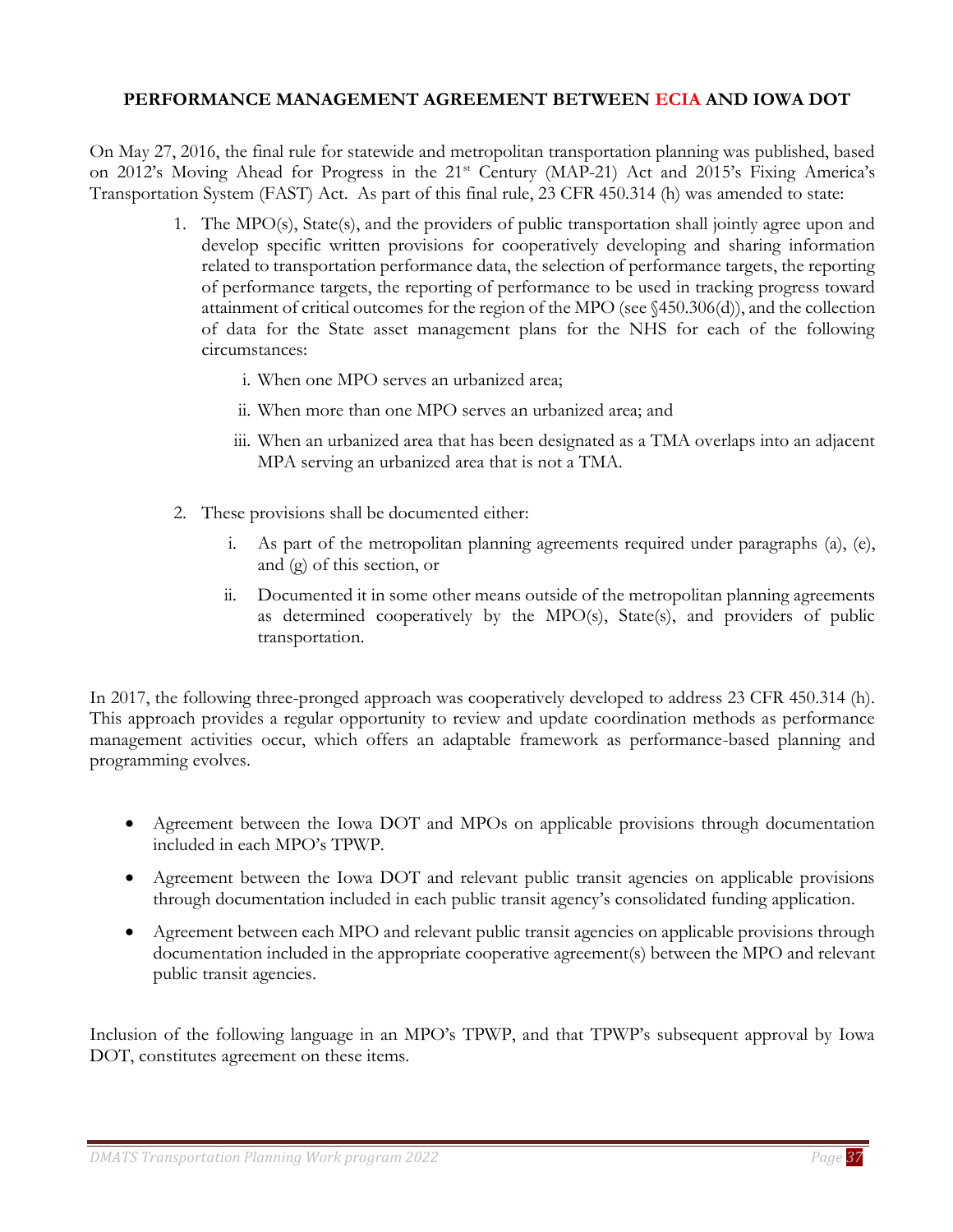The Iowa DOT and **ECIA** agree to the following provisions. The communication outlined in these provisions between the MPO and Iowa DOT will generally be through the statewide planning coordinator in the Systems Planning Bureau.

## **1) Transportation performance data**

- a. The Iowa DOT will provide MPOs with the statewide performance data used in developing statewide targets, and, when applicable, will also provide MPOs with subsets of the statewide data, based on their planning area boundaries.
- b. If MPOs choose to develop their own target for any measure, they will provide the Iowa DOT with any supplemental data they utilize in the target-setting process.

#### **2) Selection of performance targets**

- a. The Iowa DOT will develop draft statewide performance targets for FHWA measures in coordination with MPOs. Coordination may include in-person meetings, web meetings, conference calls, and/or email communication. MPOs shall be given an opportunity to provide comments on statewide targets and methodology before final statewide targets are adopted.
- b. If an MPO chooses to adopt their own target for any measure, they will develop draft MPO performance targets in coordination with the Iowa DOT. Coordination methods will be at the discretion of the MPO, but the Iowa DOT shall be provided an opportunity to provide comments on draft MPO performance targets and methodology prior to final approval.

#### **3) Reporting of performance targets**

- a. Iowa DOT performance targets will be reported to FHWA and FTA, as applicable. MPOs will be notified when Iowa DOT has reported final statewide targets.
- b. MPO performance targets will be reported to the Iowa DOT.
	- i. For each target, the MPO will provide the following information no later than 180 days after the date the Iowa DOT or relevant provider of public transportation establishes performance targets, or the date specified by federal code.
		- 1. A determination of whether the MPO is 1) agreeing to plan and program projects so that they contribute toward the accomplishment of the Iowa DOT or relevant provider of public transportation performance target, or 2) setting a quantifiable target for that performance measure for the MPO's planning area.
		- 2. If a quantifiable target is set for the MPO planning area, the MPO will provide any supplemental data used in determining any such target.
		- 3. Documentation of the MPO's target or support of the statewide or relevant public transportation provider target will be provided in the form of a resolution or meeting minutes.
- c. The Iowa DOT will include information outlined in 23 CFR 450.216 (f) in any statewide transportation plan amended or adopted after May 27, 2018, and information outlined in 23 CFR 450.218 (q) in any statewide transportation improvement program amended or adopted after May 27, 2018.

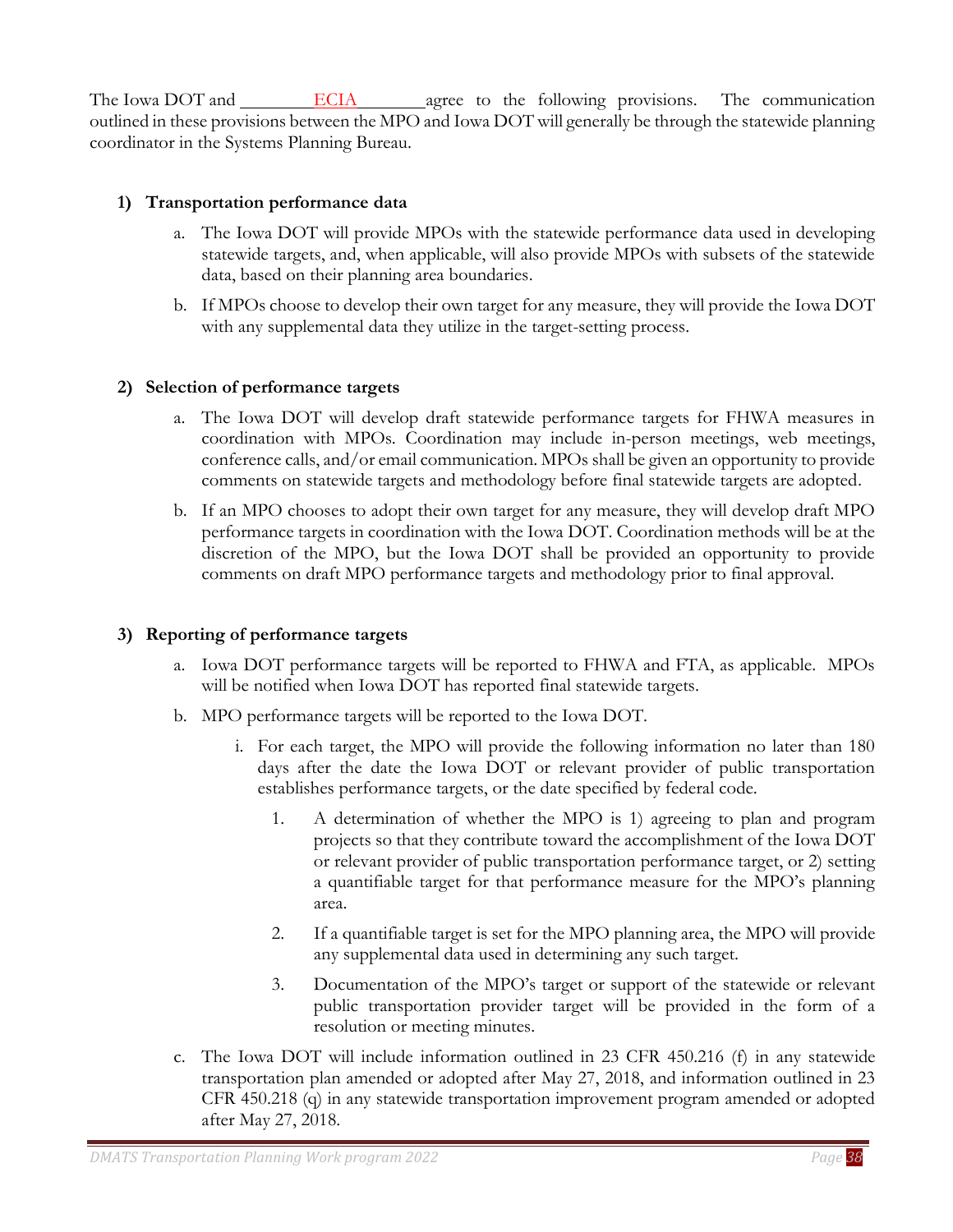- d. MPOs will include information outlined in 23 CFR 450.324 (g) (3-4) in any metropolitan transportation plan amended or adopted after May 27, 2018, and information outlined in 23 CFR 450.326 (d) in any transportation improvement program amended or adopted after May 27, 2018.
- e. Reporting of targets and performance by the Iowa DOT and MPOs shall conform to 23 CFR 490, 49 CFR 625, and 49 CFR 673.

#### **4) Reporting of performance to be used in tracking progress toward attainment of critical outcomes for the region of the MPO**

a. The Iowa DOT will provide MPOs with the statewide performance data used in developing statewide targets, and will also provide MPOs with subsets of the statewide data, based on their planning area boundaries.

#### **5) The collection of data for the State asset management plans for the NHS**

a. The Iowa DOT will be responsible for collecting bridge and pavement condition data for the State asset management plan for the NHS.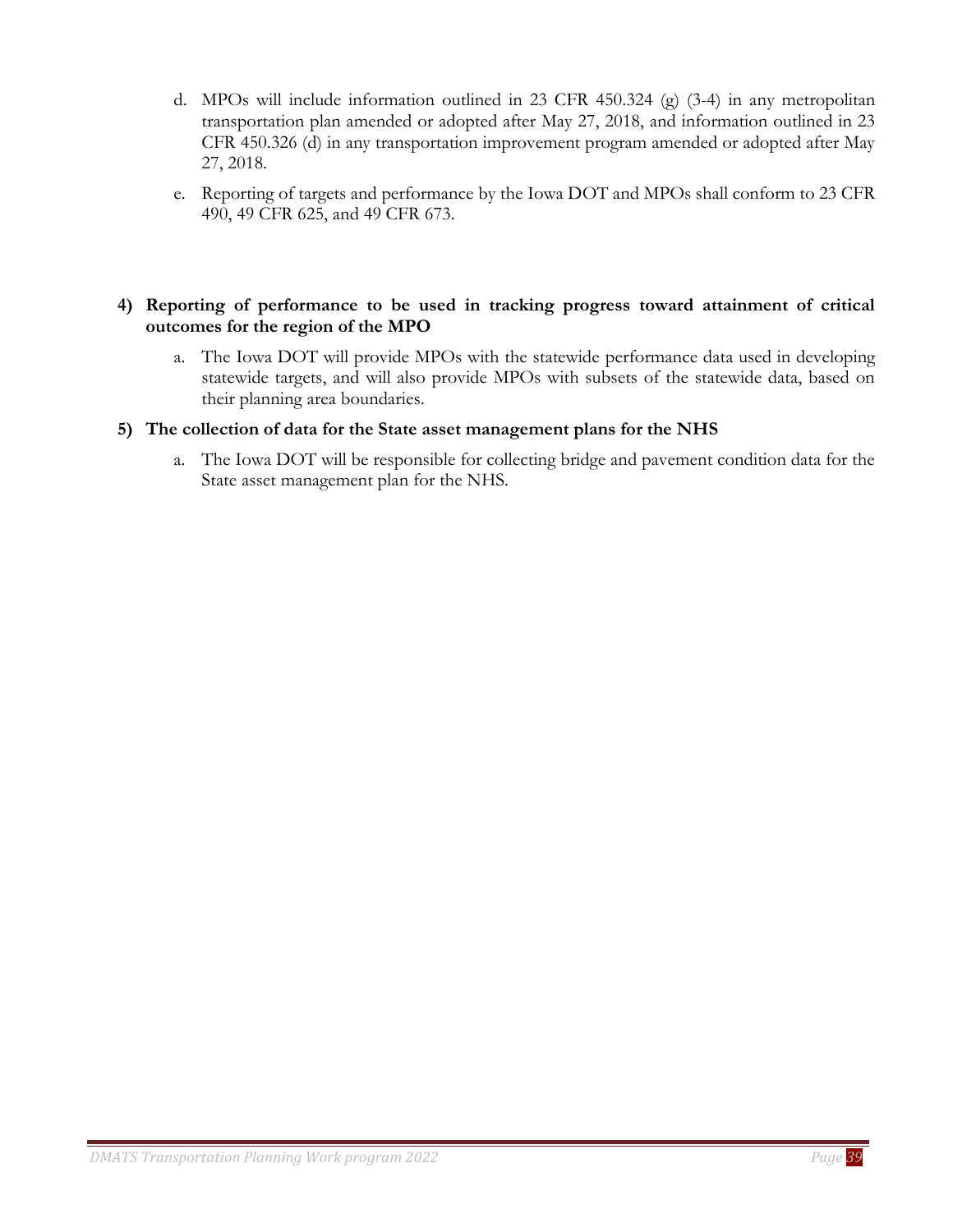# **STATEMENT OF CONTINUED VALIDITY**

#### <span id="page-39-0"></span>**Cost Allocation Plan**

The Cost Allocation Plan was approved by IDOT, FHWA, and the MPO in September of 1984.

The Cost Allocation Plan of ECIA is the basis of assigning costs equitably to all projects during each fiscal year. Under the plan, the total costs assigned to each project are comprised of both direct and indirect costs. All direct and indirect costs are further identified as to personnel and non-personnel costs. The distinctions of cost allocation are described in the following definitions.

#### **DEFINITIONS:**

**Direct Personnel Costs** are costs of all personnel activities identifiable to specific projects. The primary example of Direct Personnel Costs includes personnel time spent on planning activities.

**Direct Non-Personnel Costs** are the costs of non-personnel items or service clearly incurred by specific projects. Direct non-personnel costs include project related items such as contracted services, data processing, project report publishing, reproductions, travel, supplies, reference materials, staff development, long-distance telephone calls, project audit fees, advertising, postage, memberships, and other costs similarly identifiable to specific projects.

**Indirect Personnel Costs** are costs of all personnel activities that are not identifiable to specific projects but support all project activities. Examples of Indirect Personnel Costs include personnel time spent on producing the Transportation Planning Work Program, policy meetings, and the agency's general and fiscal management.

**Indirect Non-Personnel Costs** are the costs of all non-personnel items or service that are not directly attributed to specific projects but rather are attributed to overall operation of the agency including all projects. Indirect non-personnel costs include such items as office rent, equipment rental, base telephone and overall agency long distance calls, postage, advertising, travel, staff development, insurance-bonds, office supplies, reproductionspublications, agency memberships, reference materials, agency audit, and other such costs similarly attributed to the total agency and all project support.

Kelley H. Deutmeyer

Kelley Deutmeyer, ECIA Executive Director Date

\_\_\_ 05/13/2021

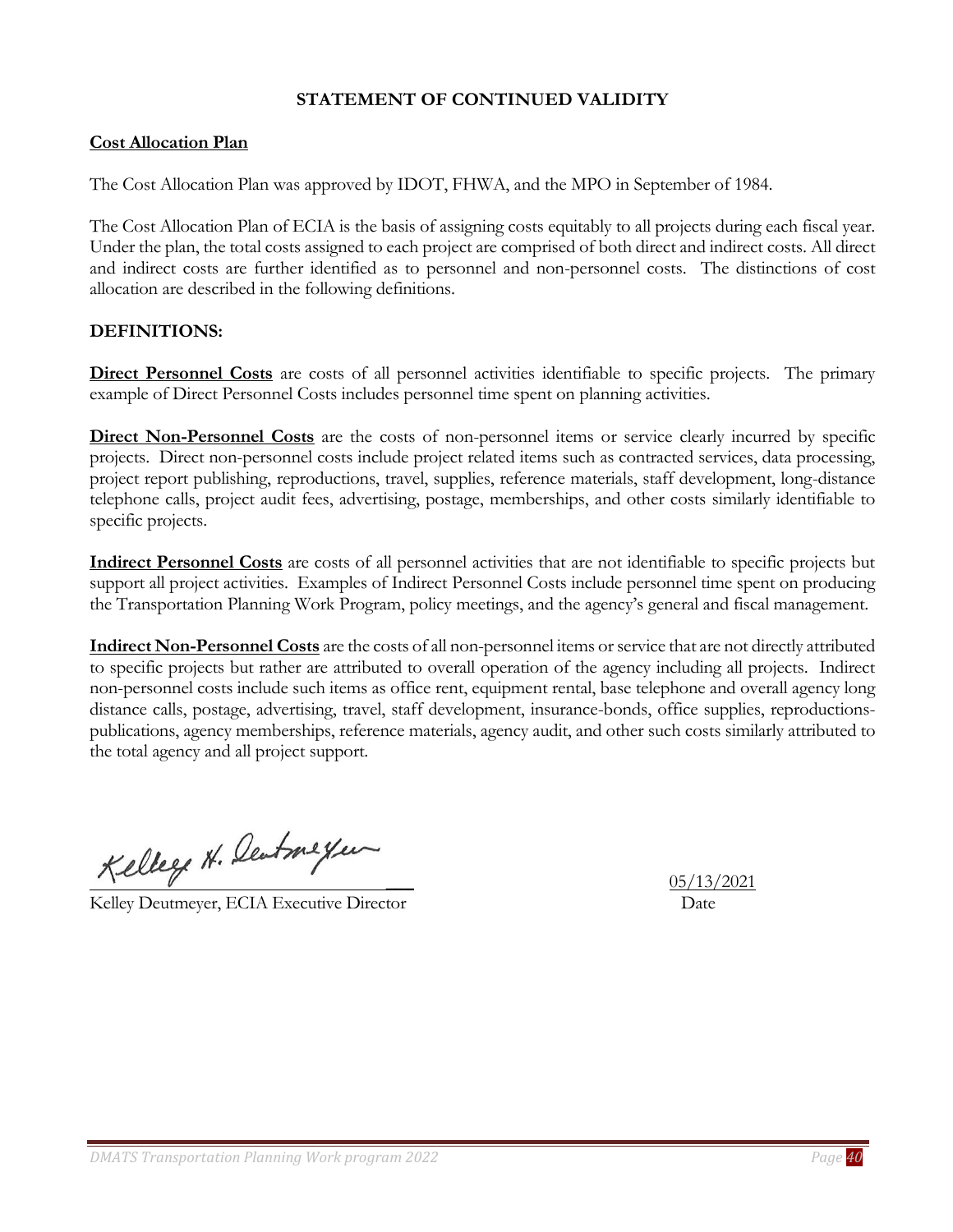#### **ECIA FEDERAL TRANSIT ADMINISTRATION CIVIL RIGHTS ASSURANCE**

<span id="page-40-0"></span>The East Central Intergovernmental Association HEREBY CERTIFIES THAT, as a condition of receiving Federal financial assistance under the Urban Mass Transportation Act of 1964, as amended, it will ensure that:

1. No person, on the basis of race, color, or national origin will be subjected to discrimination in the level and quality of transportation services and transit-related benefits.

2. The East Central Intergovernmental Association will compile, maintain, and submit, in a timely manner, Title VI information required by FTA Circular 4702.1 and in compliance with the Department of Transportation's Title VI regulation, 49 CFR Part 21.9.

3. The East Central Intergovernmental Association will make it known to the public that those person or persons alleging discrimination on the basis of race, color, or national origin as it relates to the provision of transportation services and transit-related benefits may file a complaint with the Federal Transit Administration and/or the U.S. Department of Transportation.

The person or persons whose signature appears below are authorized to sign this assurance on behalf of the applicant or recipient.

Kelley H. Deutmeyer

Kelley Deutmeyer, ECIA Executive Director Date

\_\_\_ 05/13/2021

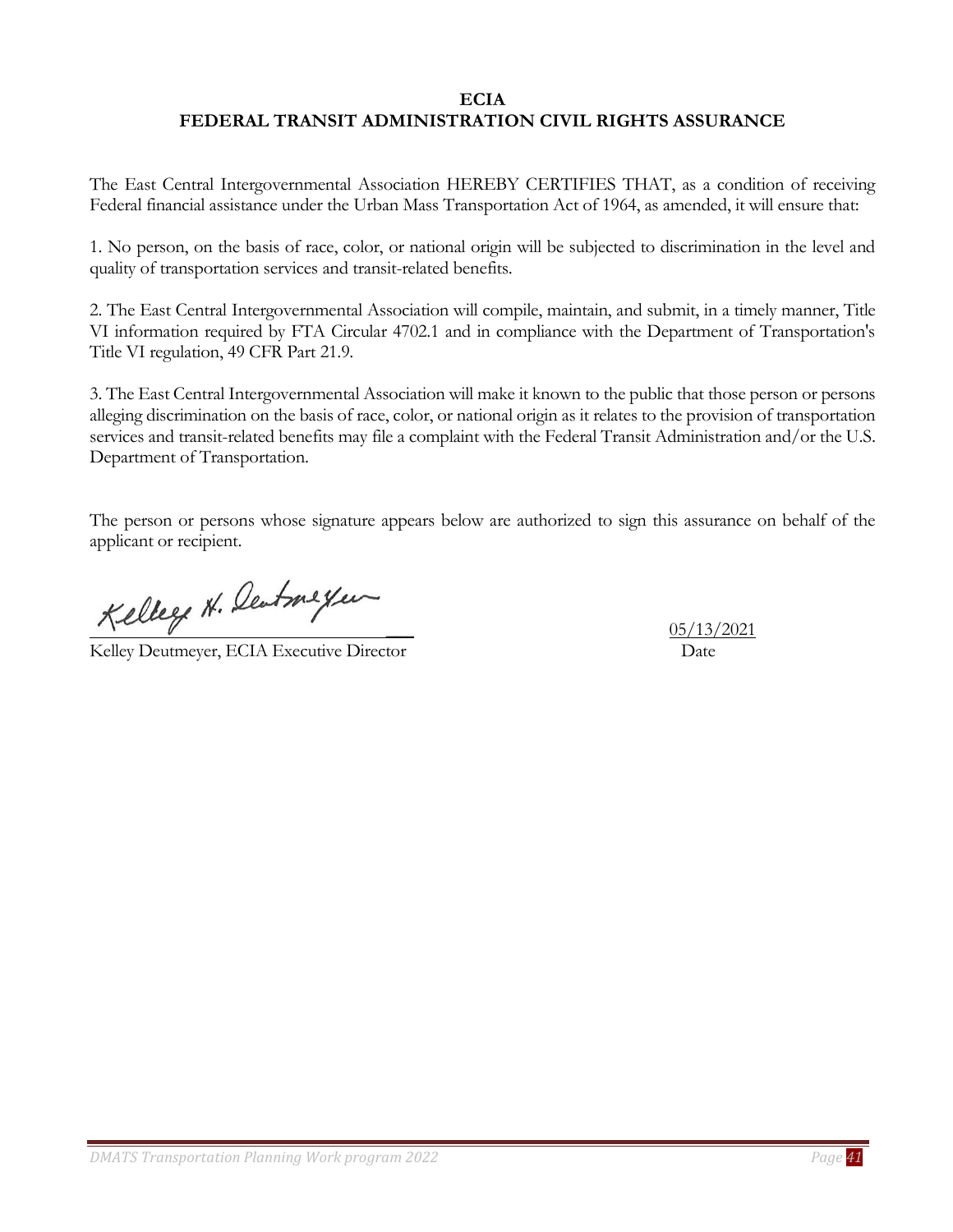# **ECIA SECTION 504 ASSURANCE CERTIFICATION**

<span id="page-41-0"></span>Pursuant to the requirements of Section 504 of the Rehabilitation Act of 1973 (U.S.C. 794), the East Central Intergovernmental Association, desiring to avail itself of Federal financial assistance from the United States Department of Transportation, hereby gives assurance that no qualified disabled person shall, solely by reason of his or her disability, be excluded from participation in, be denied the benefits of, or otherwise be subjected to discrimination, including discrimination in employment, under any program or activity that receives or benefits from Federal assistance provided by the U.S. Department of Transportation.

The applicant/recipient further assures that its programs will be conducted and its facilities operated in compliance with all requirements imposed by or pursuant to 49 CFR Part 27.

East Central Intergovernmental Association

Kelley H. Centmeyer

Kelley Deutmeyer, ECIA Executive Director Date

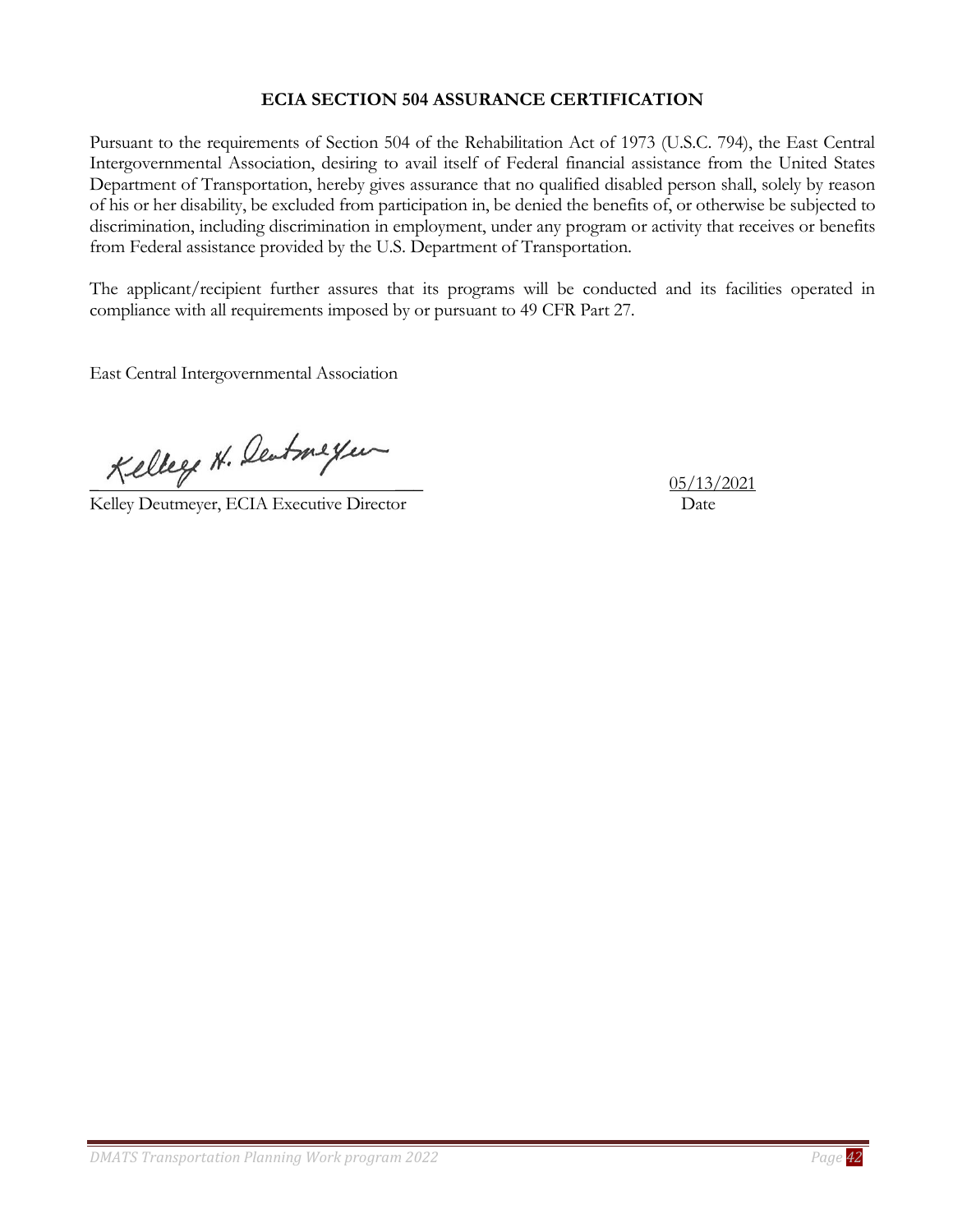#### **ECIA CERTIFICATE OF INDIRECT COST PROPOSAL/INDIRECT COSTS**

<span id="page-42-0"></span>This is to certify that I have reviewed the indirect cost proposal submitted herewith and to the best of my knowledge and belief:

- (1) All costs included in this proposal **December 17, 2020** to establish a:
	- a. Cost Allocation Plan
	- b. Indirect Cost Rate

for **January 1, 2021 – December 31, 2021** are allowable in accordance with the requirements of the Federal awards to which they apply and with Subpart E—Cost Principles of Part 200 as they apply to my:

- c. Governmental Organization
- d. Non-Profit Organization
- (2) This proposal does not include any costs which are unallowable under Subpart E—Cost Principles of Part 200 such as (without limitation): public relations costs, contributions and donations, entertainment costs, fines and penalties, lobbying costs, and defense of fraud proceedings; and
- (3) All costs included in this proposal are properly allocable to Federal awards on the basis of a beneficial or causal relationship between the expenses incurred and the Federal awards to which they are allocated in accordance with applicable requirements. Further, the same costs that have been treated as indirect costs have not been claimed as direct costs. Similar types of costs have been accounted for consistently.

Subject to the provisions of the Program Fraud Civil Remedies Act of 1986, (31 USC 3801 et seq.), and the Department of Labor's implementing regulations, (29 CFR Part 22), the False Claims Act (18 USC 287 and 31 USC 3729); and the False Statement Act (18 USC 1001), I declare to the best of my knowledge that the foregoing is true and correct.

Lisa Weinhold

(Signature)

 Lisa Weinhold (Please Print Name)

 Director of Finance and HR (Title)

 ECIA (Name of Organization)

05/13/2021 (Date Signed)

(Signed by the official having the authority to negotiate indirect cost rates for the organization or by a higher level official.)